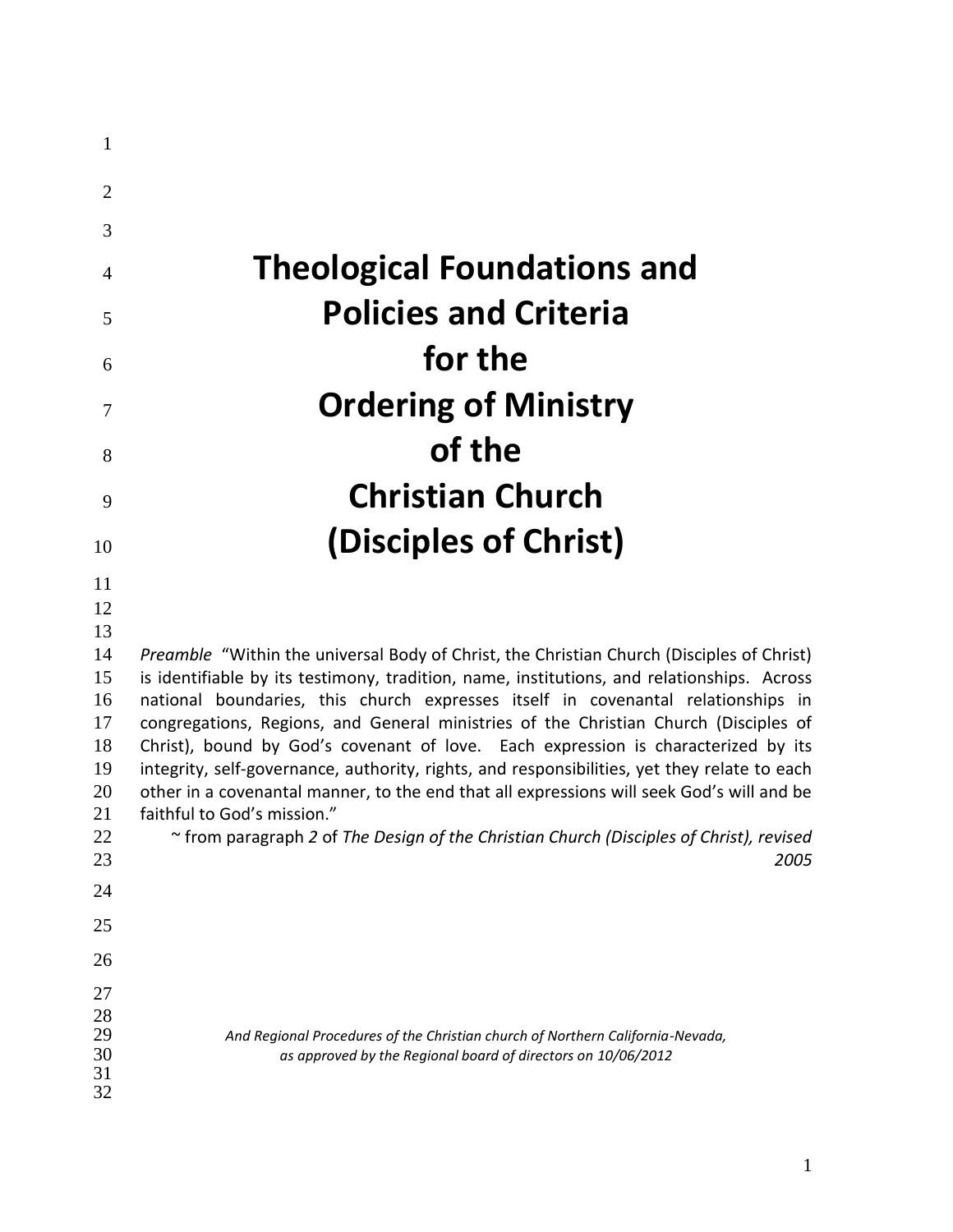| 33 |                                                                                        |
|----|----------------------------------------------------------------------------------------|
| 34 |                                                                                        |
| 35 |                                                                                        |
| 36 |                                                                                        |
| 37 | <b>Preface</b>                                                                         |
| 38 |                                                                                        |
| 39 | This document, Theological Foundations and Policies and Criteria for the Ordering of   |
| 40 | Ministry, 2009, became the policy document for the Christian Church (Disciples of      |
| 41 | Christ) in the United States and Canada once the General Assembly adopted the          |
| 42 | document. It will replace the current document, Policies and Criteria for the Order of |
| 43 | Ministry, 2003 on August 1, 2011.                                                      |
|    |                                                                                        |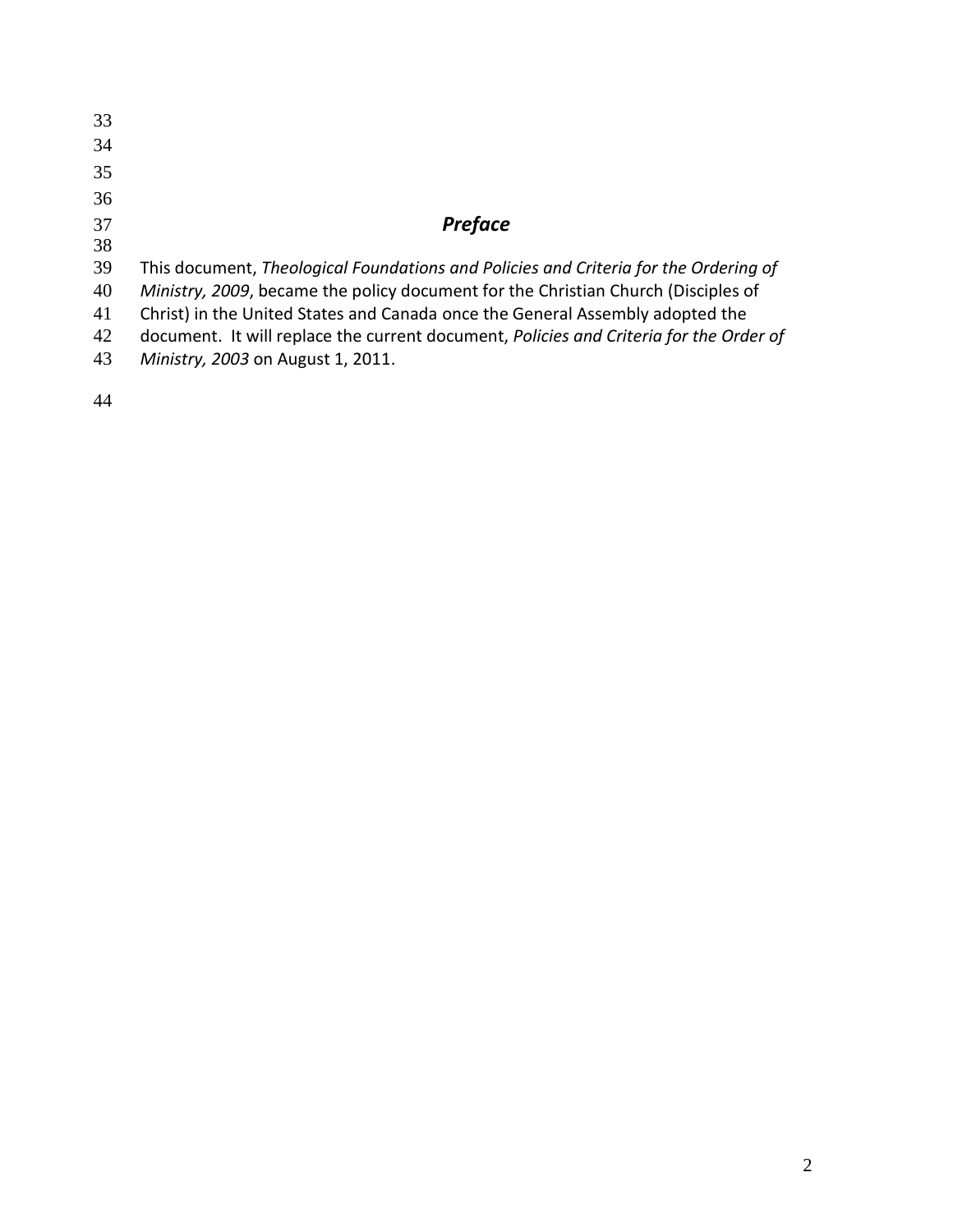| 45                                                                         |                | <b>TABLE OF CONTENTS</b>                                                                                                                                                                                                                                                                                                                                                                                  |                                                                      |
|----------------------------------------------------------------------------|----------------|-----------------------------------------------------------------------------------------------------------------------------------------------------------------------------------------------------------------------------------------------------------------------------------------------------------------------------------------------------------------------------------------------------------|----------------------------------------------------------------------|
| 46                                                                         |                |                                                                                                                                                                                                                                                                                                                                                                                                           |                                                                      |
| 47<br>48<br>49<br>50                                                       | $\mathbf{I}$ . | Theological Foundations For The Ordering of Ministry In The Christian Church<br>(Disciples of Christ)                                                                                                                                                                                                                                                                                                     |                                                                      |
| 51<br>52<br>53<br>54<br>55<br>56<br>57<br>58                               |                | A. The Ministry of the Whole People of God<br>B. Historical Survey of Disciples Ministry<br>C. Ministry in the Congregations<br>D. Order of Ministry<br>1. Commissioned Ministry<br>2. Ordained Ministry                                                                                                                                                                                                  | 4<br>5<br>9<br>10<br>11<br>12                                        |
| 59<br>60                                                                   | П.             | <b>Policies and Criteria For The Ordering of Ministry</b>                                                                                                                                                                                                                                                                                                                                                 |                                                                      |
| 61<br>62<br>63<br>64<br>65<br>66<br>67<br>68<br>69<br>70<br>71<br>72<br>73 |                | A. Ministry in the Christian Church (Disciples of Christ)<br>B. The Commissioned Ministry<br>C. The Ordained Ministry<br>D. Candidacy for Ordination<br>E. The Act of Ordination<br>F. Ministerial Standing<br>G. Recognition and Reconciliation of Ordained Ministries<br>H. Ministerial Search and Call<br>I. Ministerial Code of Ethics<br>J. Misconduct<br>K. Right of Appeal<br>L. Amendment Process | 16<br>16<br>19<br>22<br>24<br>24<br>30<br>35<br>42<br>44<br>44<br>45 |
| 74                                                                         |                |                                                                                                                                                                                                                                                                                                                                                                                                           |                                                                      |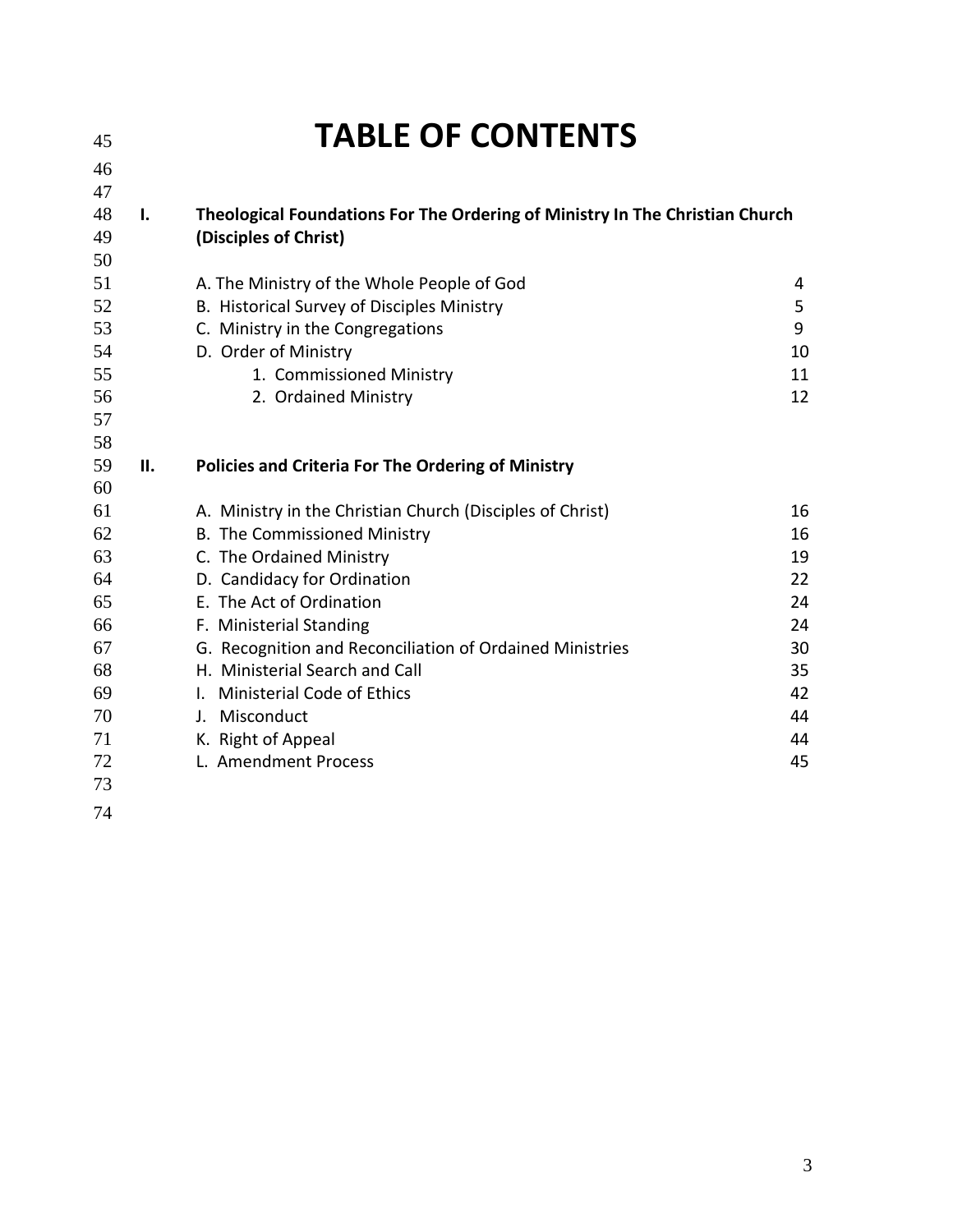# **I. Theological Foundations for the Ordering of Ministry in the Christian Church (Disciples of Christ)**

# PREFACE

 *Theological Foundations for the Ordering of Ministry in the Christian Church (Disciples of Christ)* functions interdependently with *Policies and Criteria for the Ordering of Ministry of the Christian Church (Disciples of Christ)* to clarify evolving patterns of ministry as we seek to respond in faithful ways to ever changing contexts of service and witness. It is not a comprehensive theology of ministry nor does it attempt to offer the final word on Disciples' understanding of ministry.

#### **A. The Ministry of the Whole People of God**

 God calls all persons to receive the good news of the Gospel and accept their call to be God's people. In a divided and unbelieving world, those who accept this good news are drawn into the fellowship (*koinonia*) of a new community, the church. In this body, the Holy Spirit unites those who follow Jesus Christ and sends them as witnesses into the world [ref: I Corinthians 12.12-13; Ephesians 4.4-5; Matthew 28:16-20]. The church's mission is to proclaim and prefigure the justice and joy of the Realm of God. In order to fulfill this mission faithfully, the members of the Body of Christ are given ministries of witness, service and reconciliation.

 The ministry of Christ is entrusted to all the people of God. Through baptism they are 100 called to servant ministry lived out in covenant community. Implicit in the confession of faith and the act of baptism is an acceptance of the vocation of the baptized—the 102 special calling shared by all followers of Christ to witness to the sovereign love of God, the grace of Jesus Christ, and the communion of the Holy Spirit in all of life. The gifts (*charisms*) of the Holy Spirit are different and diverse, but in tremendous and simple ways they proclaim the mighty acts of God and mediate God's loving and reconciling work to and in the world. Every baptized person is called to witness to Christ in whatever situation he or she lives—to express in their daily lives the ministry of Christ.

 In Christ the individual becomes a member of "a royal priesthood, a holy nation, a people of God's own possession" (1Peter 2:9). Thus it has been common to speak of the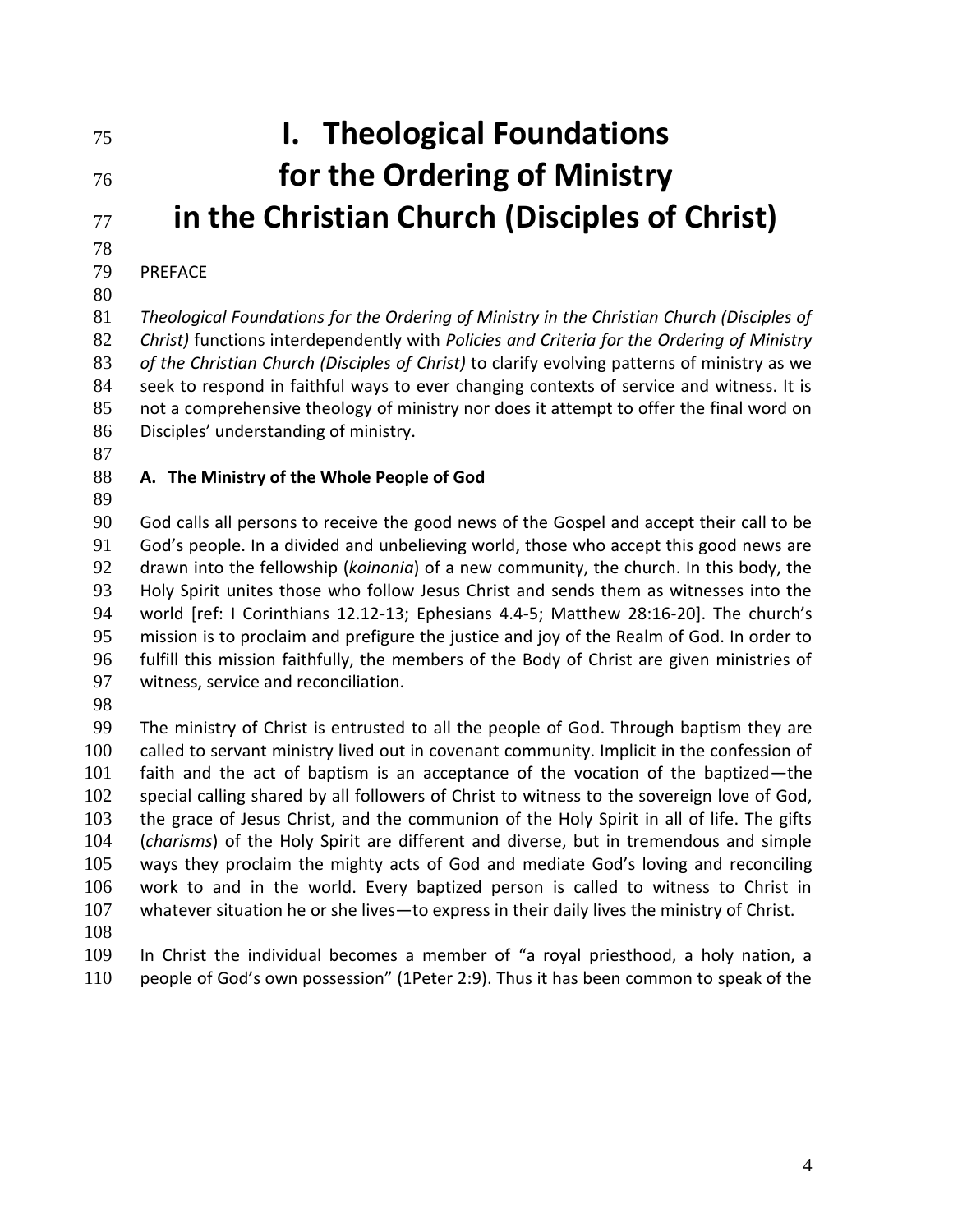111 "priesthood of all believers"—the persons who live as faithful disciples of Jesus Christ in

the church and in the world. This language highlights the sacramentality of the work of

- 113 the laity through whose witness and service the grace of God is made manifest.
- 

 The ministry of God's people (the *laos* – the Greek term used in the New Testament for "people," which is the source of our English words "laity, laywomen, laymen"), taken as a whole and in its diverse individual expressions, is to manifest and so continue the saving ministry of Jesus Christ. This ministry includes all who join together in witness to God's justice and reconciliation through worship, daily work, sharing the Gospel, pastoral care, relief of human suffering, engagement in the struggle for peace and 121 justice, and realization of the unity of the Church Universal. It is within this context of a shared ministry of the people of God that Commissioned ministry and Ordained ministry is to be understood.

 Within the ministry of the whole people of God there is, and has been since the early church, representative ministry called by God and set apart by the Church for distinctive functions. The Commissioned and the Ordained are both of the *laos*, but in recognizing God's call to particular individuals, the Church designates persons "to re-present to the Church its own identity and calling in Jesus Christ" (*The Nature of the Church, A Word to the Church on Ministry*). Authority and blessing to perform this ministry are celebrated 131 in Ordination and Commissioning.

# **B. Historical Survey of Disciples Ministry**

 Alexander Campbell and Barton Warren Stone relied on the Bible, especially the New Testament, as the only rule of faith and practice. This premise shaped their understandings of ministry in its many expressions.

 Campbell's attitudes on ministry progressed as the movement grew and the changing circumstances of the church demanded new approaches to and appropriations of leadership. Conversely, Stone's attitudes on ministry remained relatively consistent.

<sup>&</sup>lt;sup>1</sup> The "priesthood of all believers" refers to the persons who have entered into a covenanted relationship through confession and baptism. It ought not be confused with the role of congregational elders in the administration of the Lord's Supper. Although in some circumstances anyone can administer the Sacraments/Ordinances of the Church, in Disciples practice it has usually been the duly appointed congregational leaders who administer baptism and the Lord's Supper. This practice derives not from the "priesthood of all believers" but from early distinctions between the roles of elder and evangelist/preacher. The evangelist, called from outside the congregation, was restricted to ministries of preaching/teaching. The elder(s), called from within the congregation, bore responsibility for congregational governance, including the administration of baptism and the Lord's Supper. The right and responsibility to preside at the Table is increasingly a role shared by Elders and ministers.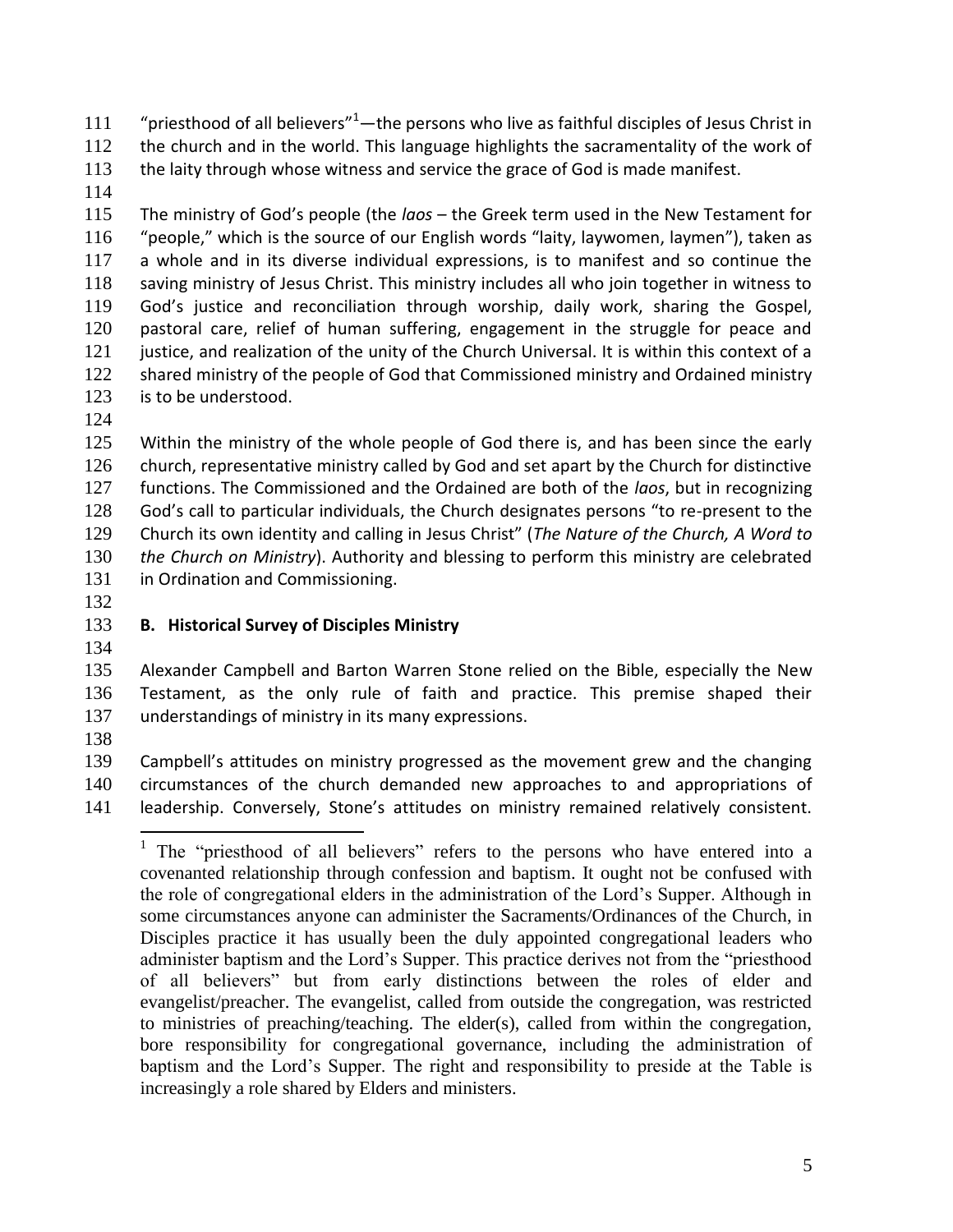| 142 | While he promoted freedom from ecclesiastical control, he retained a sense of order in     |  |  |  |  |  |
|-----|--------------------------------------------------------------------------------------------|--|--|--|--|--|
| 143 | ministry and structure. One notable point of agreement between the two is that both        |  |  |  |  |  |
| 144 | regarded ministry as servanthood even though the forms and functions of that ministry      |  |  |  |  |  |
| 145 | were expressed and authorized in different ways.                                           |  |  |  |  |  |
| 146 |                                                                                            |  |  |  |  |  |
| 147 | Alexander Campbell                                                                         |  |  |  |  |  |
| 148 |                                                                                            |  |  |  |  |  |
| 149 | Although Alexander Campbell was staunchly anti-clerical, he was clearly pro-ministry.      |  |  |  |  |  |
| 150 | This position was elaborated throughout various pages of the Christian Baptist in the      |  |  |  |  |  |
| 151 | 1820s to 1830. The clergy of the day represented for Campbell a class that he could only   |  |  |  |  |  |
| 152 | term self-serving and pompous, promoting a specific set of sectarian or denominational     |  |  |  |  |  |
| 153 | tenets in place of the gospel. His opposition was to a professional clergy—independent     |  |  |  |  |  |
| 154 | of the local congregation, and accountable only to itself-not to the exercise of ministry  |  |  |  |  |  |
| 155 | which he considered essential to the life of the Church:                                   |  |  |  |  |  |
| 156 |                                                                                            |  |  |  |  |  |
| 157 | Campbell developed a specific formula for the church's ministry, quite apart from what     |  |  |  |  |  |
| 158 | others might consider the roles of the clergy:                                             |  |  |  |  |  |
| 159 | 1. Establish necessary offices for perpetuity and growth                                   |  |  |  |  |  |
| 160 | 2. Select the best qualified persons for those offices                                     |  |  |  |  |  |
| 161 | 3. Consecrate or set apart those persons for those offices                                 |  |  |  |  |  |
| 162 | 4. Give oneself completely to the work and continue growing so that everyone can           |  |  |  |  |  |
| 163 | see the growth.                                                                            |  |  |  |  |  |
| 164 | In The Christian System he outlined:                                                       |  |  |  |  |  |
| 165 | The standing and immutable ministry of the Christian community is composed of              |  |  |  |  |  |
| 166 | Bishops [Elders], <sup>2</sup> Deacons, and Evangelists. Of each of these there is but one |  |  |  |  |  |
| 167 | order, though possessing great diversities of gifts. There have been bishops,              |  |  |  |  |  |
| 168 | deacons, and evangelists, with both ordinary and extraordinary gifts. (CS, 82-3)           |  |  |  |  |  |
| 169 | Campbell argued from Ephesians 4.12, "the work of ministry [is] for the edifying           |  |  |  |  |  |
| 170 | of the body of Christ." Bishops, deacons and evangelists each had a distinctive role or    |  |  |  |  |  |
| 171 | function on behalf of the Body: Bishops engaged in ministries of oversight; Deacons in     |  |  |  |  |  |
| 172 | ministries of service; and, Evangelists in ministries of proclamation.                     |  |  |  |  |  |
| 173 |                                                                                            |  |  |  |  |  |
| 174 | From Campbell's perspective in this early period, the movement of ministers from           |  |  |  |  |  |
| 175 | church to church was unacceptable. Appointed from a particular congregation, the           |  |  |  |  |  |
| 176 | leader stayed and served in that congregation or lost credentials. <sup>3</sup>            |  |  |  |  |  |
|     |                                                                                            |  |  |  |  |  |

 $\overline{a}$ 

Bishop and Elder are alternate translations of the Greek word *episkopos*.

<sup>&</sup>lt;sup>3</sup> In an 1835 edition of the *Millennial Harbinger*, Campbell wrote: "The jurisdiction of such bishops [elders] is always circumscribed by the congregation which ordained them. A single church is the largest dioceses (sic) known in the New Testament. Neither does his election and ordination give him a perpetual office. Should he leave the church, which under the direction of the Holy Spirit, created him, and become a member of another church, he enters it as a private member, and so continues until that church elect and ordain him, should they call for his services. The bishops [elders] and deacons of the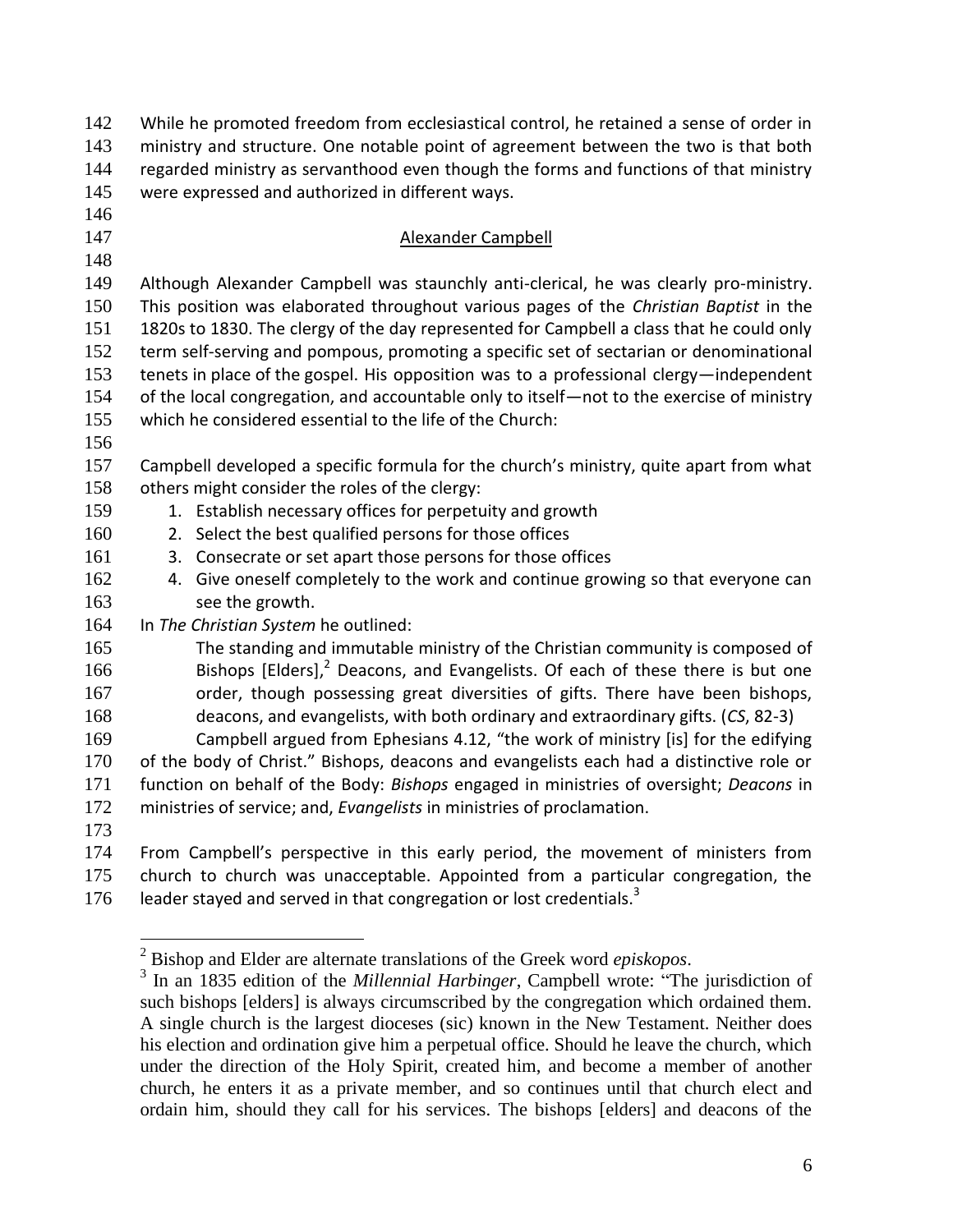As the church grew after the union of the Disciples and Christians in 1832, Campbell was compelled to distinguish between elders of oversight in local congregations and 180 preaching elders who moved from congregation to congregation.

- -

#### 182 Barton Warren Stone

 In an 1831 issue of the *Christian Messenger*, Barton Stone wrote that the pastoral office included "bishops, elders, pastors, and evangelists" (*CM*, 5:7/31, 162). For Stone, the pastoral office was one office with multiple functions, such as: to preach and teach, administer the sacraments/ordinances of baptism and the Lord's Supper, and, according to his Presbyterian heritage, provide moral oversight within the congregation, but not from outside it.

 Not unlike Campbell, the bishops/elders and pastors, were internal to the congregation while the evangelists were traveling preachers/planters. Although Stone did not specifically identify deacons, a description in the *Christian Messenger* is helpful: "The word *Diakonos* translated *deacon* but commonly, *minister* is frequently applied to all those who minister in the word as well as in other matters" (*CM*, IX:2/35, 45).

 As early as the *Last Will and Testament of the Springfield Presbytery* (1804), it was willed that: "the church of Christ resume her native right of internal government – try her candidates for ministry, as to their soundness of faith, acquaintance with experimental religion, gravity and aptness to teach; and admit no other proof of their authority but Christ speaking in them." In an 1827 issue of the *Christian Messenger*, Stone spoke again 202 of candidates for ministry implying that those individuals must have had some sort of Standinging or recognition in the church. This reaffirmed his position in the *Last Will and Testament* that the church try its candidates. He further argued that only Licensed 205 preachers and Ordained elders were empowered to preach, giving rise to his notion of "pastor." He evoked a strong Pauline tendency here in that preachers should not wander about the countryside in a freelance manner, but be sent from the churches with letters of commendation (*CM*, 1:2/27, 80).

 Stone lifted up the pastoral office by identifying not only the functions but the authorization. He makes a distinction between choosing or appointing to an office and Ordaining to an office. (*CM*, IX: 2/35, 45) Through Acts and the Pastoral Epistles, he contends "…that Ordination to the work of ministry was performed by the [imposition] of the hands of the elders in the New Testament church. – Therefore it appears that no person can be legally inducted into the ministry without this act" (Ibid, 46).

 $\overline{a}$ church in Philippi were the bishops [elders] and deacons of the church in Philippi and of no other church; and so of Ephesus, Antioch, Rome, and Jerusalem."(*MH*, VIII:10/35, 503)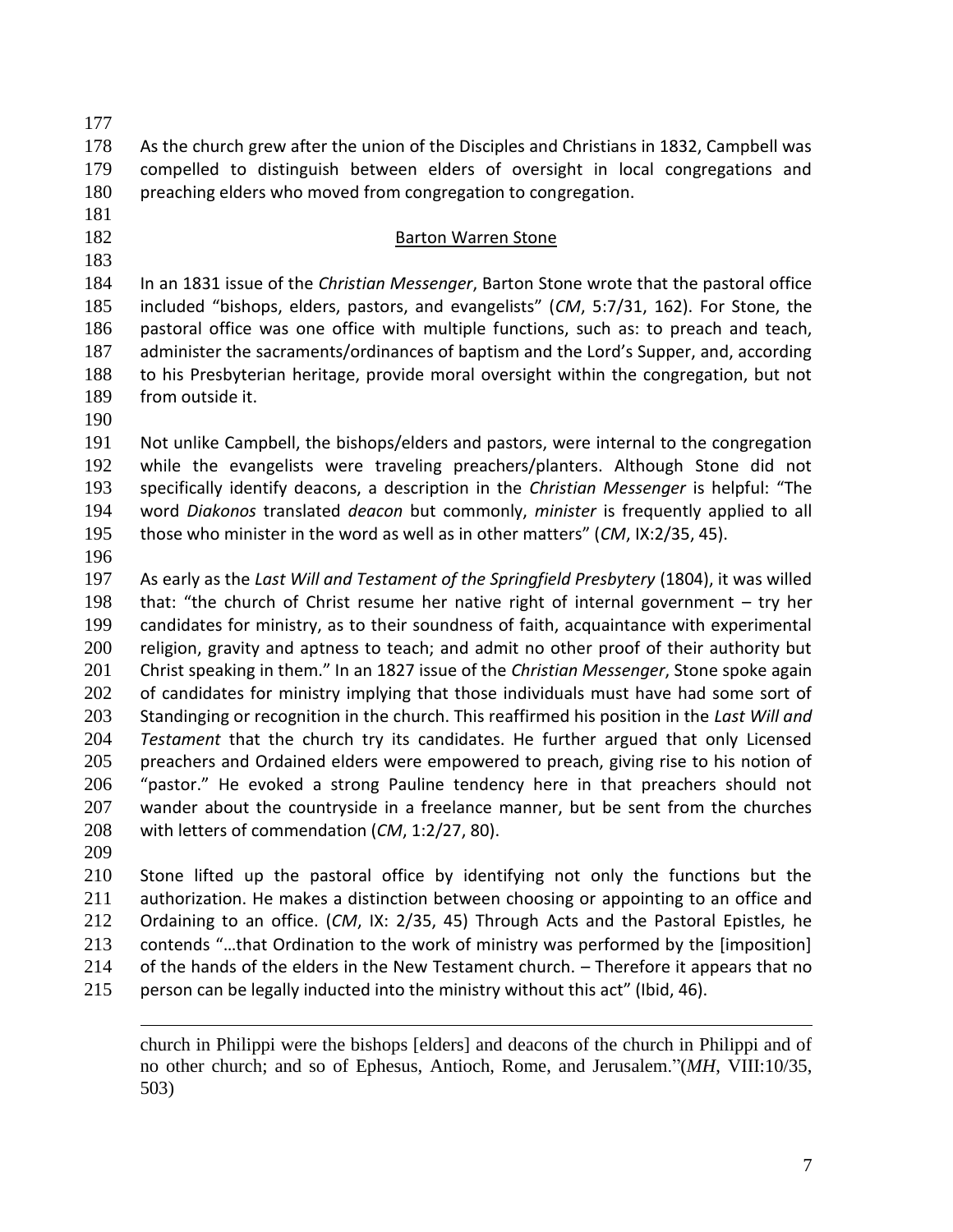217 When queried on the form of Ordination, Campbell, like Stone, responded "Imposition of hands, accompanied with fasting and prayer. Thus have persons been consecrated to sacred offices in the Christian church from the beginning." And then the question, "*Who may, or who ought to lay hands on the bishops, or deacons, or messengers elect?* I answer, without dubiety, and in a few words, The community, the whole community as may be approved in behalf of the congregation." (*MH*, VIII:10/35,498)

 A significant departure from Campbell's position, however, was the authority to Ordain. 225 While Campbell had the congregation appoint and Ordain, Stone had the congregation 226 appoint to the pastoral office but a conference or college of ministers, already Ordained, was the Ordaining body.

#### Later Views

 The search for Ordained ministers from outside the congregational membership 232 addressed some of the leadership problems created by the rapid growth of the churches in the 1840s and 50s. There were times when it was determined that qualified persons simply were not available from within the churches. Young men educated in colleges 235 and even seminaries were beginning to be called to settled ministries. The evangelists, 236 too, were well known and seen as a ready and important pool for resident preachers.

238 The turn of the 20<sup>th</sup> century saw a variety of new issues for the Disciples that began to shape understandings of the ordering of ministry. At the 1935 San Antonio International Convention, a Commission on Ordination was appointed. In 1939, the Richmond International Convention approved a new system which called for Ordination 242 councils comprising ministers and elders representing three or more congregations to, in Stone's words, "try her candidates." Announced still as a local church matter, this new approach more fully satisfied Stone's system of Ordinations being conducted by a conference or college of ministers. Such a system began to afford broader church ownership and accountability as ministers moved from congregation to congregation. In effect, the convention was following the example of Black Disciples in North Carolina who had already determined in 1886 that Ordination should not be authorized by a local congregation acting alone and had adopted standards for evaluating candidates for ministry. Some local congregations continued to Ordain their candidates without consultation of supporting churches or state societies, but those were becoming more rare in light of emerging covenantal relationships. At the 1964 Detroit International Convention, the church formally recommended a seminary degree prior to Ordination, even though some state societies and congregations had been enforcing that educational requirement for many years.

- 
- 
- Origins of Licensed Ministry
- The 1939 Richmond report commended three criteria for Ordination: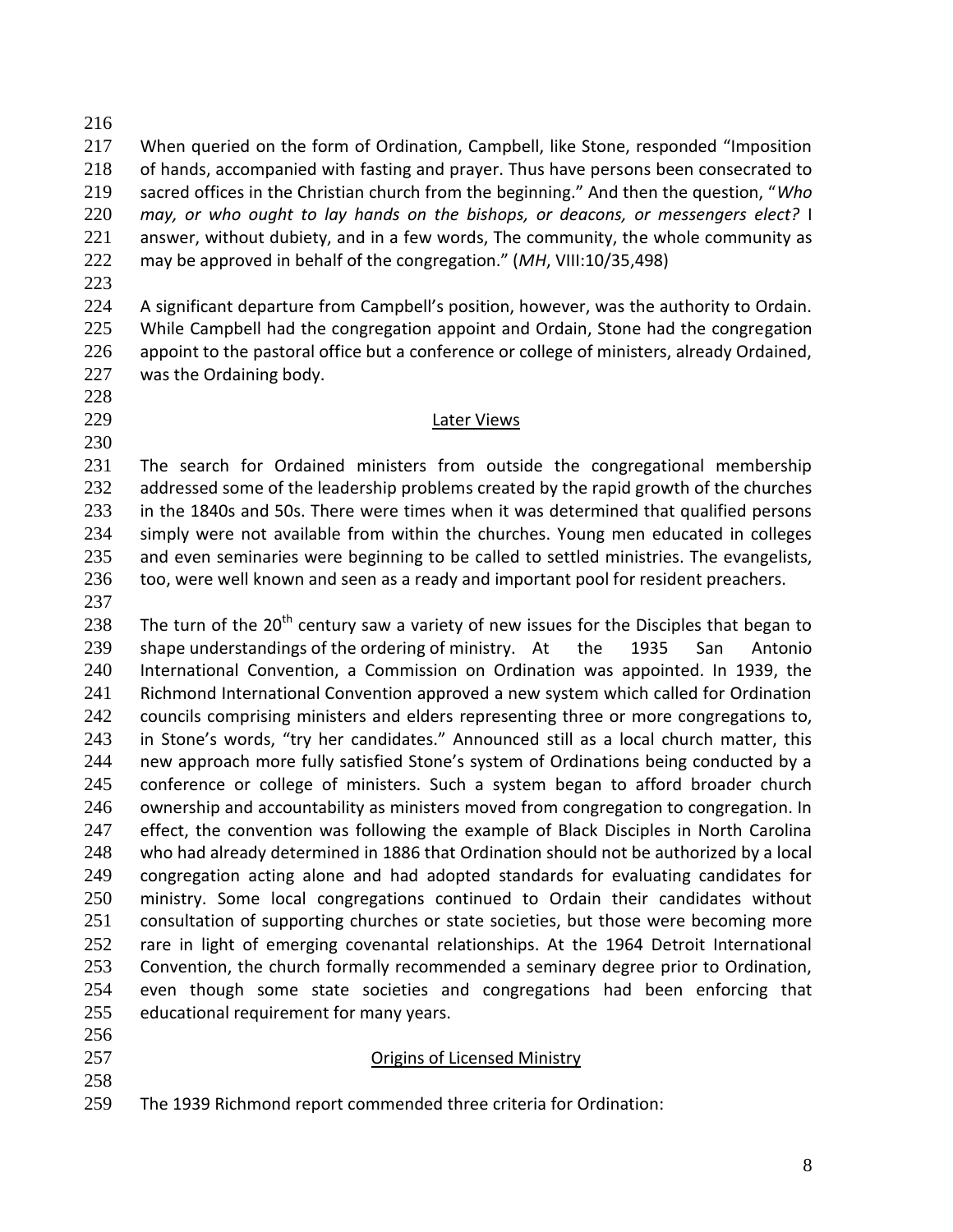- 260 1. Good moral character and personal fitness for ministry
- 261 2. A full college course, and if possible, graduate training in religion
- 3. Experience in Christian work which shows real leadership, vision, pastoral
	-

 qualities, and preaching ability Persons who fulfilled points 1 and 3 but not point 2 were accorded Licenses - a new

- 265 category of ministry created from the Ordination report.
- 

 Licensed ministry, as we conceive it today, is fairly recent in Disciples history. Barton Stone was Licensed by the Orange Presbytery of North Carolina as a missionary to the lower North Carolina area. Alexander Campbell was Licensed to preach at the Brush Run Meeting House in 1811. During the Stone-Campbell era, "licensing to preach" was a trial period prior to Ordination to see if the candidate had the disposition for ministry and 272 the qualities for preaching the true gospel without any mixture of human philosophy, deceit, or rudiments of the world (*cf Last Will and Testament*).

275 In 1948 the church recognized a licensing process which defined certification for a limited period of time, primarily for college students in preparation or candidacy and for 277 "those laymen who desire to serve as part-time ministers" ("License and Ordination of the Christian Minister," 1948, para.16). Among the primary beneficiaries were small churches that were unable to attract or support full-time ministers. This established a standard of a two-fold office that was incorporated into *The Design for the Christian Church (Disciples of Christ)* in 1968 and the *Policies and Criteria for the Order of Ministry* in 1971.

- 
- 
- 

### Emerging Practice at the Turn of the Millennium

286 Toward the end of the 20<sup>th</sup> century, the trend toward higher educational standards for Ordained ministry reached its peak and patterns of preparation began to diversify. Some Regions determined that a single model of ministerial formation was too restrictive to serve faithfully the changing contexts of ministry. A few began to utilize criteria that 290 allowed for the Ordination of ministers without a Master of Divinity degree from an *Association of Theological Schools* (ATS) accredited seminary. The emergence of these *de facto* alternate educational tracks led to calls for a review of expectations with an eye toward developing a new consensus on educational standards for Ordained ministry.

# **C. Ministry in the Congregation**

 It is the usual practice among congregations of the Christian Church (Disciples of Christ) 297 to nominate, elect, and install or in other ways recognize for service deacons and elders. Women and men serving in these offices manifest various spiritual gifts, including maturity, prayer, insight, and leadership.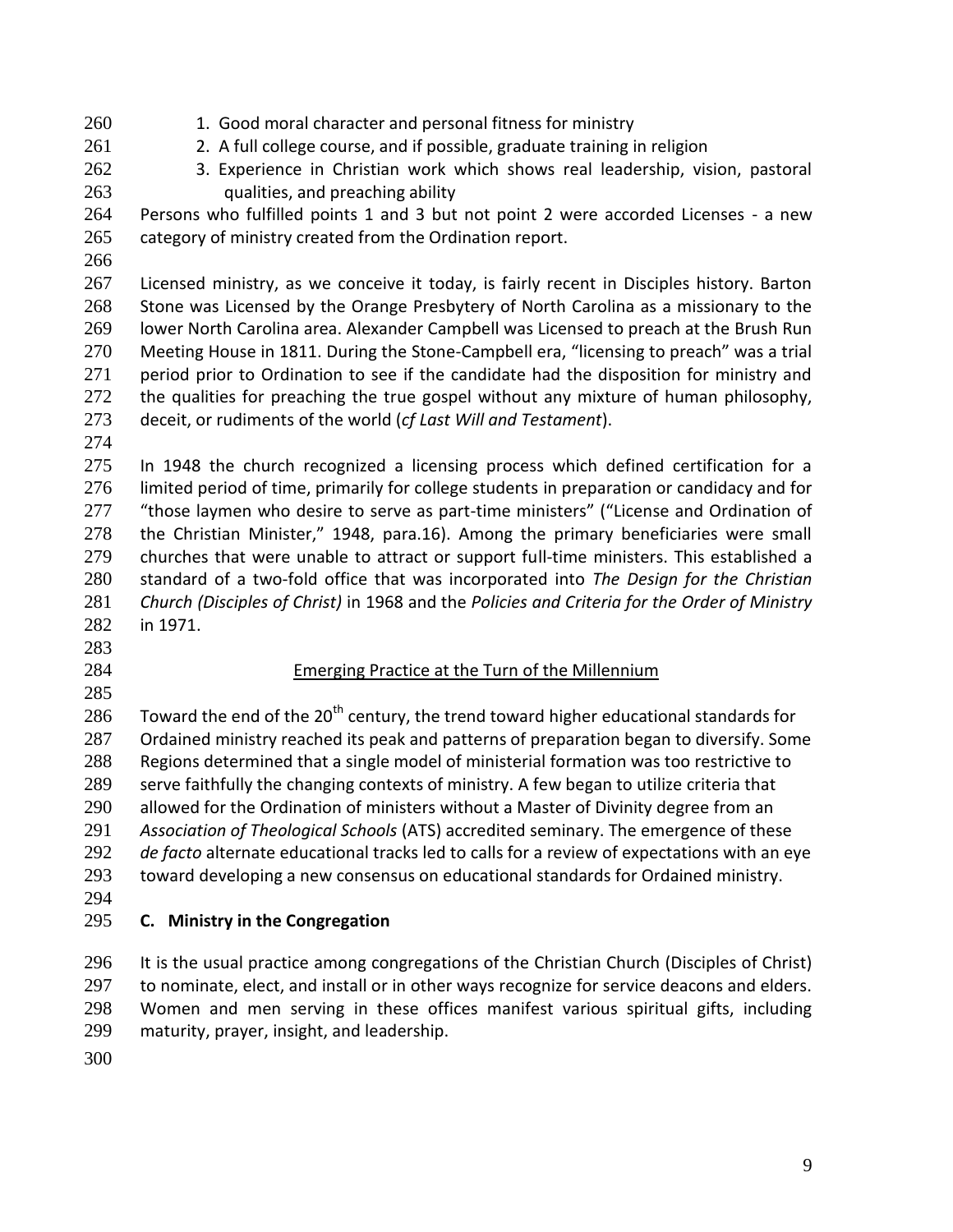- The offices of elder and deacon are ordered by the congregations, through election and recognition with appropriate ceremony, for the performance of certain functions of ministry appropriate to the offices.
- a. a person elected elder is authorized to exercise within the congregation which elects her or him to the ministerial functions it assigns for periods of time which it specifies, such as sharing in the ministration of baptism and the Lord's Supper and the conduct of worship, and sharing in the pastoral care and spiritual leadership of the congregation. The eldership is a voluntary ministry, each congregation having a plurality of elders 310 [more than one elder].
- b. a person elected deacon is authorized to serve in the congregation which elects her or him for periods of time which it specifies by assisting in the ministration of baptism and the Lord's Supper, in the conduct of worship, and in the pastoral care and spiritual leadership of the congregation. The diaconate is a voluntary ministry (paragraph 87, *The Design of the Christian Church).*
- 

 The role of elders and deacons is most evident in the ways these ministries represent the congregation in their communities of faith and in the larger community. For example, elders and deacons are seen visiting persons in hospitals, nursing homes, or with the home-centered. They may also lead congregations in ministries of outreach and social justice.

324 It is, however, at the Table that the ministry of the congregation comes into view for the gathered community. The pastor and elders as they preside and pray and the deacons as they serve, re-present the whole ministry of the church.

#### **D. Order of Ministry**

 "The church recognizes an order of ministry, set apart under God, to equip the whole people to fulfill their corporate ministry" (Paragraph 86, *Design of the Christian Church*). 

 In its ordering of ministry, the Christian Church (Disciples of Christ) recognizes a Commissioned ministry and an Ordained ministry. The church expects the women and men it Commissions and Ordains to demonstrate educational qualifications and competencies in several areas of personal integrity and pastoral practice, as well as a clear call to and passion for ministry. The church is called to provide significant Congregational and Regional support for those seeking to serve in ministry, whether Ordained or Commissioned.

 The church gives grateful acknowledgment to God who in every age grants to women and men the spiritual gifts necessary for such ministry. In making decisions about whom to Commission or Ordain, the church looks to candidates for:

**\*** the personal, inward call from God, which leads persons to seek such ministry,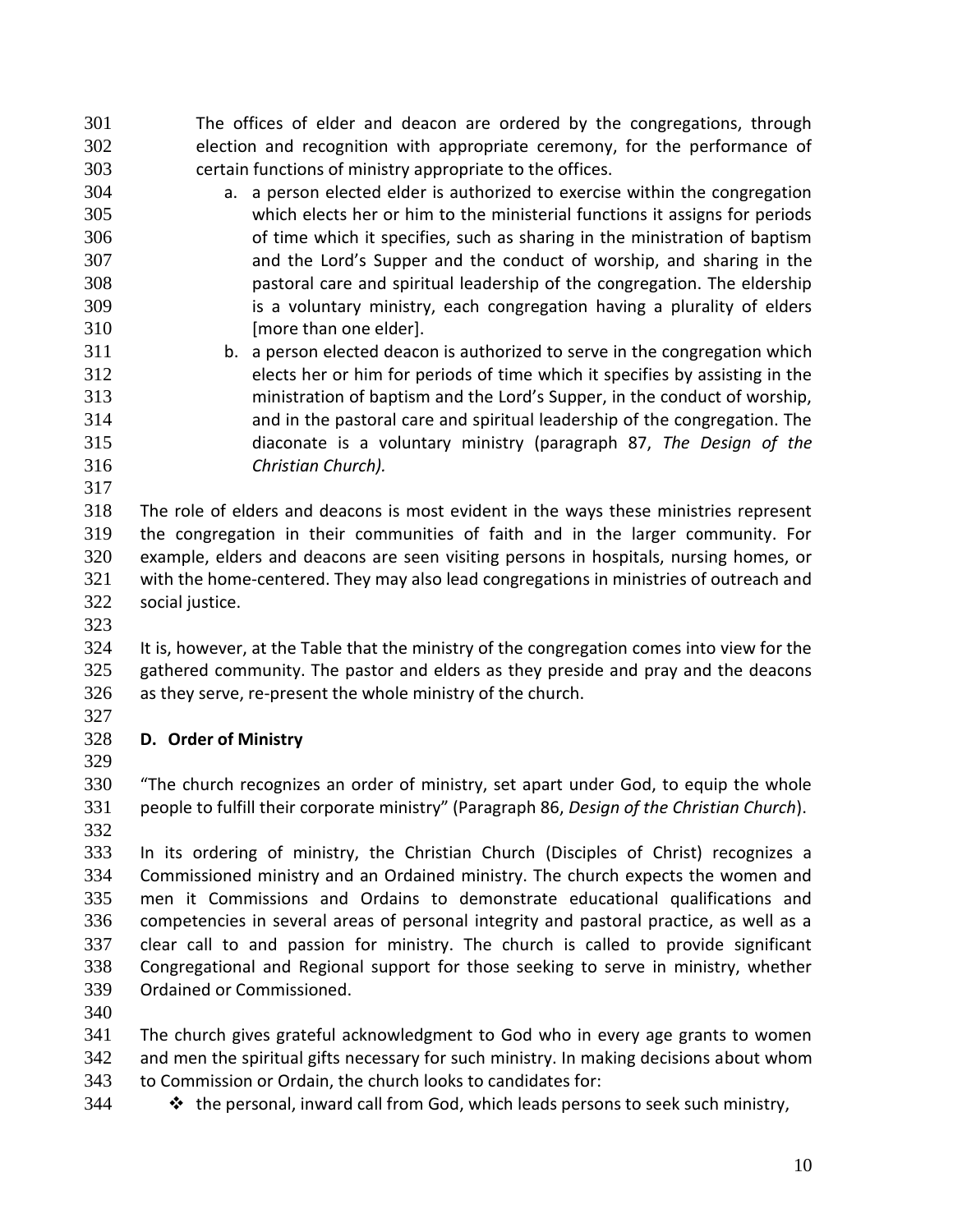- 345  $\bullet$  the God-given gifts and graces,
- 346  $\cdot\cdot\cdot$  the personal characteristics and aptitudes, and
- 347  $\cdot\cdot\cdot$  the preparation and promise (e.g., education, skills, etc.) that they have for effective ministry.
- 349 By these criteria the church discerns whom it will Commission and/or Ordain.<sup>4</sup>
- 

 It bears reiteration that throughout history, Disciples have recognized various methods 352 of preparation for ministry. Over the course of the  $20<sup>th</sup>$  century, Disciples placed increasing emphasis on a graduate seminary degree as a credential for Ordination, even while recognizing that for some individuals other methods of preparation might be more appropriate in consideration of certain circumstances such as life situation, community, ministry setting, and cultural and ethnic context.

# **1. Commissioned Ministry**

 In the development of Disciples understanding of ministry, "Commissioned" ministry is replacing some forms of "Licensed" ministry. Men and women are authorized and Commissioned by their Regions to offer ministry in a particular place for a specified period of time. "The word 'Commissioned' means one who is appointed to a position entrusted with a task, or one who is authorized or sent on behalf of another for a task or proclamation" (*The Nazareth Consensus*, page 8, para.1).<sup>5</sup>

 

 The term "Commissioned" contains the word "mission," which sets the stage for a spiritual expectation. Paul describes himself as one commissioned to preach the gospel as in Col. 1:25: "I became [the church's] servant according to God's *commission* that was given to me for you, to make the word of God fully known…" (NRSV). In II Corinthians Paul writes, "But it is God who establishes us with you in Christ, and has *commissioned us*;…" (II Cor. 1:21, RSV) and again, "For we are not, like so many, peddlers of God's word; but as men [and women] of sincerity, as *commissioned* by God, in the sight of God we speak in Christ" (II Cor. 2:17, RSV).

 The word "Commissioned" has been used and continues to be used by the church for people appointed to various positions or sent forth to carry God's message. Thus, the term has ecclesiastical connotations of being entrusted with the tasks of ministry. The use of the term "commission" or "commissioned" in English translations of Paul's letters has further shaped our understanding of the concept in the contemporary setting.

 $\overline{a}$ 

 Commissioning is an acknowledgment by the Church of the gifts of the Spirit in the one commissioned, and a commitment by both the Church and the Commissioned to the

 Adapted from *A Word to the Church on Ministry (1985),* Commission on Theology, Christian Church (Disciples of Christ), p 3.

<sup>&</sup>lt;sup>5</sup> A proposal for transformative action by the Dialogue on Licensed Ministry Action Team, July 2004, growing out of the gathering at Barton College in May 2003.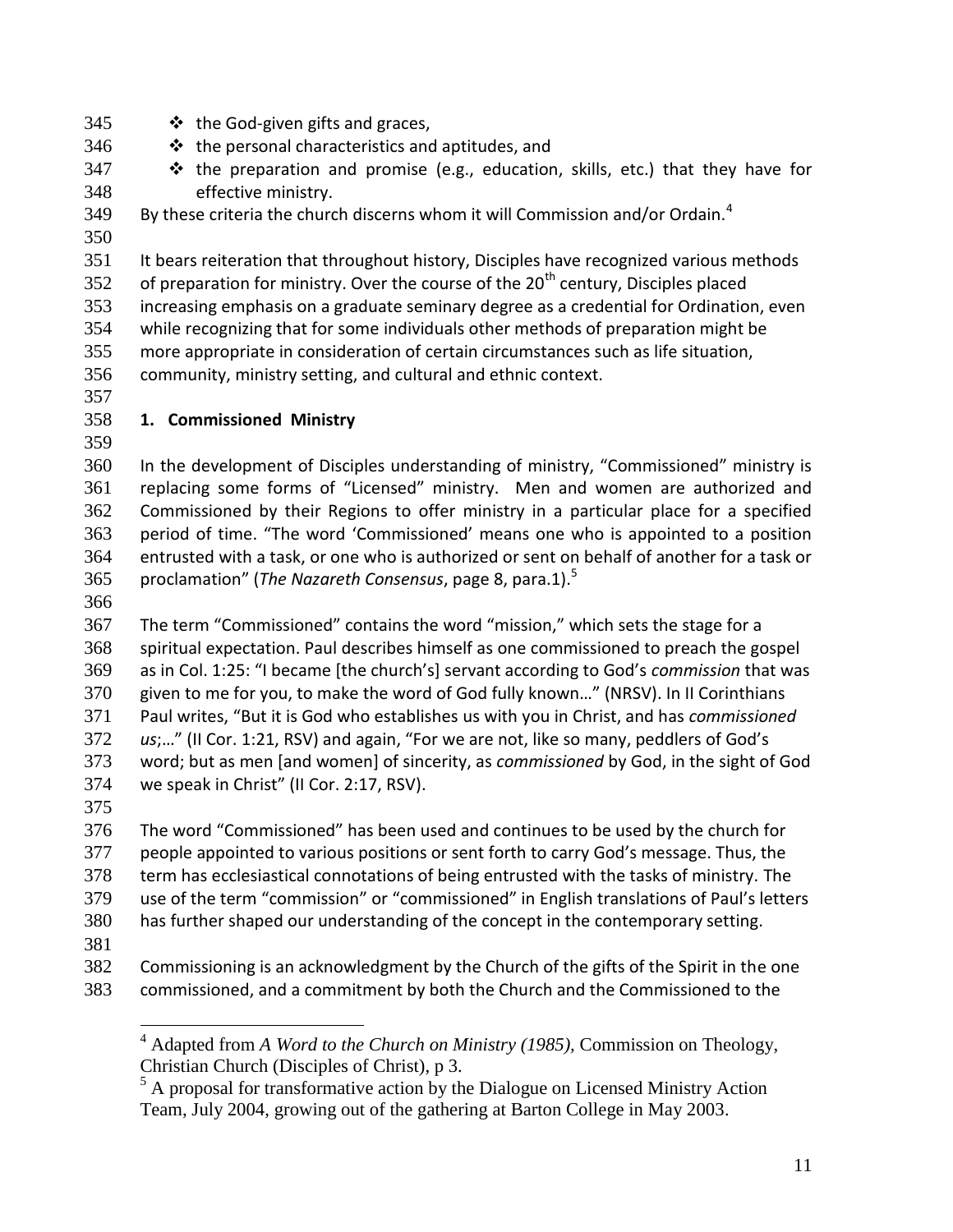new relationship. Those Commissioned offer their gifts to the Church and commit themselves to the burden and opportunity of new authority and responsibility. At the same time, they enter into a collegial relationship with all ministers. By receiving the Commissioned minister in the act of commissioning, the Church acknowledges the minister's call and commits itself to be open to it. This liturgical service occurs in the context of Congregational worship in partnership with the Region.

# **2. Ordained Ministry**

# **a. The meaning of Ordination**

- In Ordination through prayers invoking the Holy Spirit and the laying on of hands — the Church confirms in women and men the call of God, acknowledges their gifts and graces, and authorizes this ministry in and for the Church.
- The act of Ordination by those who are appointed for this ministry attests the bond of the church with Jesus Christ and the apostolic witness, recalling that it is the risen Lord who is the true Ordainer and bestows the gift. In Ordaining, the church, under the inspiration of the Holy Spirit, provides for the faithful proclamation of the Gospel and humble service in the name of Christ. The laying on of hands is the sign of the gift of the Spirit, rendering visible the fact that the ministry was instituted in the revelation accomplished in Christ, and reminding the church to look to him as the source of its commission. ("Ministry," *Baptism Eucharist and Ministry*, WCC, para. 40.)
- 

- Disciples understand the meaning of Ordination as an action of God and the community during which the Ordained are strengthened by the Spirit for their task and are upheld by the acknowledgment and prayers of the congregation.
- Ordination sets one apart for leadership in the life and witness of the church. While the Ordained ministry cannot be reduced to any mere listing of tasks, it may be identified by leadership with regard to three fundamental aspects of the church's life and witness:
- (1) acting in servant obedience to God's commandment of love in self-sacrifice on behalf of others and in a servant life in the world;
- (2) proclaiming the gospel in faithfulness to Jesus Christ by word (teaching and preaching), by sacrament (Baptism and the Lord's Supper), and by deed (mission and service);
- (3) overseeing the life of the community in its worship, education, witness, mission, fellowship, and pastoral nurture through the leading of the Holy Spirit.
-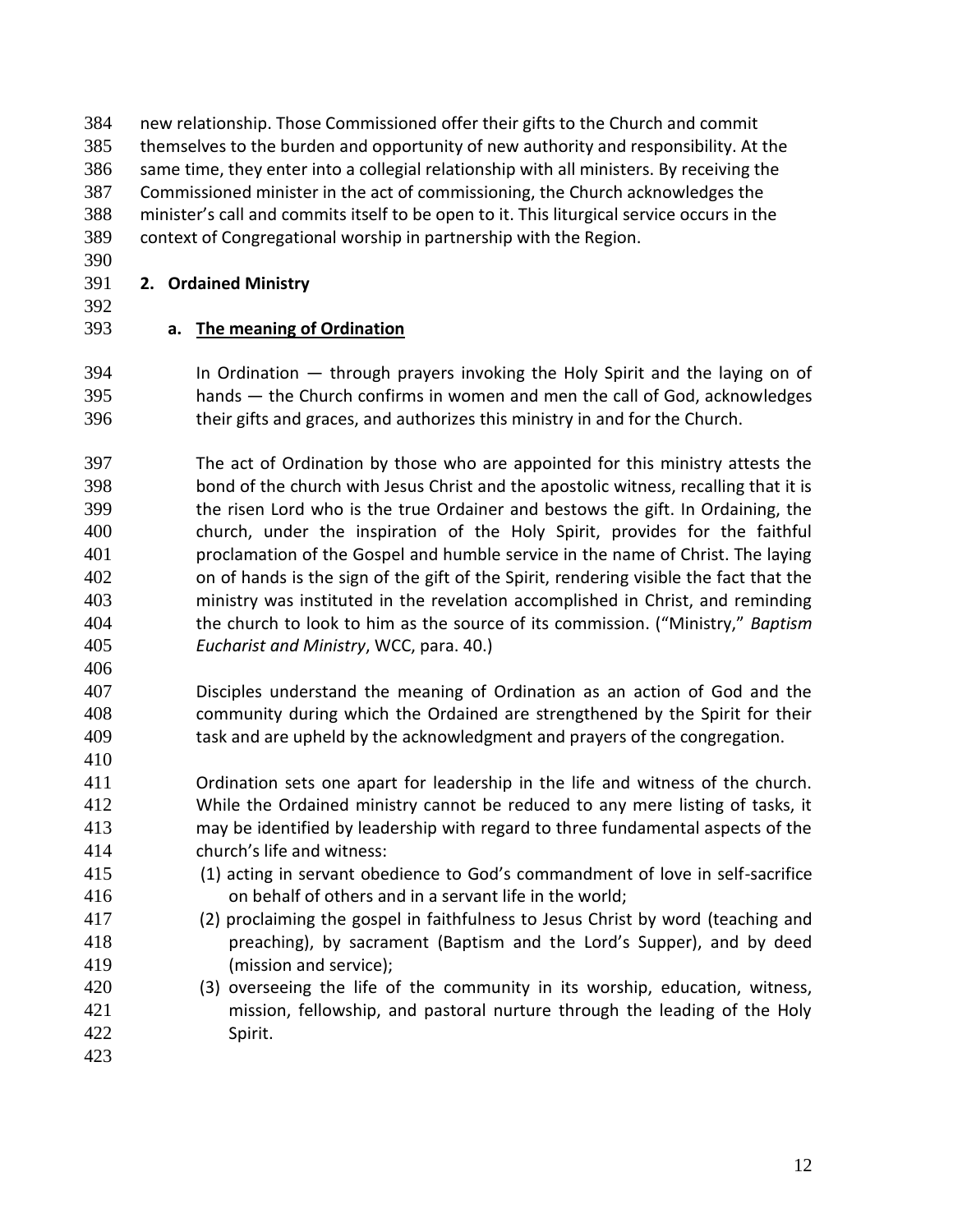In selecting men and women for Ordination, the church thus seeks to insure that 425 its ministry of service, proclamation, and oversight shall be constantly upheld by its members.

## **b. The character of Ordained ministry**

 Disciples accept Ordination as a gift of the Holy Spirit at work in the community of faith. In every service of Ordination we, therefore, seek to witness to at least four aspects of this ordering of ministry:

- 1) *Apostolic Ministry:* The Ordained enter the *apostolic ministry.* By this we mean they receive their authority and commission from the risen Christ. The first Christian ministers were the apostles in the New Testament, to whom the living Lord revealed himself and sent "to the ends of the earth." (Acts 1:8) Ministers in every generation preach, celebrate, witness, and gather disciples in continuity with those early apostles.
- 2) *Representative Ministry:* Ordination witnesses to a *representative ministry*. Those who accept the ministry of the Word, sacrament, and mission are responsible for re-presenting (showing forth) to the world and to all baptized Christians the character of Christ's ministry and witness. A central task of such representative ministry is personally and publicly to point the church to its dependence on Jesus Christ, who is the source of its faith, mission, and unity.
- 3) *Collegial Ministry:* Those who receive Ordination enter a *collegial ministry*. Ministry is inherently a shared responsibility. No minister is independent or autonomous, all seek to teach and work together to express fellowship (*koinonia*) in support and care for each other. This collegiality relates Ordained and lay persons in common ministry. The ministries of all members of the believing community are complementary, given to one to be supportive of the other. All are to build up the Body of Christ in love. No differences of vocation, function or education should obscure the fact that the one ministry of Christ is shared by the whole people of God. Lay and Ordained are partners together in governance and witness; together they empower the church for effective participation in discovering God's will for all humanity.
- 4) *Universal Ministry:* Most appropriately, Ordination is a *rite of the Church Universal*. While Ordination is normally done by a particular denomination, and Standing is limited to a particular communion, the intention is that no one is ever Ordained into a particular denomination or tradition, certainly not into the Christian Church (Disciples of Christ). Those Ordained are representative ministers of the Church Universal: one, holy, catholic and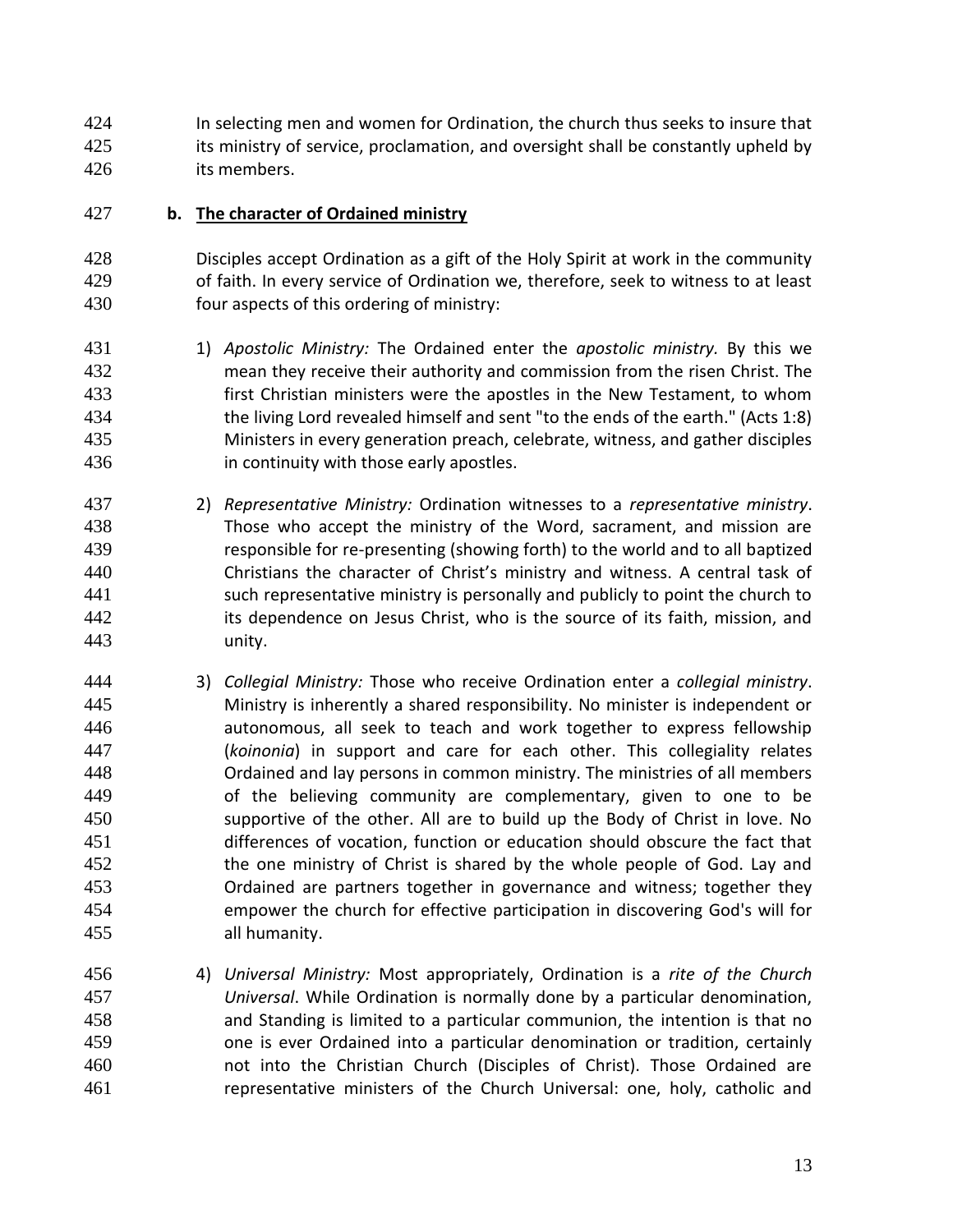apostolic. While we serve with the vision of universality, the Church lives with the pain of a divided ministry. Nevertheless, all ministers are called to point out the community of Jesus Christ, to work to bring new expressions of the one universal Church into being, and to search for forms of unity which the divided churches cannot yet express.

### **c. Offices of the Ordained ministry**

 

 The New Testament does not describe a single pattern of ministry which might serve as a blueprint or continuing norm for all future ministry in the Church. In 471 the New Testament there appears rather a variety of forms which existed at different places and times. As the Holy Spirit continued to lead the Church in life, worship and mission, certain elements from this early variety were further developed and became settled into a more universal pattern of ministry (*BEM*, para. 19).

 In 1985, the Commission on Theology commended to the whole Church a single order of Ordained ministry which would include three offices*. 7* 

 This pattern of ministerial leadership corresponds to the three aspects of the church's life identified as fundamental:<sup>8</sup>

- **\*** the *ministry of service* to church and world (the *diaconate or* deacons), where the active witness and mission of the church as servant is advanced;
- the *ministry of proclamation* by Word and Sacrament (the *presbyterate*, or pastors), where preaching, teaching, and the sacraments/ordinances (Table and Baptism) of the church are lifted up; and,
- the *ministry of oversight* (the *episcopate*, or bishops), where oversight of the community's life occurs.
- Thus, within a single order of Ordained ministry, there can be three distinct offices that are at the same time mutually supportive and interrelated. The

 $\overline{a}$ <sup>6</sup> Adapted from "Theological and Historical Foundations," Ordination Service and Guidelines for Ordination for the Christian Church (Disciples of Christ), Division of Homeland Ministries and Council on Christian Unity, 1990, pp. 1-2.

 This ordering of ministry appears to be in line with the emerging consensus within the ecumenical movement and is the current pattern accepted by many churches throughout the world, e.g., Anglican, Methodist, Roman Catholic, Orthodox, Lutheran, and United Churches, and thus appears to offer a strong possibility for wider ecumenical relationships in the future.

 The nomenclature of *diakonos, presbuteros, and episkopos* is drawn from I Timothy, chapters 3 and 5, which is rendered in the NRSV as deacon, elder, and bishop, respectively.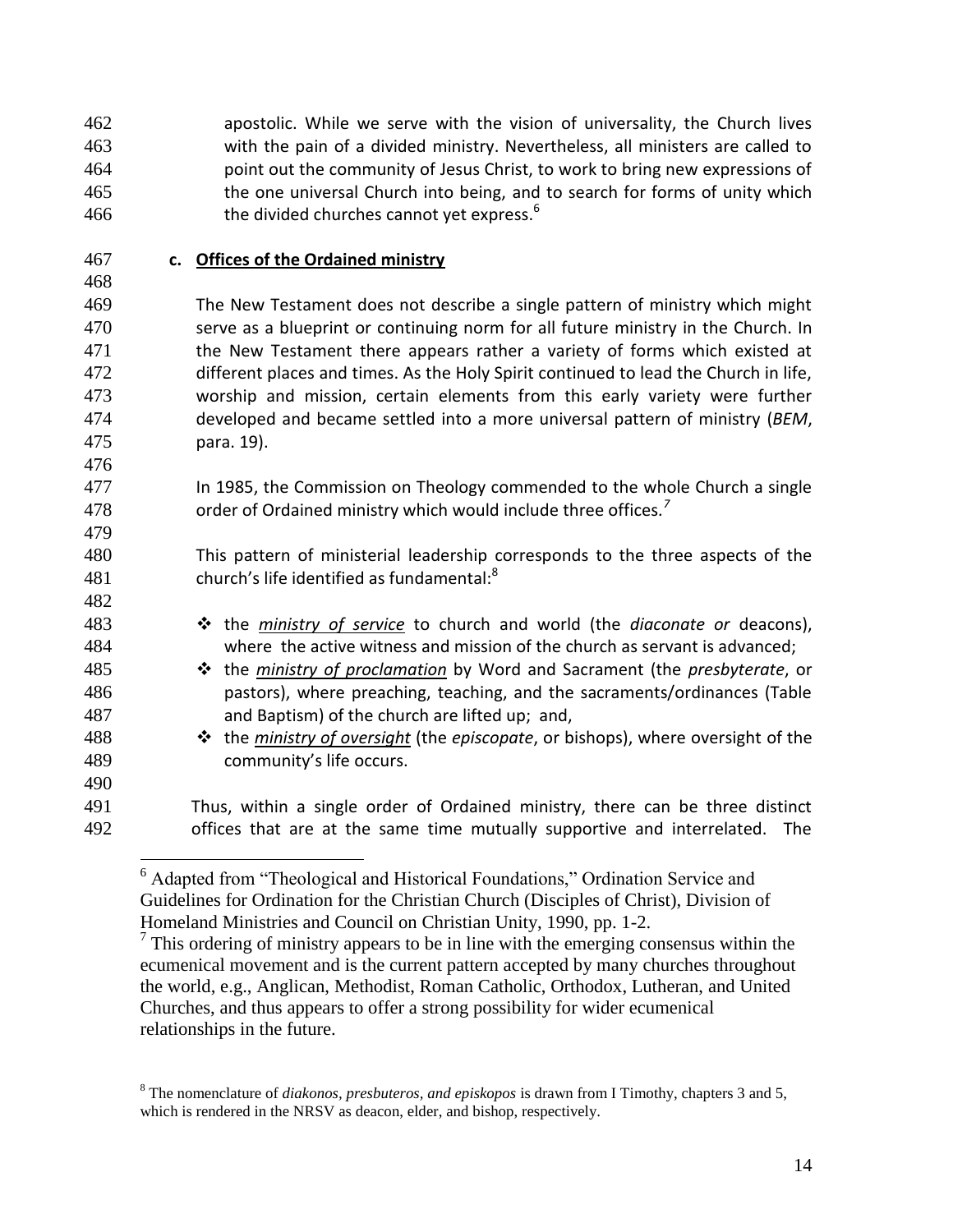- recognition of these offices does not carry with it any implications of hierarchical structure. The three-fold Ordained ministry, taken as a whole, thus re-presents the fundamental characteristics of ministry shared by all baptized believers. (*A Word to the Church on Ministry*, pp. 3- 4.)
- Persons are not Ordained into a particular office, but rather into the order of ministry. The church may call them to a role that emphasizes one of the three offices. However, these offices are not located exclusively in any particular ministerial role. Most ministries encompass varying aspects of all three offices.

# **d. The act of Ordination**

- A long and early Christian tradition places Ordination in the context of worship and especially of the Lord's Supper. Such a place for the service of Ordination preserves the understanding of Ordination as an act of the whole community. The act of Ordination by the laying on of hands of those appointed to do so is at one and the same time the invocation of the Holy Spirit, a sacramental sign, and an acknowledgment of gifts and commitment.
- In the act of Ordination, the Church Ordains in confidence that God, being faithful to the promise in Christ, enters sacramentally into historical forms of human relationship, and draws upon those relationships for God's purpose. Ordination is thus a sign performed in faith that the spiritual relationship signified is present in, with, and through the words spoken, the gestures made 515 and the forms employed.<sup>10</sup>
- 

 Finally, Ordination is an acknowledgment by the Church of the gifts of the Spirit in the one Ordained, and a commitment by both the Church and the Ordinand to the new relationship. By receiving the new minister in the act of Ordination, the Church acknowledges the minister's gifts and commits itself to be open to these gifts. Likewise those Ordained offer their gifts to the Church and commit themselves to the burden and opportunity of new authority and responsibility; **at the same time, they enter into a collegial relationship with all ministers.**<sup>11</sup>

- 
- 

 $\overline{a}$ 

Adapted from *BEM*, Ministry para. 41.

<sup>&</sup>lt;sup>10</sup> Adapted from *BEM*, Ministry para. 43.

<sup>&</sup>lt;sup>11</sup> Adapted from *BEM*, Ministry para. 44.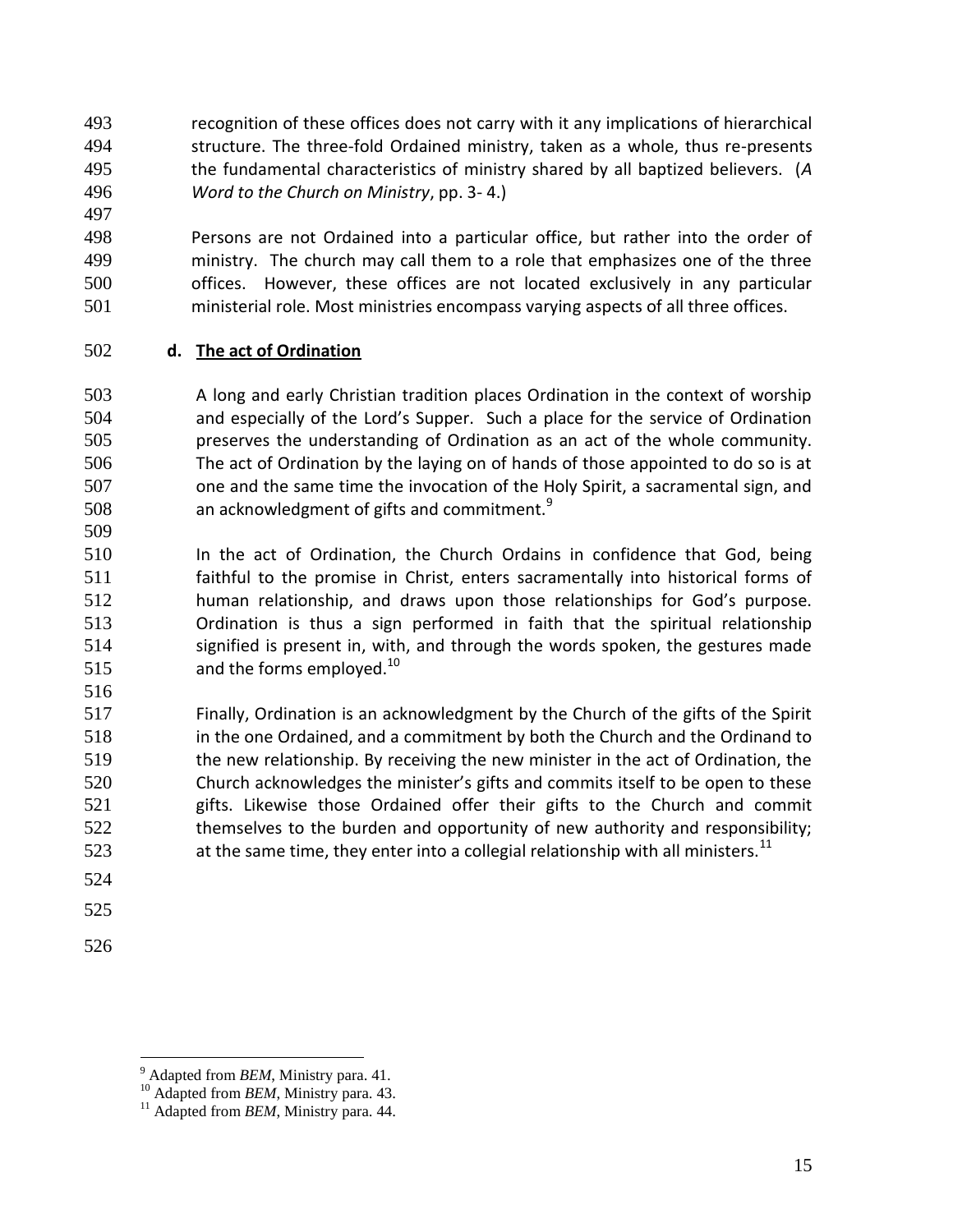| 527                                           |    | <b>Policies and Criteria</b><br>Н.                                                                                                                                                                                                                                                                                                                                                                                                                                                                        |
|-----------------------------------------------|----|-----------------------------------------------------------------------------------------------------------------------------------------------------------------------------------------------------------------------------------------------------------------------------------------------------------------------------------------------------------------------------------------------------------------------------------------------------------------------------------------------------------|
| 528                                           |    | <b>For The Ordering Of Ministry</b>                                                                                                                                                                                                                                                                                                                                                                                                                                                                       |
| 529                                           |    |                                                                                                                                                                                                                                                                                                                                                                                                                                                                                                           |
| 530                                           |    | A. Ministry in the Christian Church (Disciples of Christ)                                                                                                                                                                                                                                                                                                                                                                                                                                                 |
| 531<br>532<br>533                             |    | 1. The Order of Ministry. The Order of Ministry in the Christian Church (Disciples of<br>Christ) comprises Commissioned Ministers and Ordained Ministers.                                                                                                                                                                                                                                                                                                                                                 |
| 534<br>535<br>536<br>537                      |    | 2. Personal Qualifications for the Order of Ministry. The church expects to find<br>within the women and men it receives into the order of ministry:                                                                                                                                                                                                                                                                                                                                                      |
| 538<br>539<br>540                             |    | Faith in Jesus Christ, commitment to a life of Christian discipleship and<br>a.<br>nurturing spiritual practices;                                                                                                                                                                                                                                                                                                                                                                                         |
| 541<br>542                                    |    | b. A sense of call to the ministry affirmed by the church;                                                                                                                                                                                                                                                                                                                                                                                                                                                |
| 543<br>544                                    |    | c. An understanding of pastoral identity;                                                                                                                                                                                                                                                                                                                                                                                                                                                                 |
| 545<br>546                                    |    | d. Capacity to engage in theological reflection;                                                                                                                                                                                                                                                                                                                                                                                                                                                          |
| 547<br>548                                    |    | e. Strong moral character and personal integrity;                                                                                                                                                                                                                                                                                                                                                                                                                                                         |
| 549<br>550<br>551                             |    | f.<br>Commitment to spiritual, physical and emotional wellness sufficient for<br>healthy ministry;                                                                                                                                                                                                                                                                                                                                                                                                        |
| 552<br>553                                    |    | Care and compassion for all people with appropriate relational skills;<br>g.                                                                                                                                                                                                                                                                                                                                                                                                                              |
| 554<br>555                                    |    | Responsible personal financial management;<br>h.                                                                                                                                                                                                                                                                                                                                                                                                                                                          |
| 556<br>557                                    |    | i. Wise and generous stewardship in the use of God's gifts;                                                                                                                                                                                                                                                                                                                                                                                                                                               |
| 558<br>559                                    |    | Skills and abilities necessary for the rigorous, pastoral tasks of ministry.<br>j.                                                                                                                                                                                                                                                                                                                                                                                                                        |
| 560<br>561                                    |    | <b>B.</b> The Commissioned Ministry                                                                                                                                                                                                                                                                                                                                                                                                                                                                       |
| 562<br>563<br>564<br>565<br>566<br>567<br>568 | 1. | Description: Commissioned ministry provides the Church opportunity for<br>creativity and imagination in acknowledging the fresh work of the Holy Spirit.<br>These ministries may include: pastors, evangelists, Christian educators, ministers<br>of music, youth ministers, parish nurses, chaplains, bi-vocational ministers,<br>recognized congregationally-based or non-congregationally-based community<br>ministers, or others, where Regional nurture and authorization are deemed<br>appropriate. |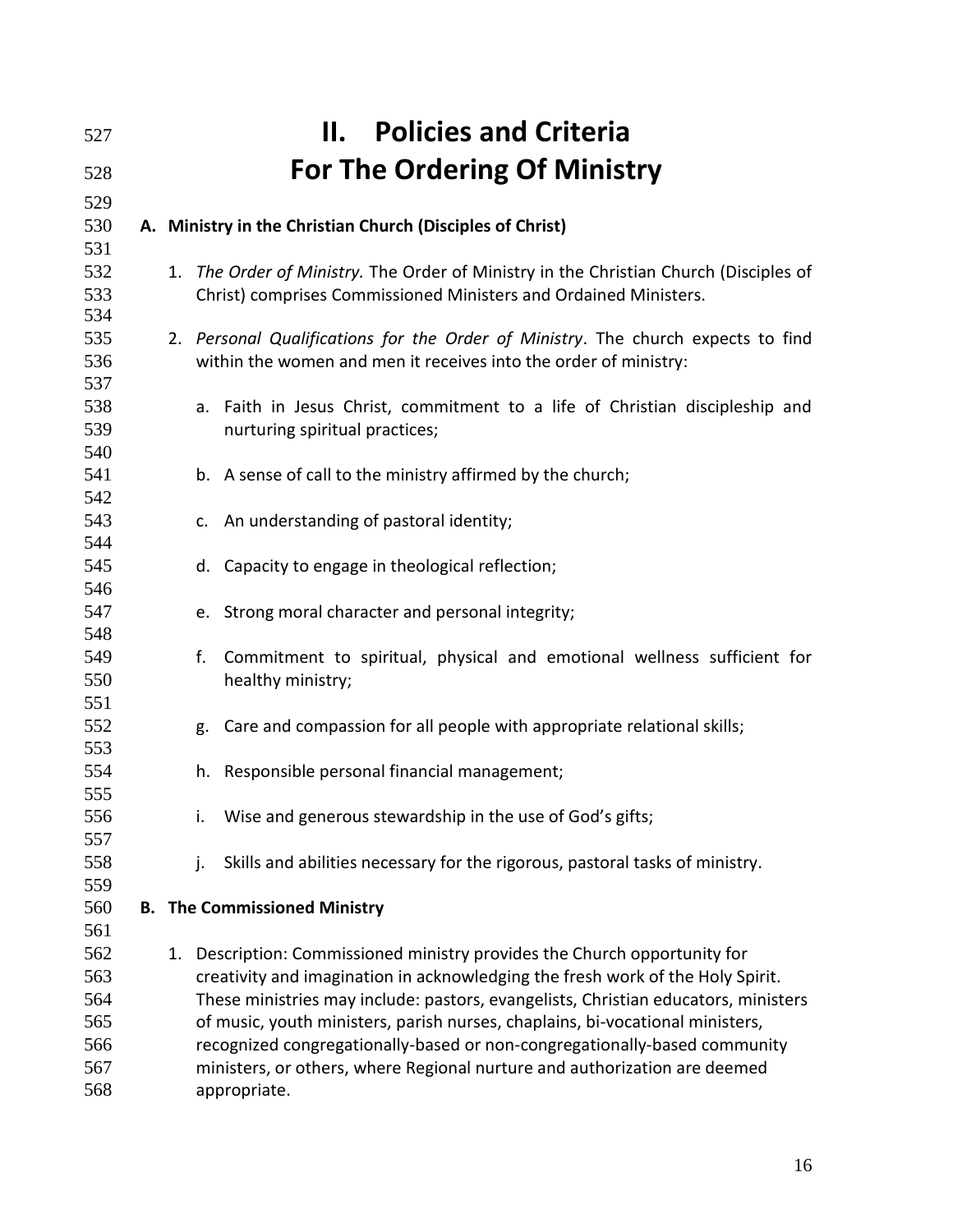| 569 |                                                                                     |
|-----|-------------------------------------------------------------------------------------|
| 570 | 2. Common criteria of Commissioned ministry:                                        |
| 571 |                                                                                     |
| 572 | In order to be Commissioned ministers persons must:                                 |
| 573 | ❖ Be baptized members of a Disciples congregation in the commissioning              |
| 574 | Region and serving in a Congregationally, Regionally or Generally recognized        |
| 575 | call;                                                                               |
| 576 | ❖ Be recommended for Commissioning by a recognized congregation or                  |
| 577 | congregations of the Christian Church (Disciples of Christ), including the one      |
| 578 | in which his/her membership is held;                                                |
| 579 | ❖ Meet with the Regional Commission or Committee on Ministry (or that               |
| 580 | process which serves to function as a Commission on Ministry regardless of          |
| 581 | the name assigned Regionally) for Commissioning; and                                |
| 582 | ❖ Comply with any other expectations of the Region.                                 |
| 583 |                                                                                     |
| 584 | In accepting Commissioning, the minister covenants to obey God by caring for        |
| 585 | the church, offering gifts of mind, body, and spirit to that service, agreeing to   |
| 586 | fulfill the functions of a minister, and adhering to the Ministerial Code of Ethics |
| 587 | of the Christian Church (Disciples of Christ).                                      |
| 588 |                                                                                     |
| 589 | Commissioned Minister Standing authorizes one to perform ministry on behalf of      |
| 590 | the Christian Church (Disciples of Christ). The granting of Commissioning may or    |
| 591 | may not meet all legal requirements for the performance of marriages.               |
| 592 |                                                                                     |
| 593 | Persons are Commissioned by Regions for ministry in a specific context. Change      |
| 594 | of ministry context requires Regional re-Commissioning.                             |
| 595 |                                                                                     |
| 596 | 3. Categories of Commissioned Ministry:                                             |
| 597 |                                                                                     |
| 598 | a. Commissioned Minister (Not Seeking Ordination): These are men and women          |
| 599 | who minister in a particular place for a specified period of time. Their call is    |
| 600 | context specific and is affirmed by the Region. Expectations for formation          |
| 601 | and education may be established by the Region, and may be accomplished             |
| 602 | in consultation with the calling congregation.                                      |
| 603 |                                                                                     |
| 604 | Commissioned Minister (Seeking Ordination): These are women and men<br>b.           |
| 605 | serving in a Congregationally or Regionally authorized call who are under the       |
| 606 | care of a Region and involved in a specified program of study and formation         |
| 607 | in preparation for Ordination.                                                      |
| 608 |                                                                                     |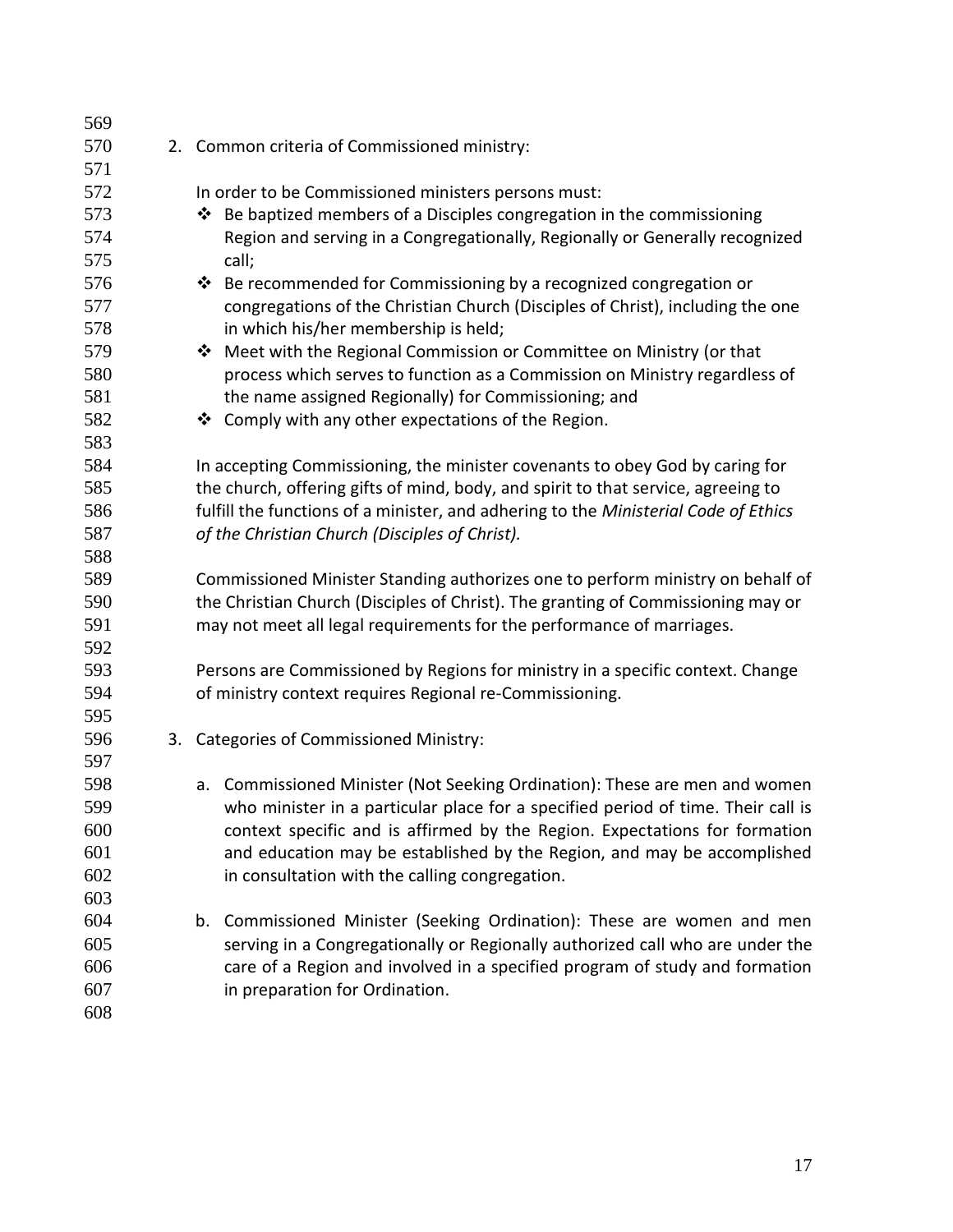| 609 |    | 4. Candidacy for Commissioning                                                   |
|-----|----|----------------------------------------------------------------------------------|
| 610 |    |                                                                                  |
| 611 |    | a. Definition: Candidacy is that period of time in which the individual who has  |
| 612 |    | received a call to serve a particular ministry is in preparation with the Region |
| 613 |    | for Commissioning.                                                               |
| 614 |    |                                                                                  |
| 615 |    | b. Candidacy begins when a person who has received a call from a recognized      |
| 616 |    | congregation of the Christian Church (Disciples of Christ) or a recognized       |
| 617 |    | non-congregational ministry applies to the Region for Commissioning.             |
| 618 |    |                                                                                  |
| 619 | c. | Steps for Candidacy. The candidate shall:                                        |
| 620 |    |                                                                                  |
| 621 |    | 1. be a member of a Christian Church (Disciples of Christ) congregation;         |
| 622 |    | 2. have a letter of recommendation from the congregation of which the            |
| 623 |    | applicant is a member;                                                           |
| 624 |    | 3. complete the Ministerial Profile; and                                         |
| 625 |    | 4. meet with the Regional Commission on Ministry.                                |
| 626 |    |                                                                                  |
| 627 |    | The Regional Minister or designee determines the appropriate<br>a.               |
| 628 |    | committee with whom the Candidate will meet.                                     |
| 629 |    |                                                                                  |
| 630 |    | b. A Candidate who believes the Apprentice Track for ordination is more          |
| 631 |    | congruent with her/his economic, linguistic, vocational, or familial             |
| 632 |    | circumstances, will meet with the Training and Care Committee.                   |
| 633 |    |                                                                                  |
| 634 |    | In preparation for their initial meeting with either committee, the<br>c.        |
| 635 |    | Candidate completes the Self-Assessment and References document                  |
| 636 |    | and submits it to the Regional Office two weeks prior to their                   |
| 637 |    | scheduled meeting.                                                               |
| 638 |    |                                                                                  |
| 639 |    | d. If the Candidate is requesting Commissioning - Not Seeking                    |
| 640 |    | Ordination, s/he skips step 4c and meets directly with Recognition and           |
| 641 |    | Standing. If the Candidate is ordained seeking transfer of ordination,           |
| 642 |    | s/he skips Step 4c and meets directly with Recognition and Standing.             |
| 643 |    |                                                                                  |
| 644 | d. | The Region shall assess the spiritual, emotional, moral, intellectual, and       |
| 645 |    | educational capacities of the applicant for the practice of ministry. This       |
| 646 |    | assessment will be accomplished through such avenues as personal                 |
| 647 |    | interviews, letters of reference, background checks, psychological and           |
| 648 |    | vocational testing, consultation with congregations, and as appropriate,         |
| 649 |    | coordination<br>Regions<br>between<br>reciprocal<br>in<br>relationships,<br>and  |
| 650 |    | communications with educational institutions.                                    |
| 651 |    |                                                                                  |
|     |    |                                                                                  |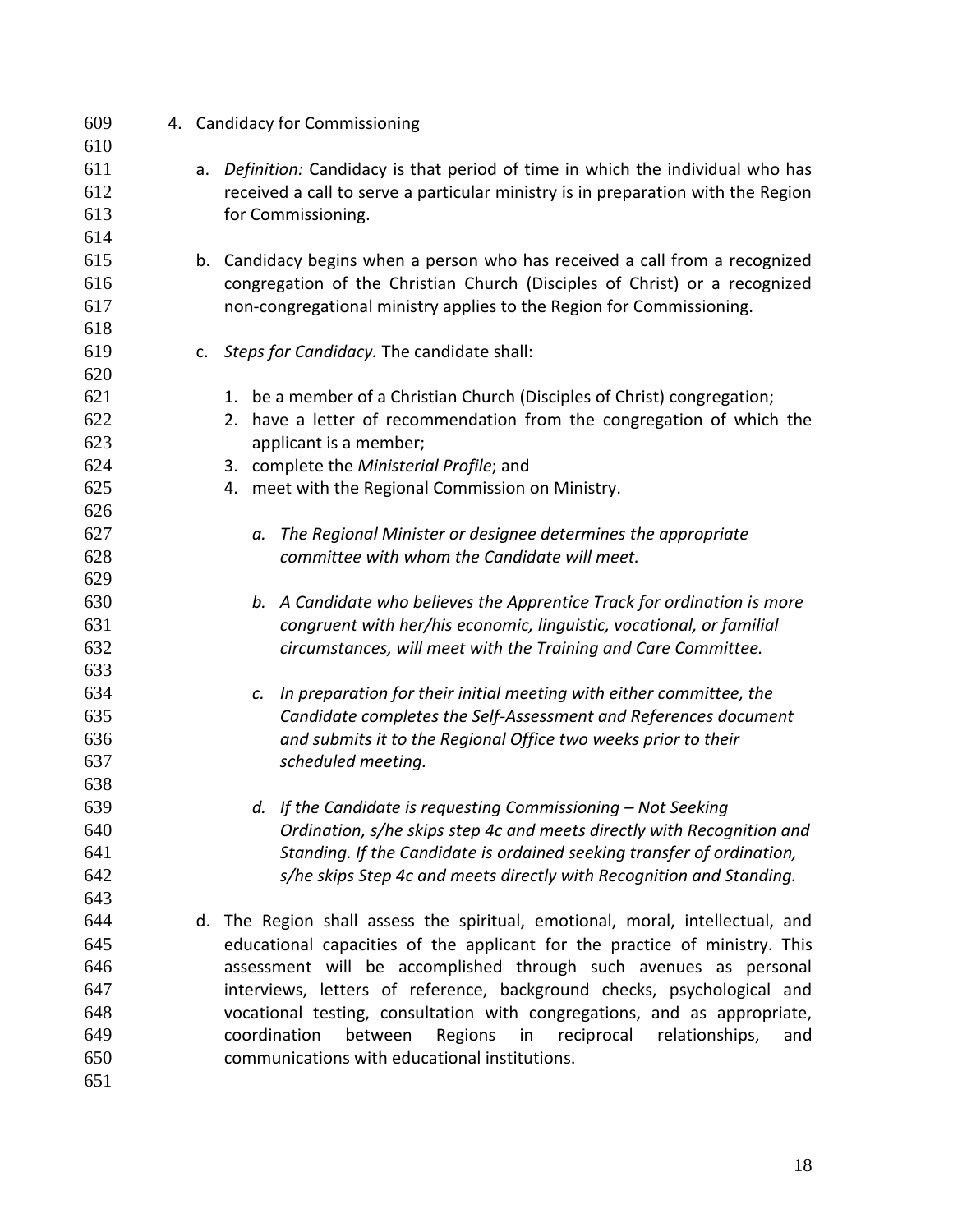e. Upon approval, the Region brings the candidate under care and Commissions her/him for a particular ministry. 5. Regional Responsibilities: Specifically assigned to Regions are the responsibilities to: a. establish procedures to evaluate applicants for Commissioned minister, which must include the *Ministerial Profile* and a current denominational criminal background check; b. consult with the appropriate National Pastor/Leader of Racial Ethnic communities whenever considering a person of color; c. bring applicants "under care"; d. provide for their nurture; e. provide opportunities for building collegiality with other ministers; f. make available appropriate programs of study (such as readings, experiential learning, intensive weekend seminars, guided reflection on ministerial practice with a mentor-companion, and distance learning, etc.) in preparation for ministry; g. authorize the designation of an applicant as a Commissioned Minister; h. offer resources and presence of the Regional Minister or the Regional Minister's designee for services of Commissioning; i. oversee formation processes for candidates for Ordination; j. encourage lifelong learning through continuing education opportunities including training in healthy boundaries and anti-racism; and k. establish additional requirements as desired. **C. The Ordained Ministry** 1. *Description.* By Ordination the church recognizes the work of the Holy Spirit in calling particular persons to creative and imaginative servanthood in Christ; accepts their ministry in and for the Christian Church (Disciples of Christ) and for the whole body of Christ; covenants to undergird the ministry; and grants authority to perform that ministry as a representative of the church. Ordained ministers are baptized members of a Disciples congregation. In accepting Ordination, the minister covenants to obey God by caring for the church, offering gifts of mind, body and spirit to that service, agreeing to fulfill the functions of a minister, and adhering to the *Ministerial Code of Ethics* of the Christian Church (Disciples of Christ). Ordained Minister Standing authorizes one to perform ministry on behalf of the Christian Church (Disciples of Christ). Ordination may or may not meet all the legal requirements for the performance of marriages.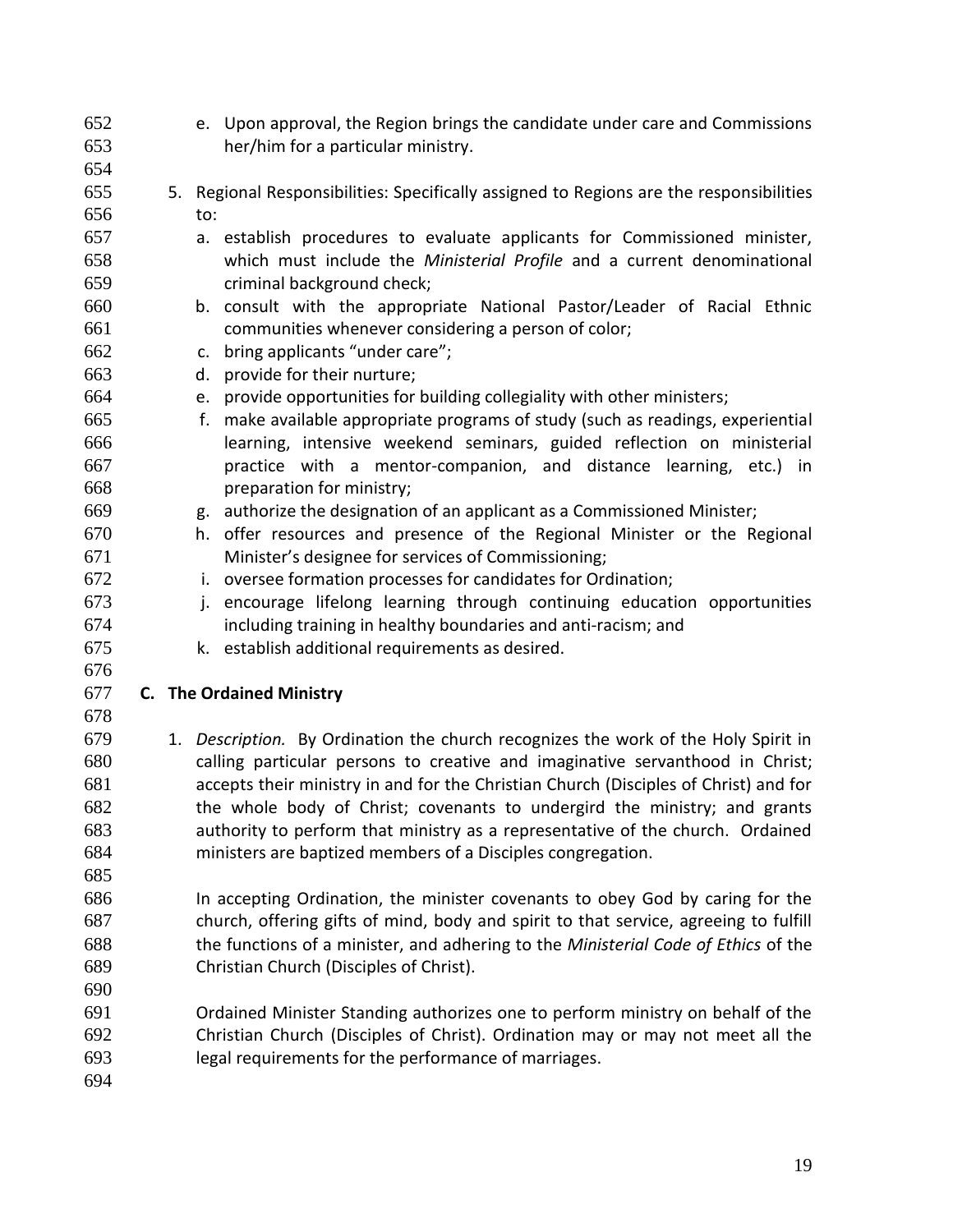Historically called a ministry of word and sacrament, among others, this ministry may include pastors, educators, ecumenical leaders, recognized congregationally-based or non-congregationally-based community ministers, chaplains, pastoral counselors, and ministers who serve in the General and Regional church.

 2. *Educational Requirements.* There are two educational tracks in preparation for Ordination: an apprentice track (AT) and a seminary track (ST).

- **•** Those in the apprentice track will demonstrate competency in the 16 areas of ministerial practice by completing a program of study of at least 250 contact hours approved by the Region in which they are under care.
- **••** Those in the seminary track will demonstrate competency in the 16 areas of ministerial practice by securing a Master of Divinity degree or its equivalent from a theological school accredited by the Association of Theological Schools in the United States and Canada or its equivalent.
- Candidates for Ordination are expected to follow the seminary track, unless, in consultation with their Region, the Regional Ministry Commission determines that their economic, linguistic, vocational, or familial circumstances make the apprentice track more appropriate. Regardless of the educational track chosen, the church expects the women and men it ordains to demonstrate competency in the following areas of ministerial practice, listed alphabetically:
- *Biblical Knowledge*: Be rooted and grounded in scripture and able to 721 interpret and apply the scriptures in ways that are appropriate to original and contemporary contexts.
- *Church Administration and Planning*: Be able to practice the principles of good administration, planning and implementing short- and long-range goals to enhance Congregational life in collaboration with teams and committees.
- *Communication*: Be an effective communicator and be able to facilitate effective communication within and on behalf of the church.
- *Cross Cultural and Anti-Racism Experience*: Be sensitive to the different manifestations of racism and prejudice in the culture and be committed to confronting and overcoming them.
- *Ecumenism*: Exhibit a commitment to working with other Christians and denominations and with other faiths in programs of common witness and service, and to articulating the vision of the ecumenical and global church as a starting place for mission.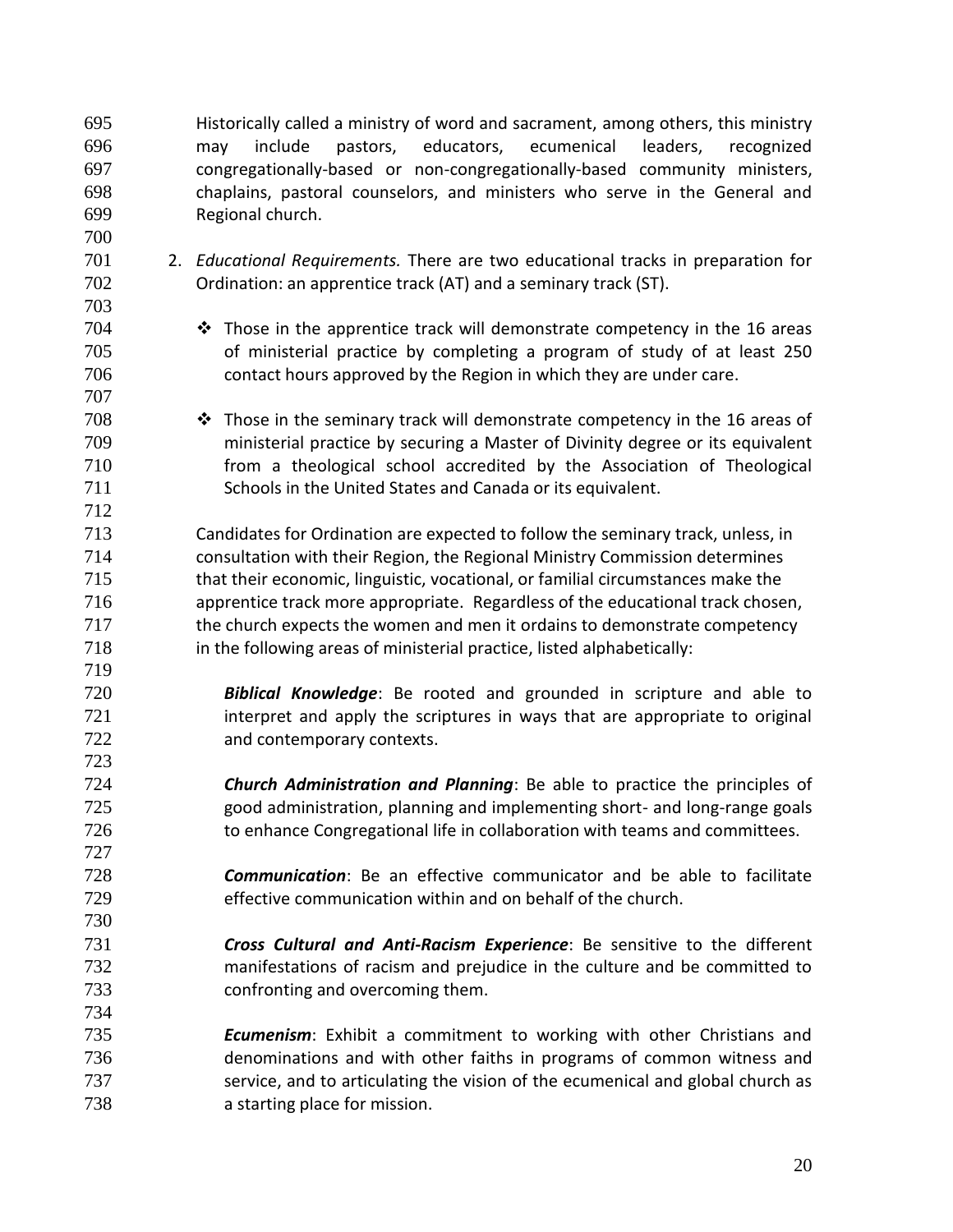*Education and Leader Development*: Know the foundations of Christian education and the principles of leader development. Show competency in teaching children, youth, and adults, including lay leaders and staff. *Ethics*: Be able to help parishioners think critically about the relationship of their faith to issues of justice, ethics and morality *Evangelism*: Be able to motivate Congregational members to share their faith 748 through word and action. *Mission of the Church in the World:* Be able to understand and articulate the centrality of the call to mission given by Jesus Christ and the prophets. Be able to empower congregations to engage in mission from our doorsteps to the ends of the earth. *Pastoral Care*: Be able to engage other persons with empathy and assess situations and relationships with the compassion of Christ, with sensitivity to culture and context. Be able to convey the healing power of God to those who suffer. *Proclamation of the Word*: Know the practice and theory of Christian preaching. Be able to proclaim the Word of God, share the Good News of Jesus Christ, and help Congregational members apply their faith to daily life. *Spiritual Development*: Establish and maintain spiritual disciplines that lead to personal growth and help others develop a rich spiritual life. *Stewardship*: Be able to develop and encourage healthy stewards who recognize and share generously God's abundant gifts for all creation. *Theology:* Be able to articulate a coherent view of God's nature and activity 771 in relation to the Christian tradition, to critically engage human situations from a perspective of faith, and to help persons recognize theological issues in their daily lives. *Understanding of Heritage*: Have knowledge of and appreciation for the history and thought of Christianity and of the history, structure, practices, and ethos of the Christian Church (Disciples of Christ). *Worship*: Know the purpose and elements of Christian worship. Have the ability to plan and lead meaningful worship by working with the worship team, musicians, and Congregational members.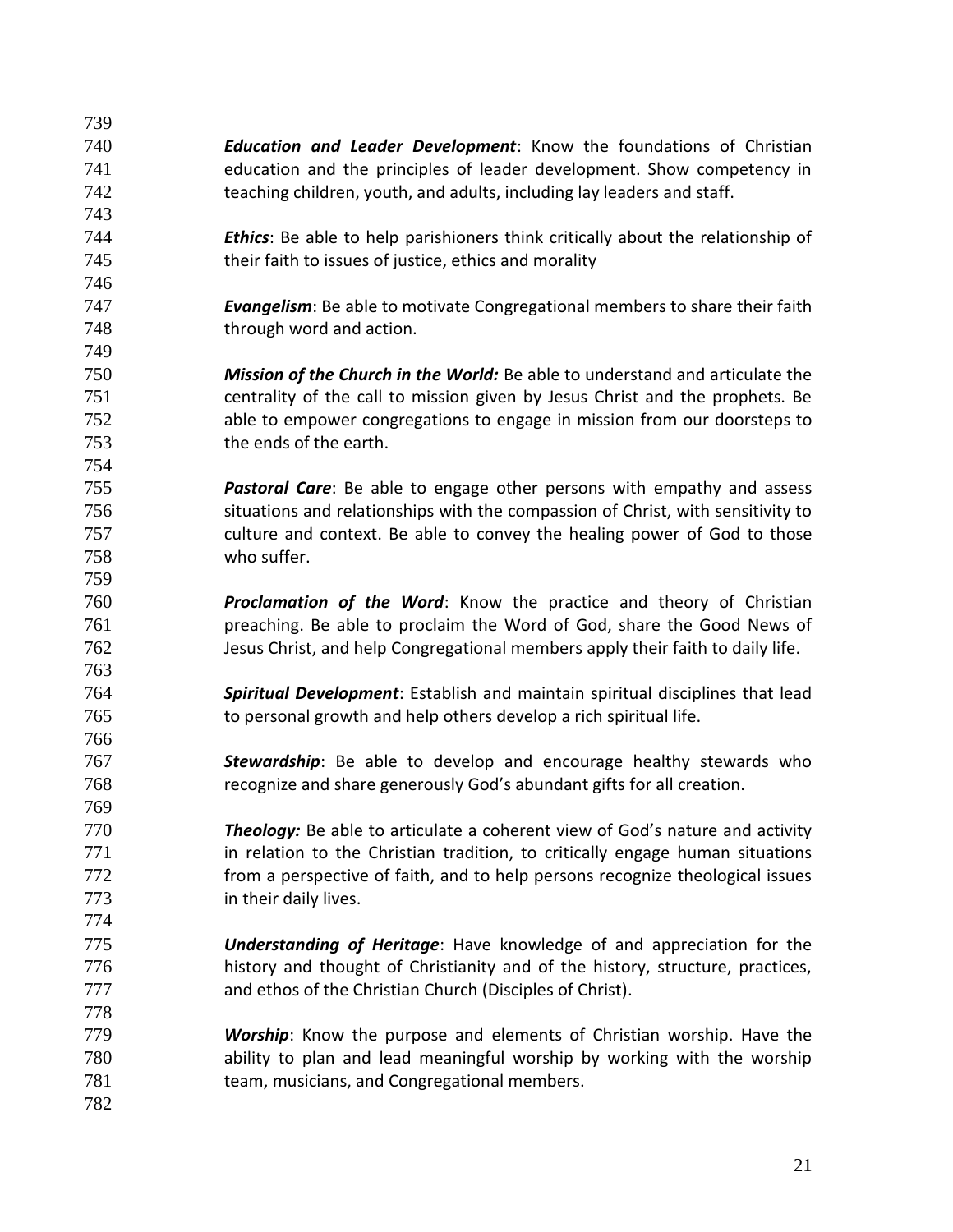| 783 | 3. Regional Responsibilities:                                                        |
|-----|--------------------------------------------------------------------------------------|
| 784 | Regions are strongly encouraged to offer an apprentice track (AT) program on         |
| 785 | their own or in collaboration with Regional Fellowships, <sup>12</sup> theological   |
| 786 | institutions, or ecumenical partners. Those offering an AT program will submit       |
| 787 | their curriculum to the General Commission on Ministry for evaluation.               |
| 788 |                                                                                      |
| 789 | Specifically assigned to Regions are the responsibilities to:                        |
| 790 | a. establish procedures to evaluate applicants for Ordination;                       |
| 791 | b. evaluate the educational experience of candidates for an AT program which         |
| 792 | would include a high school diploma or its equivalent and some post                  |
| 793 | secondary educational experience;                                                    |
| 794 | c. consult with the appropriate National Pastor/Leader of Racial Ethnic              |
| 795 | communities whenever considering a racial/ethnic applicant;                          |
| 796 | bring applicants "under care" (See II.D.3.);<br>d.                                   |
| 797 | e. provide for their nurture;                                                        |
| 798 | be in relationship with the sponsoring congregation and the candidate's<br>f.        |
| 799 | educational setting;                                                                 |
| 800 | authorize and supervise the act of Ordination; and<br>g.                             |
| 801 | facilitate continuing education including training in healthy boundaries and<br>h.   |
| 802 | anti-racism.                                                                         |
| 803 | D. Candidacy for Ordination                                                          |
| 804 |                                                                                      |
| 805 | 1. Definition: Candidacy is that period of time in which the individual is under the |
| 806 | care of a Regional Commission on Ministry and involved in a specified program        |
| 807 | of study and formation in preparation for Ordination.                                |
| 808 |                                                                                      |
| 809 | 2. Application for Candidacy. Application for candidacy is entered into when a man   |
| 810 | or woman declares the intention to seek Ordination through the Christian             |
| 811 | Church (Disciples of Christ), and their congregation affirms that intention.         |
| 812 |                                                                                      |
| 813 | 3. The Criteria for Candidacy. The applicant shall be a baptized member of a         |
| 814 | Christian Church (Disciples of Christ) congregation and shall make application for   |
| 815 | candidacy to the Region of the candidate's membership or to the Region where         |
|     |                                                                                      |
| 816 | she or he is a student. In special circumstances and subject to agreement            |

 Regional Fellowships (Clusters) are gatherings of Regions in geographical proximity. They include: ROSES (Regions Of the Sun Equipping and Serving: Oklahoma, Southwest, and Great River);

 $\overline{a}$ 

WRIM (Western Regions In Ministry: Arizona, Pacific Southwest, Northern California-Nevada, Oregon, Northwest, South Idaho, Montana, Central Rocky Mountain);

SERF (SouthEast Regional Fellowship: Florida, Alabama-Northwest Florida, Georgia, South Carolina, North Carolina, Virginia, Kentucky, Tennessee);

NIRF (Northeast Inter-Regional Fellowship: Canada, Northeast, Pennsylvania, Ohio, Capital Area, West Virginia and Michigan);

HEARTLAND (Heartland Regional Fellowship: Nebraska, Kansas, Greater Kansas City, Mid-America, Upper Midwest, Illinois-Wisconsin, and Indiana).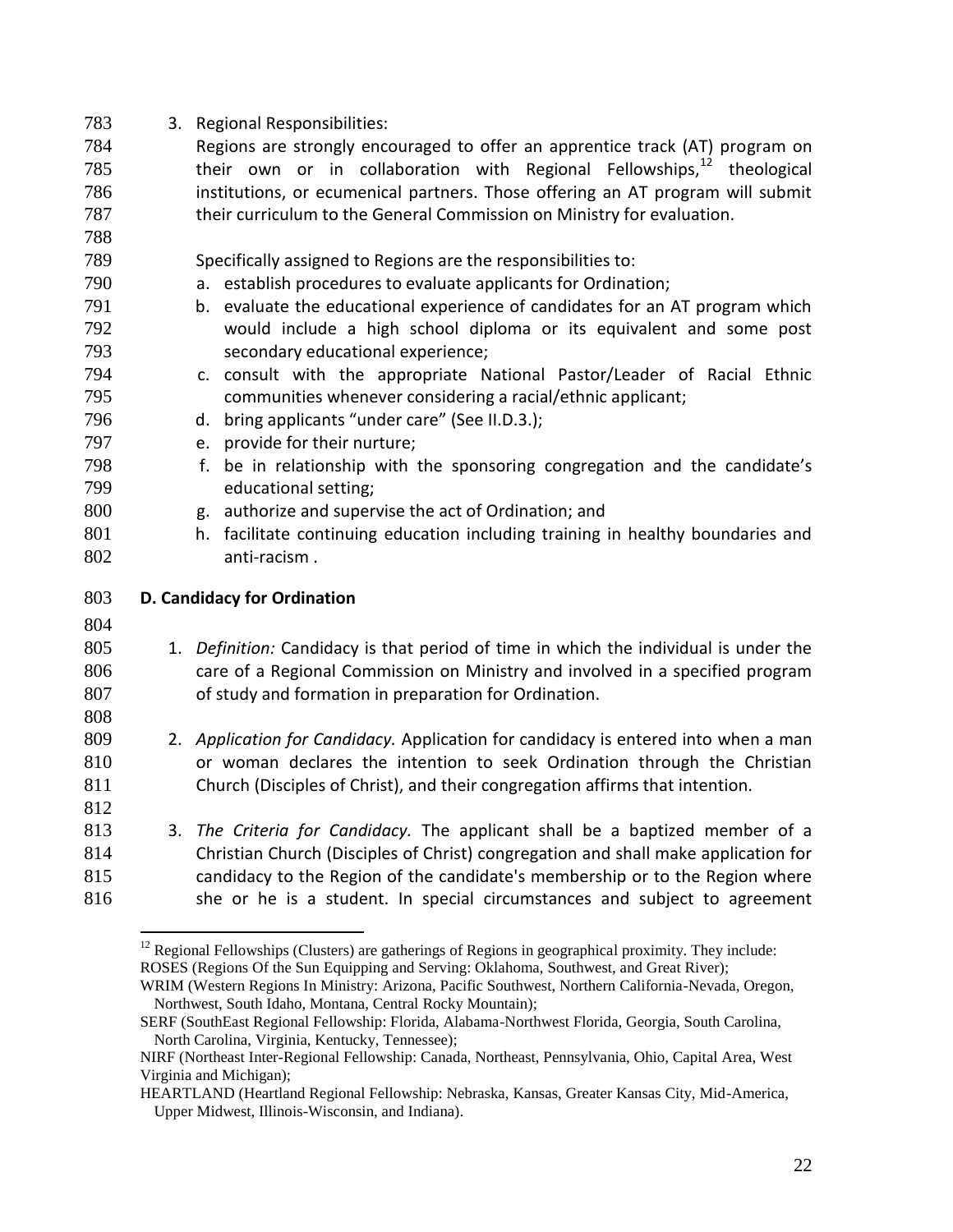between appropriate Regional Ministers and/or Regional Commissions on Ministry, persons may apply for candidacy in another Region. The applicant shall have a letter of recommendation from a recognized congregation of the Christian Church (Disciples of Christ) in the candidate's Region of membership.

 Upon receipt of the application, the Region will begin the process of assessing (through avenues such as personal interviews, letters of reference, background checks, psychological testing, consultation with congregations, coordination of Regions in reciprocal relationships, and communications with educational institutions), the spiritual, emotional, moral, intellectual, and educational capacities of the applicant for the practice of ministry. Upon approval of the application, the Region shall admit the applicant to candidacy**.** Once accepted as 829 a candidate, the individual comes under the care and direction of the Regional Commission or Committee on Ministry (or that process which serves to function as a Commission on Ministry regardless of the name assigned Regionally).

 *Throughout the process of Candidacy, meetings are scheduled between the Candidate and her/his committee. At these meetings, updates in the Candidate's development will be documented. As the relationship unfolds between the Candidate and the committee, the committee will discern which specific areas are progressing or not progressing. Each of these meetings is a snapshot of how the committee experiences the candidate, with the goal being development of all Personal Qualifications and Areas of Ministerial Practice sufficient to begin professional ministry.*

 4. *The Procedures During Candidacy.* The candidate shall seek Ordination through a discernment process established by the Region. That preparation may include authorization as a Commissioned Minister (Seeking Ordination). The candidate may complete the educational requirements for either track without serving as a Commissioned Minister.

 Separate from candidacy, Commissioned Minister status authorizes one to 849 perform ministry on behalf of the Christian Church (Disciples of Christ). The granting of candidacy may or may not meet all legal requirements for the performance of marriages.

- 5. *Preparation for Ordination*. A candidate for Ordination is to prepare himself or herself spiritually, intellectually, emotionally and physically for her/his ministry. The following areas support and enhance the performance of an applicant's chosen ministry:
- a. Participation in the life and work of a congregation of Christians;
- b. Breadth of theological study so that the candidate shows an understanding of the Christian faith, the Bible, the church universal,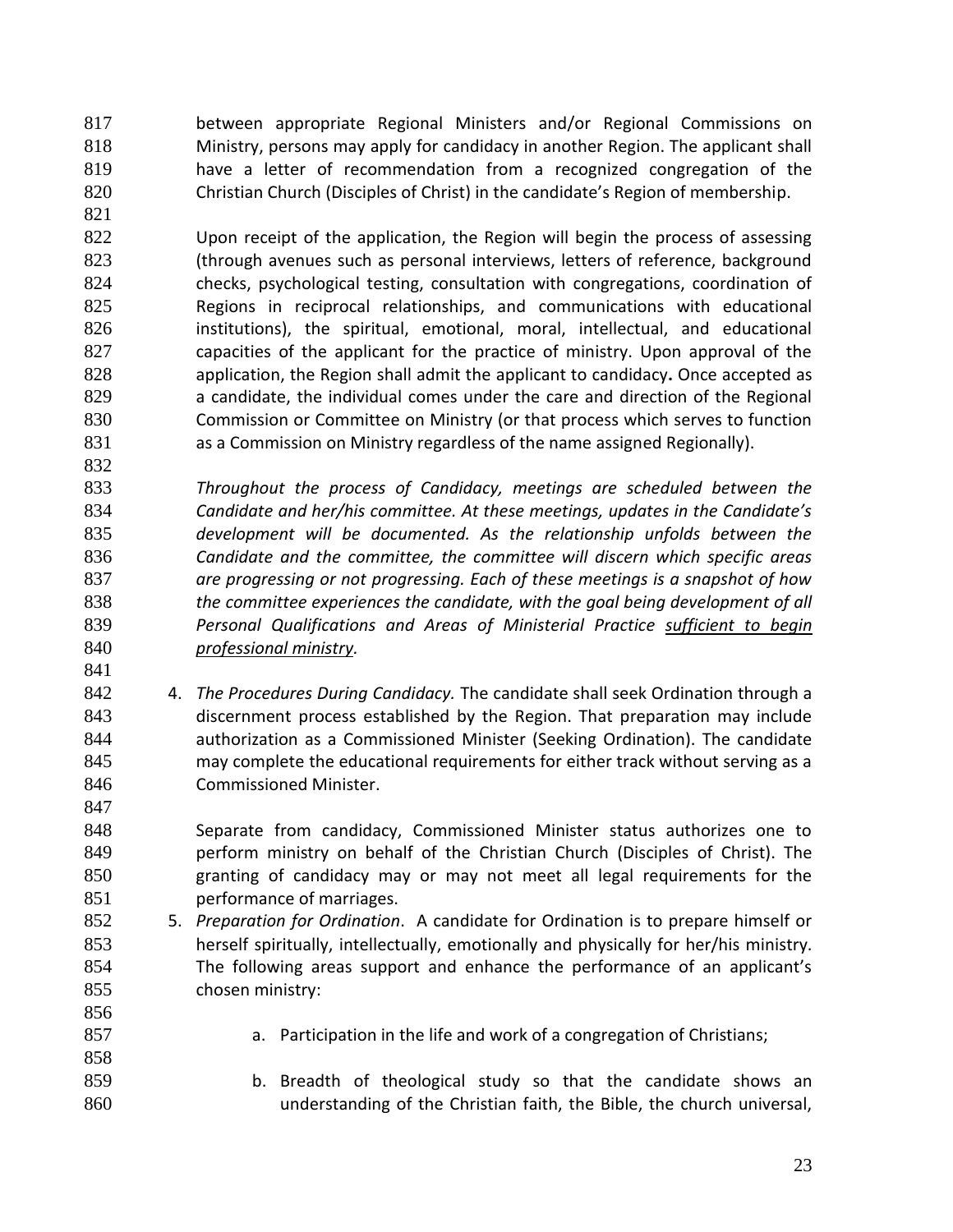| 861<br>862 |                                 | the history and polity of the Christian Church (Disciples of Christ), and<br>the formation and function of Christian mission; |
|------------|---------------------------------|-------------------------------------------------------------------------------------------------------------------------------|
| 863        |                                 |                                                                                                                               |
| 864        |                                 | c. Professional and ecclesiological study plus supervised experience in                                                       |
| 865        |                                 | the work of ministry, exhibiting competencies in that form of ministry                                                        |
| 866        |                                 | in which the candidate hopes to serve;                                                                                        |
| 867        |                                 |                                                                                                                               |
| 868        |                                 | d. Formation of responsible relations with and concern for the church,                                                        |
| 869        |                                 | both as communities of faith and as institution;                                                                              |
| 870        |                                 |                                                                                                                               |
| 871        |                                 | e. Growth in personal character, Christian insight, spiritual formation,                                                      |
| 872        |                                 | wellness and disciplined commitment to ministry;                                                                              |
| 873        |                                 |                                                                                                                               |
| 874        | f.                              | Formation of and adherence to ethical principles to guide                                                                     |
| 875        |                                 | professional relationships and personal conduct as outlined in the                                                            |
| 876        |                                 | Ministerial Code of Ethics of the Christian Church (Disciples of Christ).                                                     |
| 877        |                                 |                                                                                                                               |
| 878        |                                 | Completion of a prescribed program of study<br>6. Conclusion of Candidacy.                                                    |
| 879        |                                 | (apprentice track) or the receipt of a Master of Divinity degree or its equivalent                                            |
| 880        |                                 | from an institution of higher education accredited by the Association of                                                      |
| 881        |                                 | Theological Schools (seminary track) does not guarantee Ordination.                                                           |
| 882        |                                 |                                                                                                                               |
| 883        |                                 | Candidacy is concluded by Ordination, voluntary withdrawal by the candidate, or                                               |
| 884        |                                 | decision of the Region to terminate candidacy. Completion of candidacy within                                                 |
| 885        |                                 | seven years is recommended, but may be extended at the discretion of the                                                      |
| 886        | Region.                         |                                                                                                                               |
| 887        |                                 |                                                                                                                               |
| 888        | <b>E. The Act of Ordination</b> |                                                                                                                               |
| 889        |                                 |                                                                                                                               |
| 890        |                                 | Ordination is a process of the Congregational and Regional Church on behalf of the                                            |
| 891        |                                 | whole church to commend to Christians everywhere individuals who meet the                                                     |
| 892        |                                 | qualifications and have fulfilled the requirements established by the Christian Church                                        |
| 893        |                                 | (Disciples of Christ) for Ordination.                                                                                         |
| 894        |                                 |                                                                                                                               |
| 895        |                                 | 1. The candidate shall be recommended for Ordination by a recognized                                                          |
| 896        |                                 | congregation or congregations of the Christian Church (Disciples of Christ),                                                  |
| 897        |                                 | including the one in which membership is held.                                                                                |
| 898        |                                 |                                                                                                                               |
| 899        |                                 | 2. The act of Ordination shall be under the authorization and guidance of the                                                 |
| 900        |                                 | sponsoring congregation and the Region, with the Regional Minister, or the                                                    |
| 901        |                                 | Regional Minister's designee, presiding.                                                                                      |
| 902        |                                 |                                                                                                                               |
| 903        |                                 |                                                                                                                               |
| 904        |                                 | 3. The service ordinarily shall be held in a sponsoring congregation.                                                         |
|            |                                 |                                                                                                                               |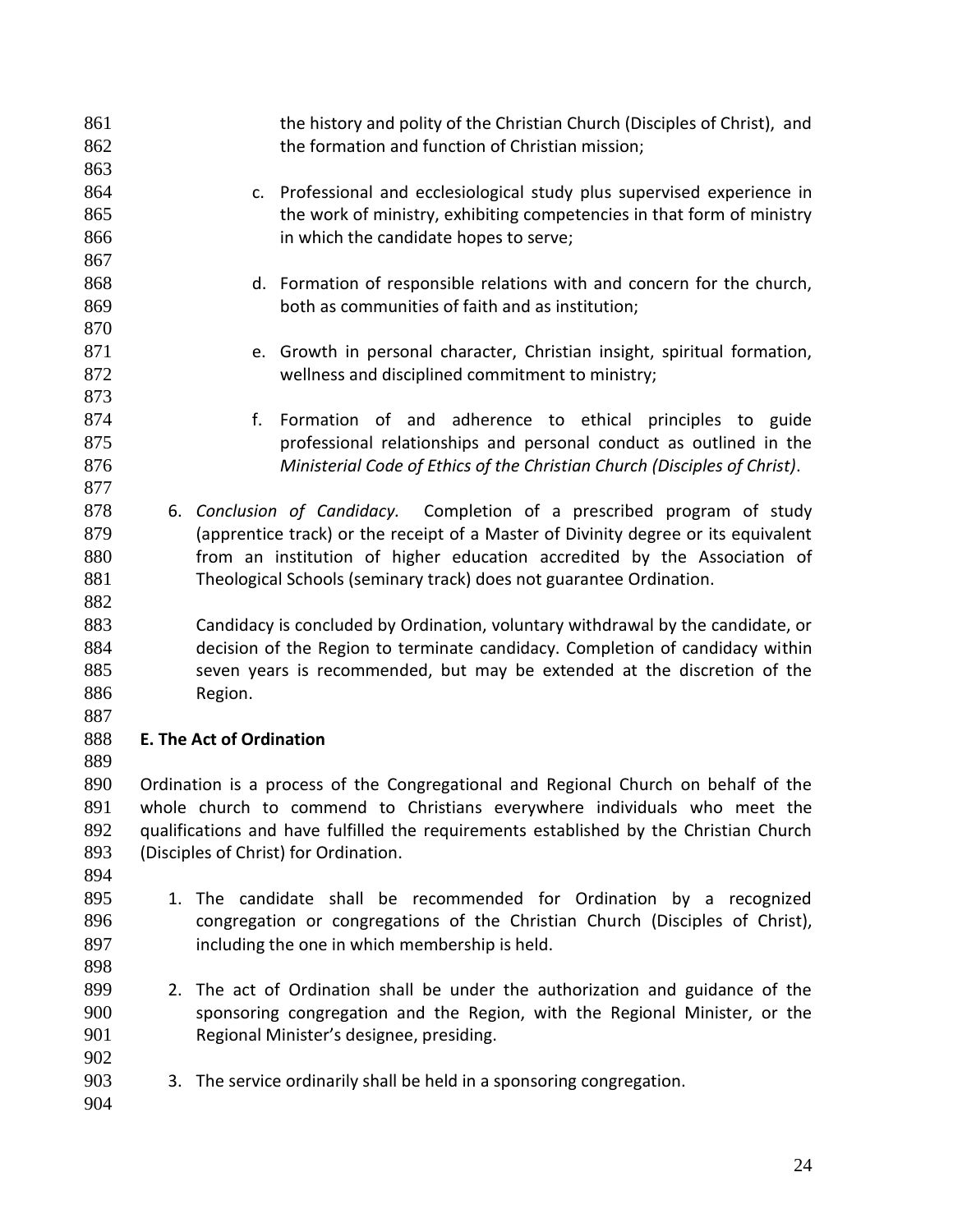- 4. Representatives of the recommending congregation or congregations, the Regional church, the ecumenical church and, where possible, the General church shall participate in the service.
- 5. After the Ministerial Code of Ethics is signed, the signed Ordination document shall be issued by the Region.

# **F. Ministerial Standing**

- 1. *Definition.* Standing in the Christian Church (Disciples of Christ) is credentialing for ministry within the Christian Church (Disciples of Christ), a call to accountability to the church, and collegiality with other ministers both denominationally and ecumenically.
- a. Standing affirms that the Commissioned or Ordained minister is currently engaged in the practice of ministry, whether on an occasional, part-time or full-time basis, with continuous accountability maintained with a congregation, related organization or institution, Region, or General Ministry of the Christian Church (Disciples of Christ). Such ministers are listed in the *Year Book and Directory of the Christian Church (Disciples of Christ)* and may call upon the church for services and support such as pastoral care, ecclesiastical endorsement, and scholarship aid. In addition they have voting privileges in the General Assembly of the Christian Church (Disciples of Christ).
- b. Ordained ministers with Standing have access to Search and Call. Candidates for Ordination may be granted access to Search and Call at the discretion of the Regional Minister of the Region where they are under care or the Region of their educational setting.
- c. Responsibility for certification of Standing of ministers and for annual review of that Standing within the Order of Ministry is lodged with the Region where the minister is currently engaged in the practice of ministry. Nothing in the Policies and Criteria for the Order of Ministry is intended to preclude a Region from developing additional appropriate statements or procedures pertaining to Standing within that Region as long as such statements are consistent with the Order of Ministry.
- d. For those engaged in non-Regional ministries responsibility for certification of Standing and for annual review of that Standing within the Order of Ministry is lodged with the General Commission on Ministry. For purposes of this document, non-Regional ministries are defined as all ministries outside the United States and Canada, those ministries engaged by and accountable to one of the General Ministries of the church, ministries of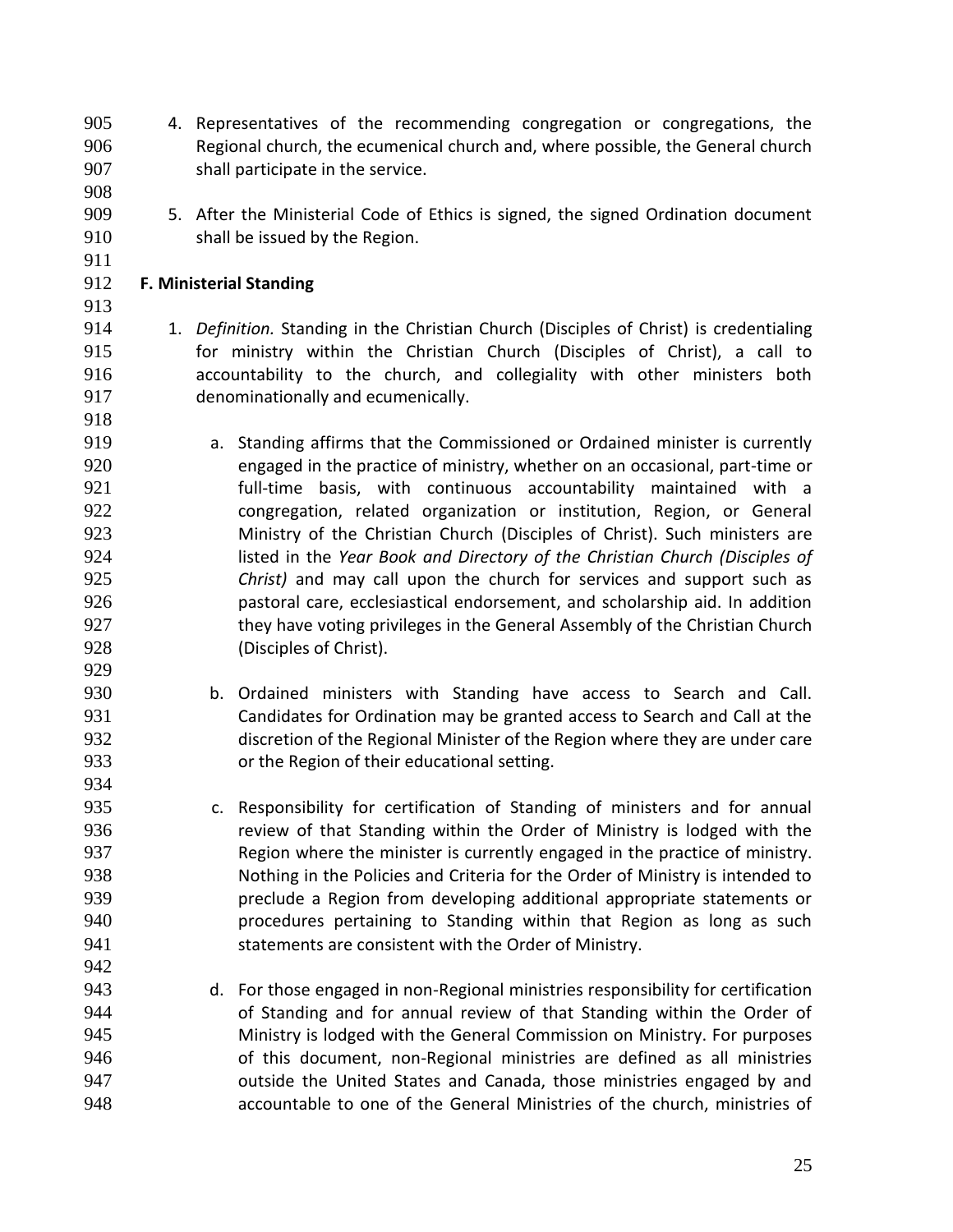**the ecumenical church and with interfaith organizations whose**  responsibilities extend beyond one Region, whether in North America or abroad, and fulltime military, VA and Federal Correctional chaplaincies. All other ministries are hereby defined as Regional as determined by the primary ministry site. The General Commission on Ministry has a credentialing function but is not an Ordaining body; that is the province of Regions in cooperation with congregations. In covenant wth the Regions, the General Commission on Ministry will notify Regions about persons who reside in their Region and hold Standing with the General Commission on Ministry. 

 e. Since Regional Ministers "serve as a sign of the ministry of the church in sacrament and service" and lead Regions in promoting "the concept of whole church, and have a primary role in advocating and supporting the denomination's mission and vision" (*Marks of a Faithful Regional Church*, August, 2006), the responsibility for certification of Standing is jointly lodged with the Region where the Regional Minister serves and with the General Commission on Ministry. Annually, the Regional Minister will complete Standing forms required by both the Region and the General Commission on Ministry.

- 2. *Certification of Standing of those Commissioned and Ordained by the Christian Church (Disciples of Christ)*
- a. By virtue of Commissioning or Ordination according to the Order of Ministry of the Christian Church (Disciples of Christ), the minister becomes eligible for Standing.
- b. Standing for ministers in active service continues so long as the minister does and reports the following:
- i. Performs faithfully the duties of a minister as authorized by Commissioning or Ordination, either in an occupation recognized by the church as ministerial in purpose or in a service recognized by the church as ministerial in purpose.
- 985 ii. Participates regularly in programs of study, growth, and renewal.
- iii. Maintains relations with the Christian Church (Disciples of Christ) including participating membership in a recognized congregation in the community of residence or active ministry where feasible.
- iv. Adheres to the *Ministerial Code of Ethics of the Christian Church (Disciples of Christ)*.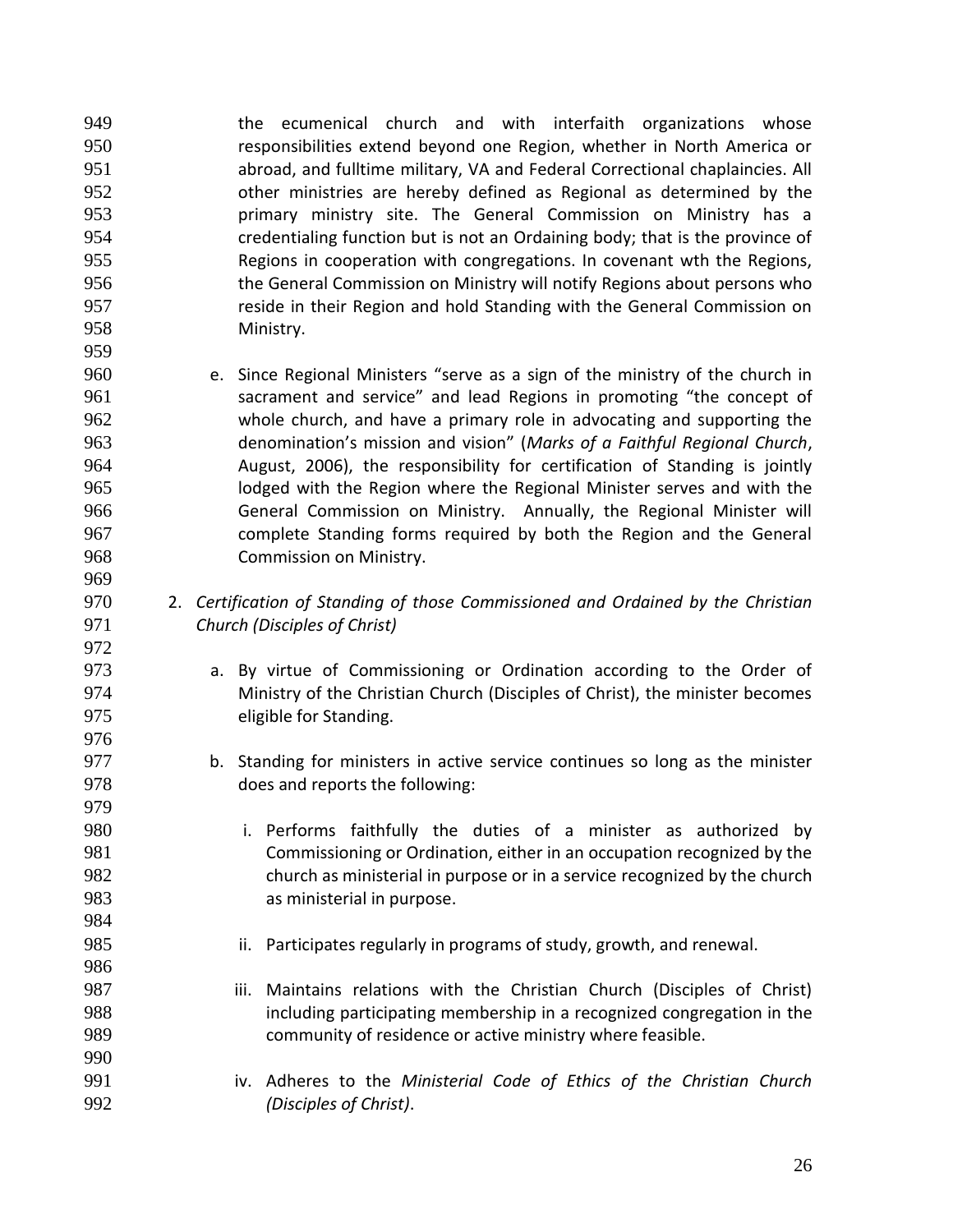| 993  |    |                                                                                 |
|------|----|---------------------------------------------------------------------------------|
| 994  |    | v. Continues to meet the personal qualifications for admission to the           |
| 995  |    | Order of Ministry. (II.A.2.)                                                    |
| 996  |    |                                                                                 |
| 997  |    | vi. Seeks annual certification as requested by the Region where the             |
| 998  |    | ministry site is located or by the General Commission on Ministry, as           |
| 999  |    | appropriate. (See II.F.1.c.)                                                    |
| 1000 |    |                                                                                 |
| 1001 |    | c. Standing may be continued at the discretion of the Region or the General     |
| 1002 |    | Commission on Ministry in cases of disability or other special hardships        |
| 1003 |    | affecting ministerial service, so long as other criteria for Standing are met.  |
| 1004 |    |                                                                                 |
| 1005 |    | d. The Region or the General Commission on Ministry will provide means by       |
| 1006 |    | which the Standing of all ministers in its care will be reviewed annually.      |
| 1007 |    | Consultation with the appropriate National Pastor/Leader of Racial Ethnic       |
| 1008 |    | communities is encouraged regarding the Standing of persons of color.           |
| 1009 |    |                                                                                 |
| 1010 |    | e. When an Ordained Minister moves from a ministry position in one Region       |
| 1011 |    | to a ministry position in another Region, Standing in the Order of Ministry     |
| 1012 |    | is retained. Commissioned Ministers who move to another Region must             |
| 1013 |    | contact that Regional Minister to establish Standing in the new ministry        |
| 1014 |    | position. Responsibility for review and subsequent certification is assigned    |
| 1015 |    | to the Region in which the minister functions or to the General Commission      |
| 1016 |    | on Ministry. The minister shall notify both the former and new Regional         |
| 1017 |    | Ministers upon relocation.                                                      |
| 1018 |    |                                                                                 |
| 1019 |    | f. When an Ordained Minister who is not actively seeking relocation moves       |
| 1020 |    | from a ministry position in one Region to another Region and is no longer       |
| 1021 |    | engaged in ministry, ministerial Standing will be provisionally retained for    |
| 1022 |    | up to one year, except in the case of retirement, until review and              |
| 1023 |    | subsequent certification is granted by the Region into which the minister       |
| 1024 |    | has moved. The Ordained Minister is required to initiate contact with both      |
| 1025 |    | the former and new Regional Ministers regarding his or her status.              |
| 1026 |    |                                                                                 |
| 1027 | 3. | Certification of Standing of Retired Ministers, Commissioned or Ordained by the |
| 1028 |    | Christian Church (Disciples of Christ)                                          |
| 1029 |    |                                                                                 |
| 1030 |    | Upon retirement, Commissioned Ministers retain Standing if they continue<br>a.  |
| 1031 |    | serving in an approved ministry site. Standing of inactive retired Commissioned |
| 1032 |    | Ministers may be granted at the discretion of the Region.                       |
| 1033 |    |                                                                                 |
| 1034 |    | Ordained Ministers with Standing retain this Standing at the time of<br>b.      |
| 1035 |    | retirement.                                                                     |
| 1036 |    |                                                                                 |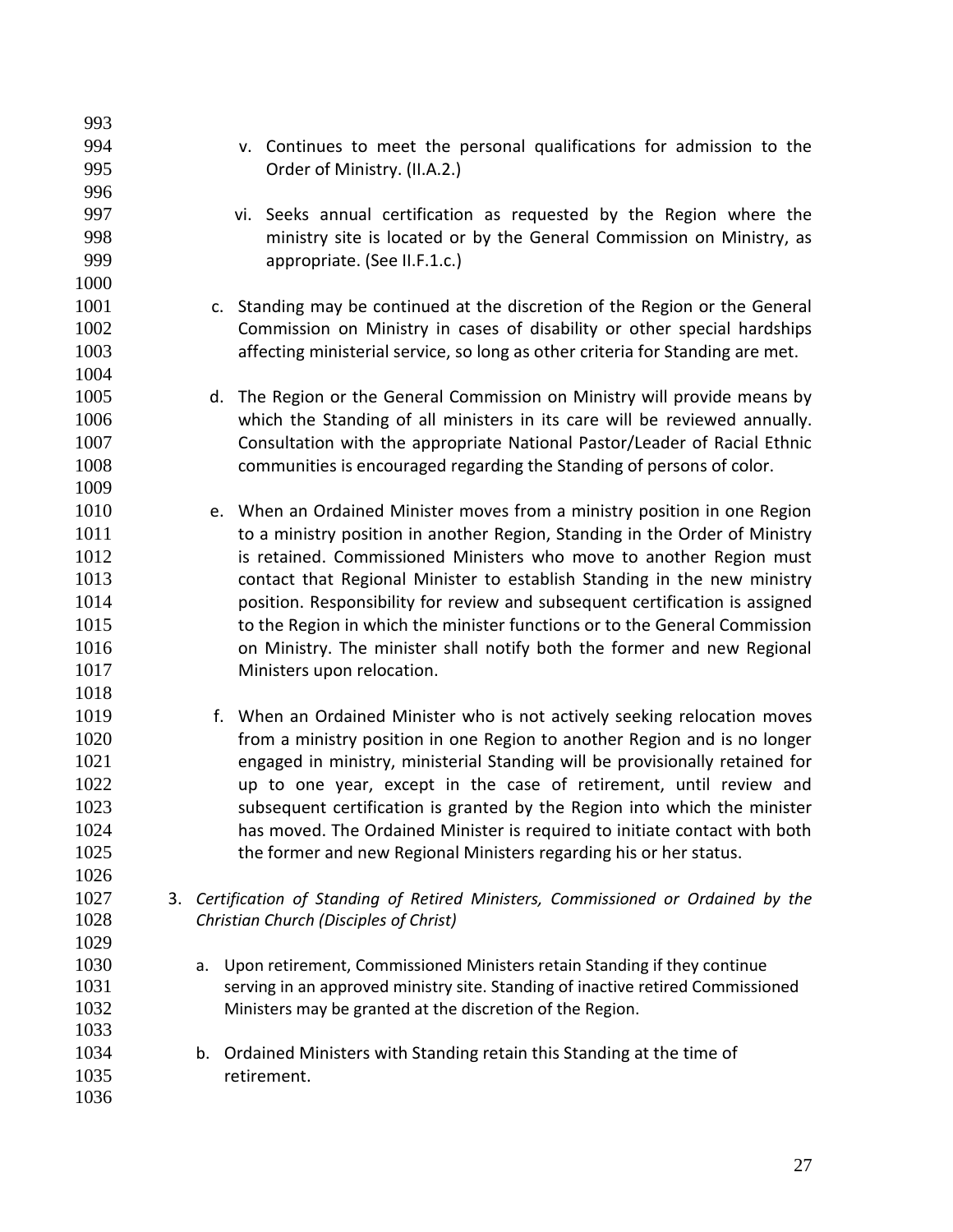| 1037 |      | <i>i.</i> A retired minister who intends to continue practice of ministry, whether |
|------|------|------------------------------------------------------------------------------------|
| 1038 |      | on an occasional, part-time or full time basis must continue to seek annual        |
| 1039 |      | certification of Standing as requested by the Region where the ministry            |
| 1040 |      | site is located or by the General Commission on Ministry, as appropriate.          |
| 1041 |      | (See II.F.1.c.) Serving in an approved ministry site may include presiding         |
| 1042 |      | at weddings, baptisms, and funerals, preaching or teaching, or offering            |
| 1043 |      | pastoral care or counseling.                                                       |
| 1044 |      |                                                                                    |
| 1045 |      | ii. When Standing is granted, the active retired minister will be listed in the    |
| 1046 |      | Yearbook of the Christian Church (Disciples of Christ) as active retired. (aR)     |
| 1047 |      |                                                                                    |
| 1048 | iii. | To be eligible for such Standing, the active retired minister                      |
| 1049 |      |                                                                                    |
| 1050 |      | a) Performs faithfully the duties of a minister as authorized by                   |
| 1051 |      | Commissioning or Ordination, either in an occupation recognized by                 |
| 1052 |      | the church as ministerial in purpose or in a service recognized by the             |
| 1053 |      | church as ministerial in purpose.                                                  |
| 1054 |      |                                                                                    |
| 1055 |      | Participates regularly in programs of study, growth, and renewal.<br>b)            |
| 1056 |      |                                                                                    |
| 1057 |      | Maintains relations with the Christian Church (Disciples of Christ)<br>c)          |
| 1058 |      | including participating membership in a recognized congregation in the             |
| 1059 |      | community of residence or active ministry where feasible.                          |
| 1060 |      |                                                                                    |
| 1061 |      | Continues to meet the personal qualifications for admission to the<br>d)           |
| 1062 |      | Order of Ministry (II.A.2) and to adhere to the Ministerial Code of                |
| 1063 |      | Ethics                                                                             |
| 1064 |      |                                                                                    |
| 1065 |      | iv. Retired ministers who are no longer engaging in the practice of ministry on    |
| 1066 |      | an occasional, part-time or full time basis may seek Standing as inactive          |
| 1067 |      | retired ministers.                                                                 |
| 1068 |      |                                                                                    |
| 1069 |      | Retired ministers who are granted inactive status will continue to be<br>a)        |
| 1070 |      | listed in the Yearbook of the Christian Church (Disciples of Christ) as            |
| 1071 |      | inactive, retired ministers (iR).                                                  |
| 1072 |      |                                                                                    |
| 1073 |      | Inactive retired ministers must continue to seek annual certification of<br>b)     |
| 1074 |      | Standing as requested by the Region where they reside.                             |
| 1075 |      |                                                                                    |
| 1076 |      | To be eligible for such Standing, the inactive retired minister must<br>C)         |
| 1077 |      | continue to adhere to the Ministerial Code of Ethics and must hold                 |
| 1078 |      | participating membership in a recognized Disciples congregation in the             |
| 1079 |      | community of residence where feasible.                                             |
| 1080 |      |                                                                                    |
|      |      |                                                                                    |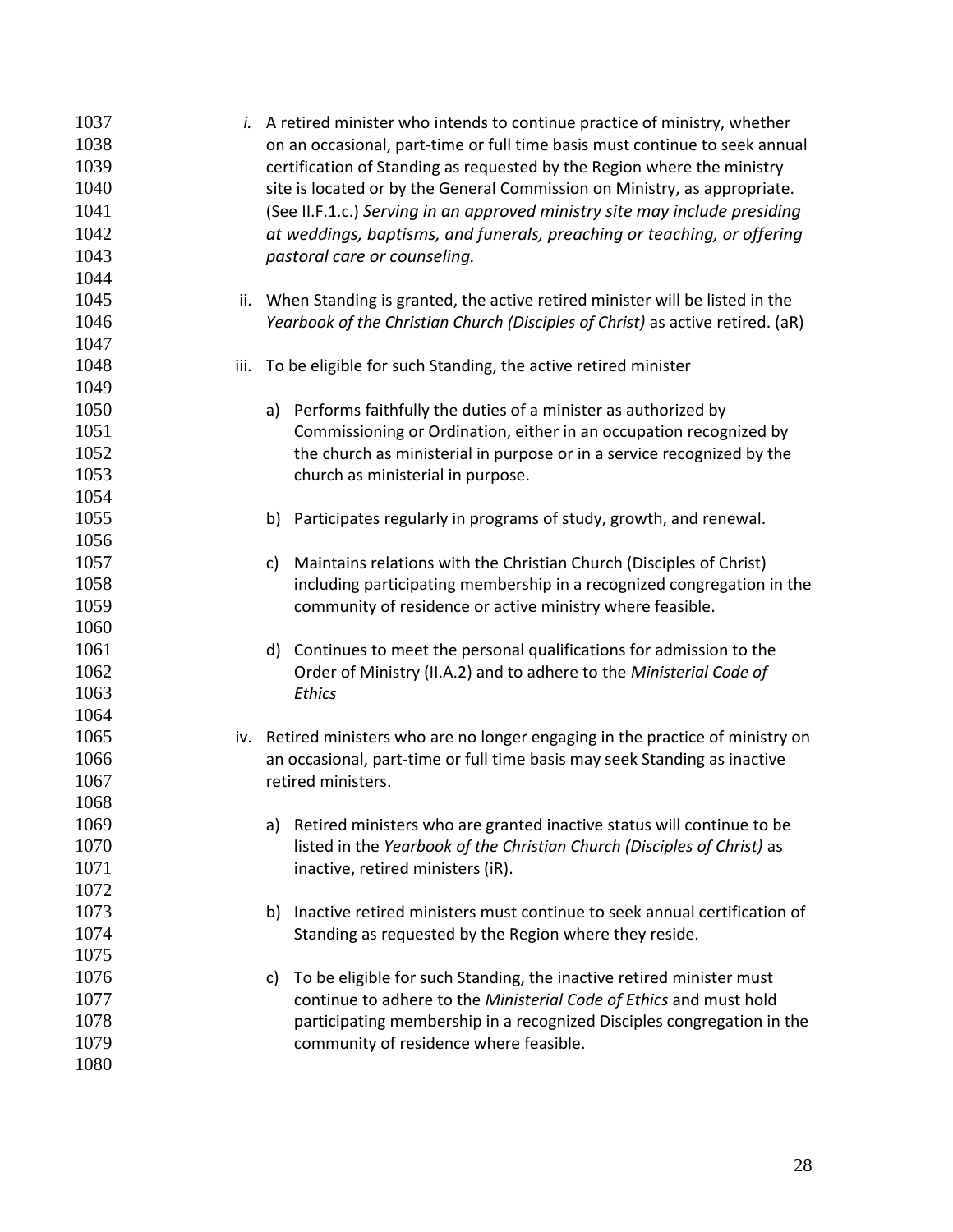v. If an inactive retired minister decides to once again take up the practice of ministry, that minister must once again seek status as an active retired minister. (See 3.c.i-iv) 4. *Suspension or Termination of Ministerial Standing.* a. Procedures leading to a review of Standing may be initiated by the minister, the Region, or the General Commission on Ministry when one or more of the following conditions are present: i. The minister desires to be released from the practice of ministry, either 1092 temporarily or permanently. ii. The minister requests transfer of credentials from the Christian Church (Disciples of Christ) to another denomination or non-Disciples 1096 congregation. iii. The minister enters into a full-time occupation not recognized by the church as ministerial in purpose and/or no longer performs the functions of the office of a minister. 1102 iv. The minister fails to respond to a request for annual certification from 1103 the Region or the General Commission on Ministry. v. The minister no longer meets the personal qualifications for admission to the Order of Ministry (II.A.2.) or fails to adhere to the *Ministerial Code of Ethics*. vi. The retired minister fails to adhere to the *Ministerial Code of Ethics*. b. When the Region or the General Commission on Ministry takes the 1112 initiative in the review of Standing, the procedures shall include: 1114 i. Written notice to the minister that Standing is to be reviewed with the **possibility of suspension or termination.**  1117 ii. Consultation with the appropriate National Pastor/Leader of Racial Ethnic communities is encouraged regarding the termination of 1119 Standing of persons of color. **iii.** A hearing by a committee appointed by the Region or the General Commission on Ministry.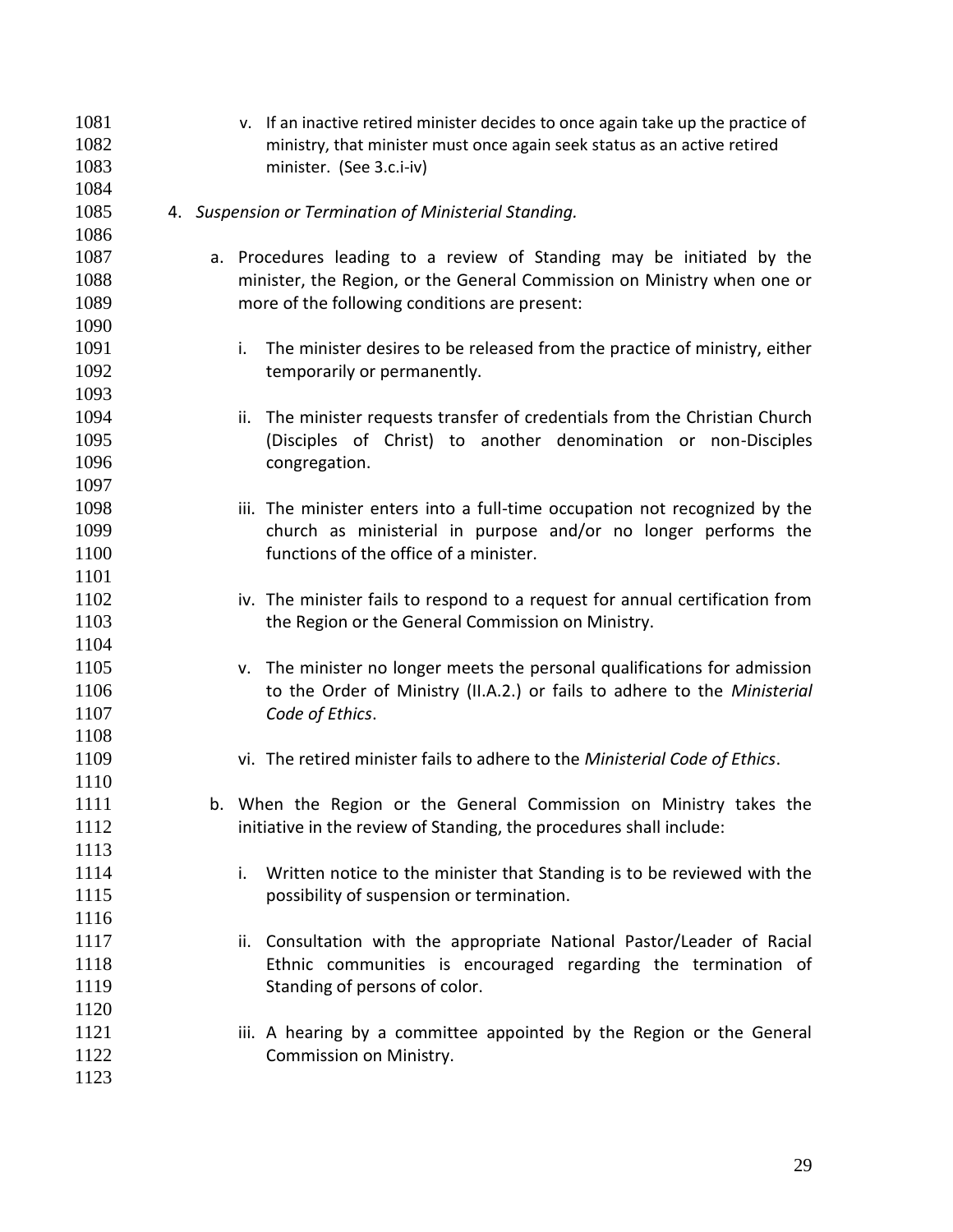| 1124<br>1125 |  | c. When the minister takes the initiative in the review, the procedures shall<br>include: |
|--------------|--|-------------------------------------------------------------------------------------------|
| 1126         |  |                                                                                           |
| 1127         |  | Written notice to the Region or the General Commission on Ministry<br>i.                  |
| 1128         |  | requesting that Standing be reviewed with the possibility of                              |
| 1129         |  | termination.                                                                              |
| 1130         |  |                                                                                           |
| 1131         |  | ii. A consultation with a committee appointed by the Region or the                        |
| 1132         |  | General Commission on Ministry.                                                           |
| 1133         |  |                                                                                           |
| 1134         |  | d. Standing may be granted to a minister whose Standing has been                          |
| 1135         |  | terminated or suspended by another Region or the General Commission on                    |
| 1136         |  | Ministry only upon the recommendation of the terminating or suspending                    |
| 1137         |  | body, whether that is a Region or the General Commission on Ministry.                     |
| 1138         |  |                                                                                           |
| 1139         |  | 5. Surrender of Standing                                                                  |
| 1140         |  |                                                                                           |
| 1141         |  | When a minister surrenders Standing, Standing can be granted again only upon              |
| 1142         |  | the recommendation of the body to which Standing was surrendered, whether                 |
| 1143         |  | that is a Region or the General Commission on Ministry,. The Region or General            |
| 1144         |  | Commission on Ministry shall address any outstanding allegations of misconduct            |
| 1145         |  | before reinstating Standing.                                                              |
| 1146         |  |                                                                                           |
| 1147         |  | 6. Lapsed Standing                                                                        |
| 1148         |  |                                                                                           |
| 1149         |  | When a minister's Standing has lapsed, Standing may only be granted after                 |
| 1150         |  | consultation with the body where the Standing was previously held, whether the            |
| 1151         |  | Region or the General Commission on Ministry.                                             |
| 1152         |  |                                                                                           |
| 1153         |  | G. Recognition and Reconciliation of Ordained Ministries                                  |
| 1154         |  |                                                                                           |
| 1155         |  | 1. Ordained Ministerial Partner Standing with the United Church of Christ                 |
| 1156         |  |                                                                                           |
| 1157         |  | The Christian Church (Disciples of Christ) and the United Church of Christ                |
| 1158         |  | recognize the Ordained ministries of the other church to be efficacious ministries        |
| 1159         |  | of grace within that church and these ministries to be valid and full ministries of       |
| 1160         |  | the one Church of Jesus Christ.                                                           |
|              |  |                                                                                           |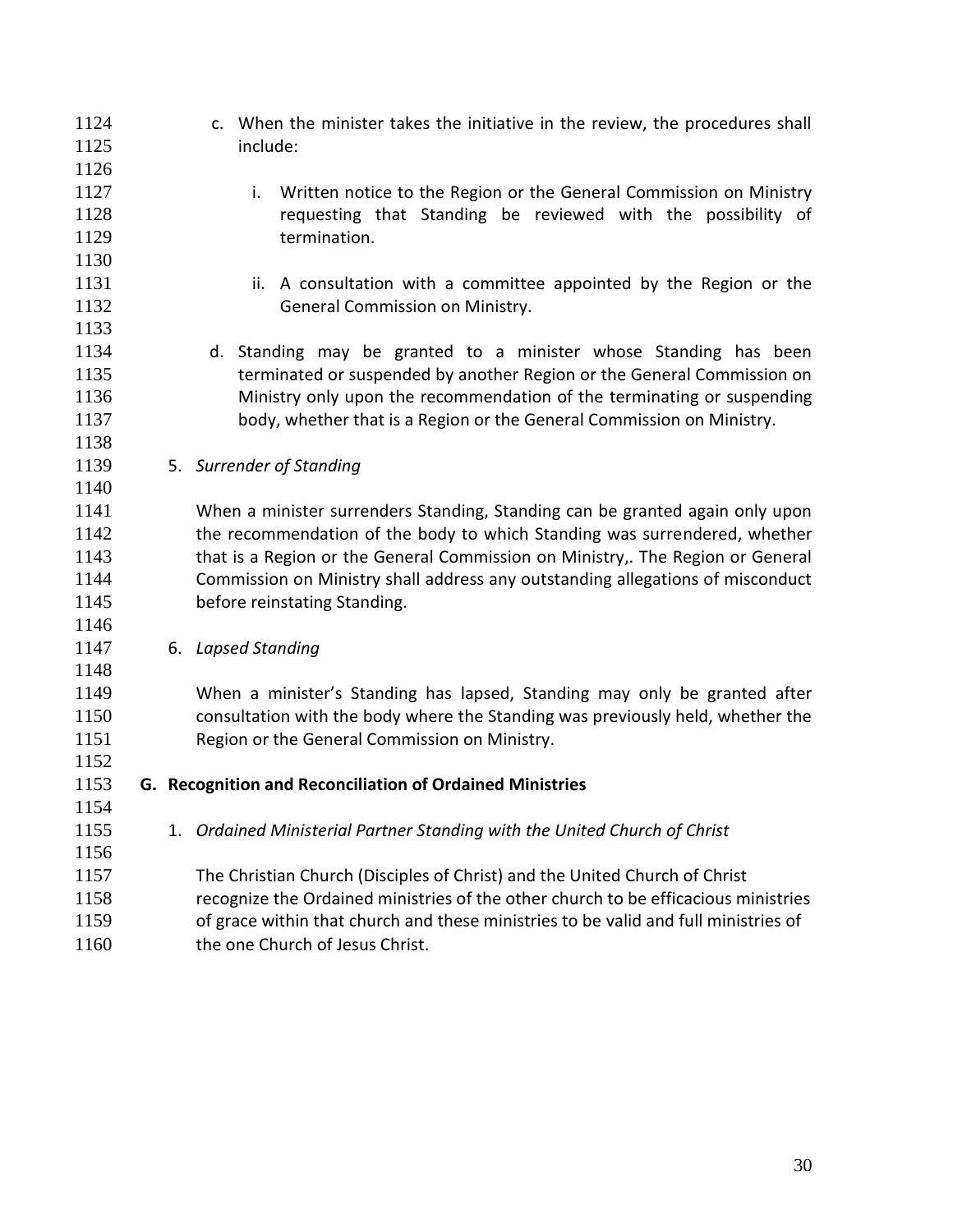The Ordained ministries of the Christian Church (Disciples of Christ) and the United Church of Christ are reconciled. An Ordained minister with Ordained ministerial Standing in one church may function, whenever invited, and as established procedures permit, as an Ordained minister of the other. The designations "Ordained Ministerial Partner" and "Ordained Ministerial Partner Standing" manifest the corporate and individual nature of the recognition and reconciliation of the Ordained ministries of the Christian Church (Disciples of Christ) and the United Church of Christ. a. Each member of the United Church of Christ who holds Ordained ministerial Standing in the United Church of Christ is an Ordained Ministerial Partner of **the Christian Church (Disciples of Christ).**  b. Each member of the Christian Church (Disciples of Christ) who holds Ordained ministerial Standing in the Christian Church (Disciples of Christ) is an Ordained Ministerial Partner of the United Church of Christ. c. When a person no longer has Ordained ministerial Standing in either the Christian Church (Disciples of Christ) or the United Church of Christ, that person is no longer an Ordained Ministerial Partner and Ordained Ministerial Partner Standing is nullified. d. *United Church of Christ ministers with Ordained Ministerial Partner Standing in the Christian Church (Disciples of Christ)* Ordained Ministerial Partner Standing is recognition granted to an Ordained minister with Standing in the United Church of Christ who has been called to an Ordained ministry setting in the Christian Church (Disciples of Christ). Ordained Ministerial Partner Standing provides ongoing ecclesiastical authorization to exercise the rights and responsibilities of Ordained ministry in the Christian Church (Disciples of Christ). i. Once a United Church of Christ Ordained minister has demonstrated knowledge of and appreciation for the history, polity, and practices of the Christian Church (Disciples of Christ) to the Regional Commission on Ministry where the minister resides, that Ordained Ministerial Partner may be granted access to the Search and Call process in the Christian Church (Disciples of Christ). Ordained Ministerial Partner Standing in the Christian Church (Disciples of Christ) is not given at this point in the 1197 process. ii. A United Church of Christ Ordained Ministerial Partner who secures a call in the Christian Church (Disciples of Christ) applies for Ordained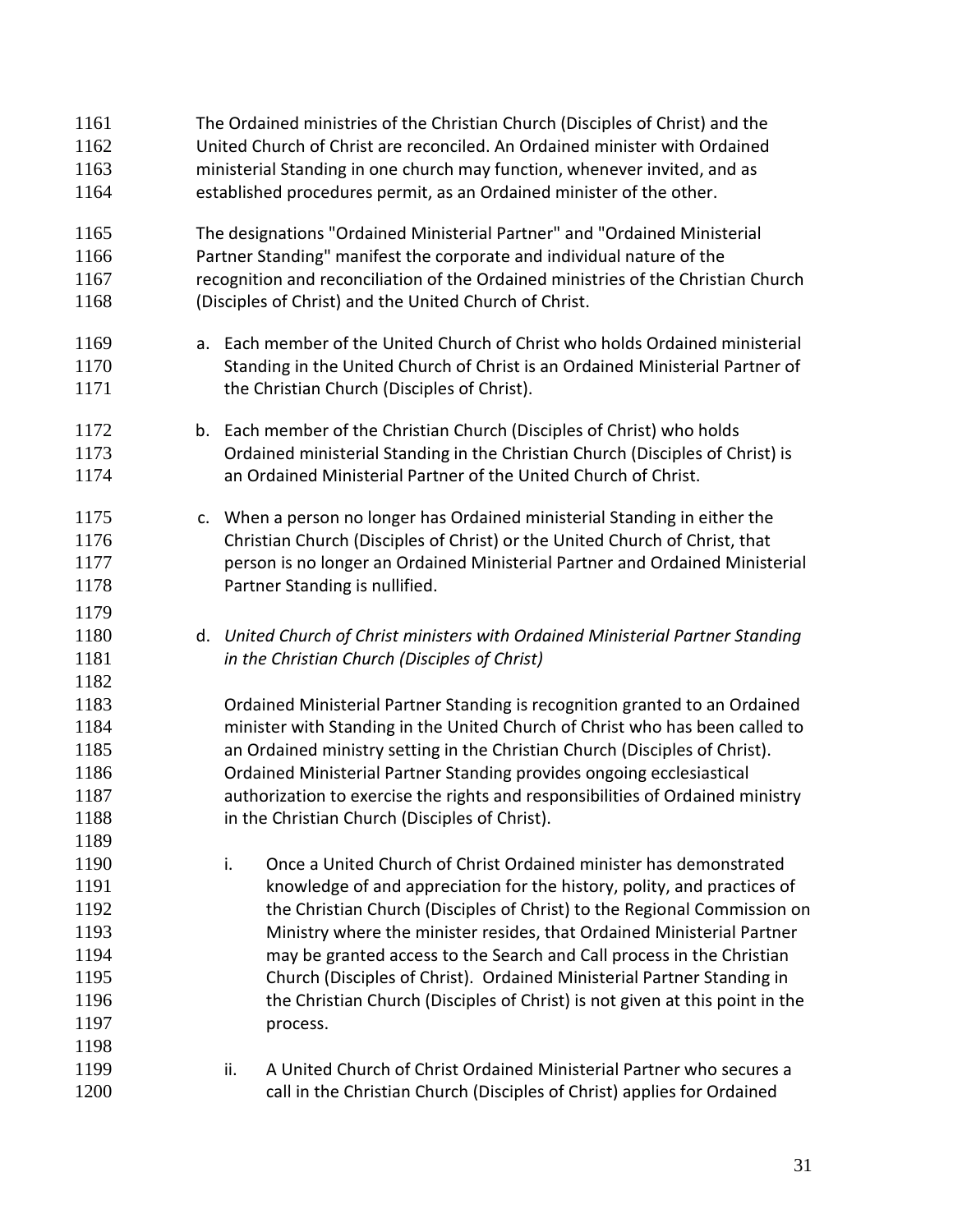| 1201 |       | Ministerial Partner Standing to the Region in which the Ordained            |
|------|-------|-----------------------------------------------------------------------------|
| 1202 |       | minister's calling body is located. Once granted, Ordained Ministerial      |
| 1203 |       | Partner Standing is reviewed by the Region for certification annually.      |
| 1204 |       |                                                                             |
| 1205 | iii.  | A United Church of Christ Ordained minister has Ordained Ministerial        |
| 1206 |       | Partner Standing in the Christian Church (Disciples of Christ) only when    |
| 1207 |       | serving a Christian Church (Disciples of Christ) calling body.              |
| 1208 |       |                                                                             |
| 1209 | iv.   | A United Church of Christ minister who holds Ordained Ministerial           |
| 1210 |       | Partner Standing in the Christian Church (Disciples of Christ) shall        |
| 1211 |       | maintain Ordained ministerial Standing in the United Church of Christ.      |
| 1212 |       |                                                                             |
| 1213 | V.    | Ordained ministerial Standing shall be held in the association in which     |
| 1214 |       | the Christian Church (Disciples of Christ) calling body is located.         |
| 1215 |       |                                                                             |
| 1216 | vi.   | A United Church of Christ minister who holds Ordained Ministerial           |
| 1217 |       | Partner Standing shall maintain relations with the Christian Church         |
| 1218 |       | (Disciples of Christ) including (where feasible) holding associate          |
| 1219 |       | membership in a recognized Christian Church (Disciples of Christ)           |
| 1220 |       | congregation in the community.                                              |
| 1221 |       |                                                                             |
| 1222 | vii.  | A United Church of Christ minister who holds Ordained Ministerial           |
| 1223 |       | Partner Standing in a Region has voting privileges in the General           |
| 1224 |       | Assembly of the Christian Church (Disciples of Christ).                     |
| 1225 |       |                                                                             |
| 1226 | viii. | A United Church of Christ minister who holds Ordained Ministerial           |
| 1227 |       | Partner Standing in the Christian Church (Disciples of Christ) shall relate |
| 1228 |       | to the Christian Church (Disciples of Christ) for his/her primary support   |
| 1229 |       | in Ordained ministry.                                                       |
| 1230 |       |                                                                             |
| 1231 | ix.   | A United Church of Christ minister who holds Ordained Ministerial           |
| 1232 |       | Partner Standing in the Christian Church (Disciples of Christ) shall be     |
| 1233 |       | accountable to the Region for Ordained Ministerial Partner Standing         |
| 1234 |       | and to the United Church of Christ for Ordained ministerial Standing.       |
| 1235 |       |                                                                             |
| 1236 |       | When a disciplinary review is instituted in relation to the United Church   |
| 1237 | х.    | of Christ minister holding Ordained Ministerial Partner Standing in the     |
| 1238 |       | Christian Church (Disciples of Christ), the association of the United       |
| 1239 |       | Church of Christ in which the United Church of Christ minister's            |
|      |       |                                                                             |
| 1240 |       | Ordained ministerial Standing is maintained, shall be informed and          |
| 1241 |       | invited to participate in the procedures.                                   |
| 1242 |       |                                                                             |
| 1243 | xi.   | When a United Church of Christ minister who holds Ordained                  |
| 1244 |       | Ministerial Partner Standing with the Christian Church (Disciples of        |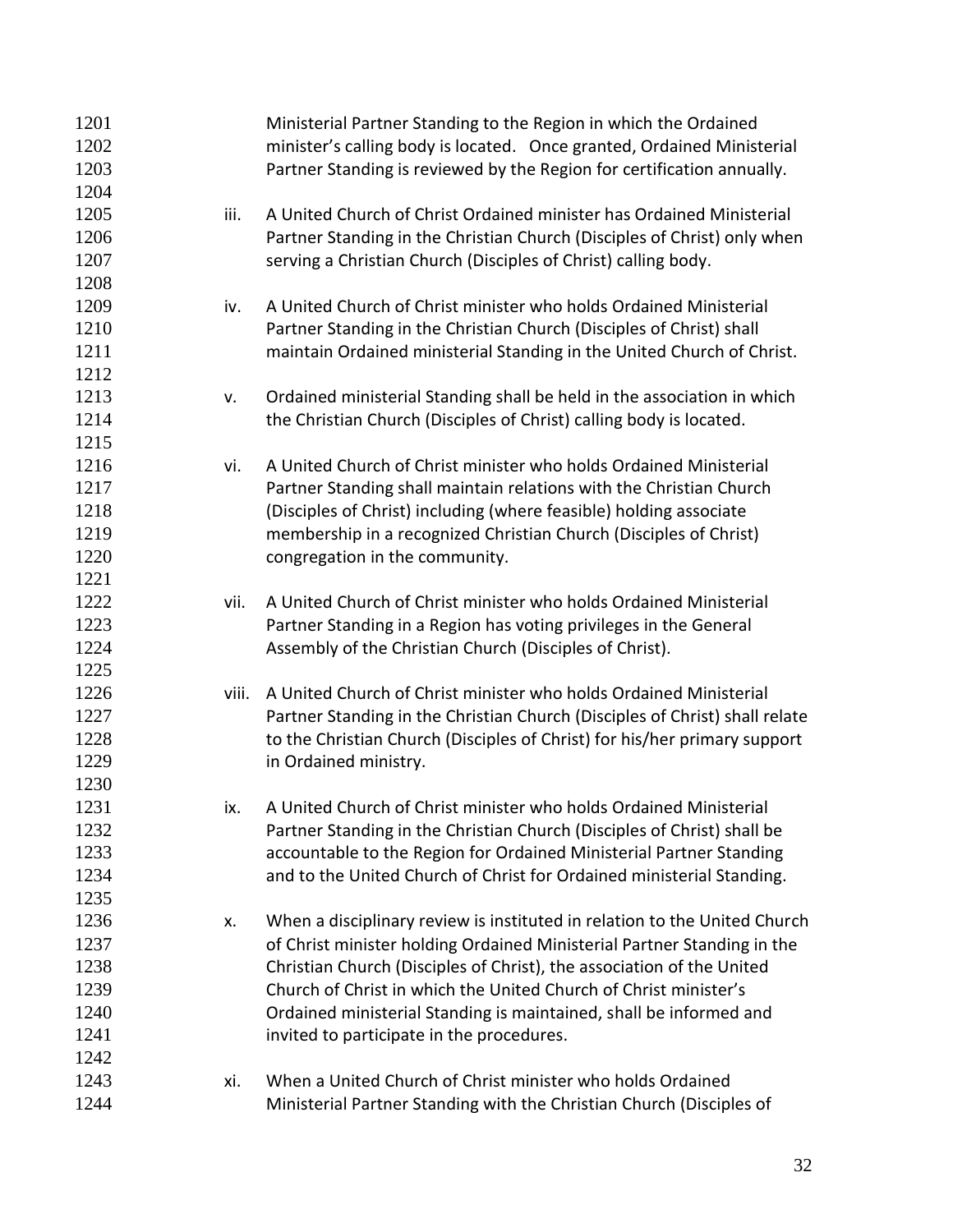| 1245 | Christ) accepts a call in another Region, he/she shall be subject to              |
|------|-----------------------------------------------------------------------------------|
| 1246 | review and subsequent annual certification of Ordained Ministerial                |
| 1247 | Partner Standing by the new Region.                                               |
| 1248 |                                                                                   |
| 1249 | e. Christian Church (Disciples of Christ) ministers with Ordained Ministerial     |
| 1250 | Partner Standing in the United Church of Christ.                                  |
| 1251 |                                                                                   |
| 1252 | Ordained Ministerial Partner Standing is recognition granted to an Ordained       |
| 1253 | minister with Standing in the Christian Church (Disciples of Christ) who has      |
| 1254 | been called to an Ordained ministry setting in the United Church of Christ.       |
| 1255 | Ordained Ministerial Partner Standing provides ongoing ecclesiastical             |
| 1256 | authorization to exercise the rights and responsibilities of Ordained ministry in |
| 1257 | the United Church of Christ.                                                      |
| 1258 |                                                                                   |
| 1259 | i.<br>Once a Christian Church (Disciples of Christ) Ordained minister has         |
| 1260 | demonstrated knowledge of and appreciation for the history, polity, and           |
| 1261 | practices of the United Church of Christ to the Association Committee             |
| 1262 | where the minister resides, that Ordained ministerial partner may be              |
| 1263 | granted access to the Search and Call process in the United Church of             |
| 1264 | Christ. Ordained Ministerial Partner Standing in the United Church of             |
| 1265 | Christ is not given at this point in the process.                                 |
| 1266 |                                                                                   |
| 1267 | A Christian Church (Disciples of Christ) Ordained Ministerial Partner who<br>ii.  |
| 1268 | secures a call in the United Church of Christ applies for Ordained                |
| 1269 | Ministerial Partner Standing to the Association in which the Ordained             |
| 1270 | minister's calling body is located. Once granted, Ordained Ministerial            |
| 1271 | Partner Standing is reviewed by the Association annually.                         |
| 1272 |                                                                                   |
| 1273 | A Christian Church (Disciples of Christ) Ordained minister has Ordained<br>iii.   |
| 1274 | Ministerial Partner Standing in the United Church of Christ only when             |
| 1275 | serving a United Church of Christ calling body.                                   |
| 1276 |                                                                                   |
| 1277 | A Christian Church (Disciples of Christ) minister who holds Ordained<br>iv.       |
| 1278 | Ministerial Partner Standing in the United Church of Christ shall maintain        |
| 1279 | Ordained ministerial Standing in the Christian Church (Disciples of Christ).      |
| 1280 |                                                                                   |
| 1281 | Ordained ministerial Standing shall be held in the Region in which the<br>v.      |
| 1282 | United Church of Christ calling body is located.                                  |
| 1283 |                                                                                   |
| 1284 | A Christian Church (Disciples of Christ) minister who holds Ordained<br>vi.       |
| 1285 | Ministerial Partner Standing shall maintain relations with the United             |
| 1286 | Church of Christ including (where feasible) holding associate membership          |
| 1287 | in a recognized United Church of Christ congregation in the community.            |
| 1288 |                                                                                   |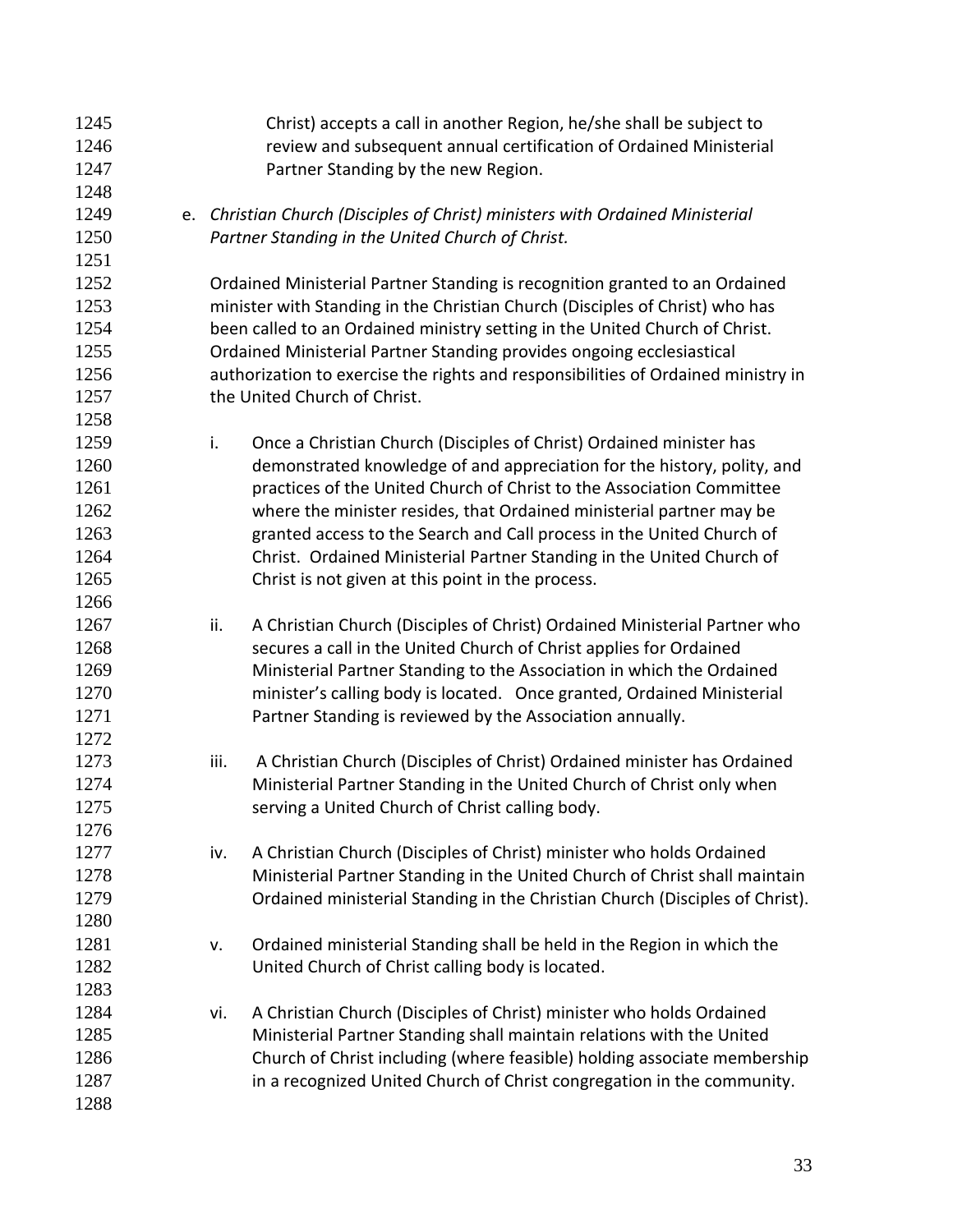| 1289 | A Christian Church (Disciples of Christ) minister who holds Ordained<br>vii.       |
|------|------------------------------------------------------------------------------------|
| 1290 | Ministerial Partner Standing in an Association has voting privileges in the        |
| 1291 | Association and Conference and is eligible for election as a delegate to           |
| 1292 | General Synod or election as a member of any Covenanted Ministry                   |
| 1293 | Board in the United Church of Christ.                                              |
| 1294 |                                                                                    |
| 1295 | A Christian Church (Disciples of Christ) minister who holds Ordained<br>viii.      |
| 1296 | Ministerial Partner Standing in the United Church of Christ shall relate to        |
| 1297 | the United Church of Christ for his/her primary support in Ordained                |
| 1298 | ministry.                                                                          |
| 1299 |                                                                                    |
| 1300 | A Christian Church (Disciples of Christ) minister who holds Ordained<br>ix.        |
| 1301 | Ministerial Partner Standing in the United Church of Christ shall be               |
| 1302 | accountable to the Association for Ordained Ministerial Partner Standing           |
| 1303 | and to the Christian Church (Disciples of Christ) for Ordained ministerial         |
| 1304 | Standing.                                                                          |
| 1305 |                                                                                    |
| 1306 | When a disciplinary review is instituted in relation to the Christian Church<br>Х. |
| 1307 | (Disciples of Christ) minister holding Ordained Ministerial Partner                |
| 1308 | Standing in the United Church of Christ, the Region of the Christian               |
| 1309 | Church (Disciples of Christ) in which the Christian Church (Disciples of           |
| 1310 | Christ) minister's Ordained ministerial Standing is maintained, shall be           |
| 1311 | informed and invited to participate in the procedures.                             |
| 1312 |                                                                                    |
| 1313 | When a Christian Church (Disciples of Christ) minister who holds<br>xi.            |
| 1314 | Ordained Ministerial Partner Standing with the United Church of Christ             |
| 1315 | accepts a call in another Association, he/she shall be subject to review           |
| 1316 | and transfer of the Ordained Ministerial Partner Standing to the new               |
| 1317 | Association.                                                                       |
| 1318 |                                                                                    |
| 1319 | 2. Persons Ordained in Other Churches. Ministers Ordained by other denominations   |
| 1320 | or non-Disciples congregations may be considered for recognition of Ordination     |
| 1321 | and the granting of Standing in the Christian Church (Disciples of Christ).        |
| 1322 | Provisional or temporary Standing may be granted to individuals applying for       |
| 1323 | recognition of Ordination by the Christian Church (Disciples of Christ).           |
| 1324 | Responsibility for this process is lodged in the Region except in the case of      |
| 1325 | Military Chaplains stationed overseas.                                             |
| 1326 |                                                                                    |
| 1327 | a. Provisional or temporary Standing of applicants may be granted upon the         |
| 1328 | fulfillment of the following requirements:                                         |
| 1329 |                                                                                    |
| 1330 | Consultation with appropriate officials of the denomination<br>i.<br>or            |
| 1331 | congregation from which the candidate transfers.                                   |
| 1332 |                                                                                    |
|      |                                                                                    |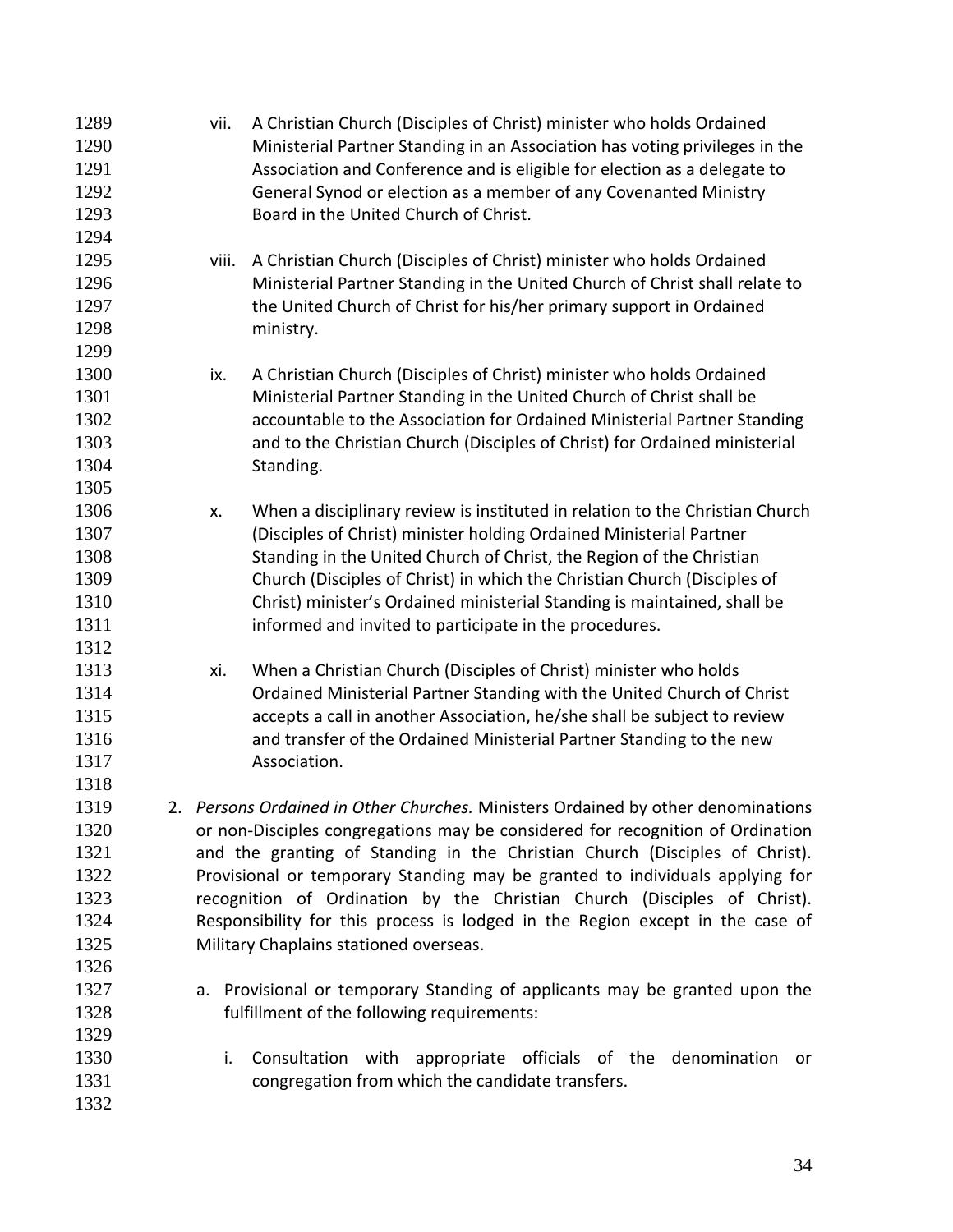| 1333<br>1334<br>1335 | ii. Satisfactory investigation of personal and ministerial references and a<br>criminal background check. |
|----------------------|-----------------------------------------------------------------------------------------------------------|
| 1336                 | iii. Filing of appropriate forms with the Region to which the applicant is                                |
| 1337                 | applying or with the General Commission on Ministry.                                                      |
| 1338                 |                                                                                                           |
| 1339                 | iv. Provisional or temporary Standing shall be reviewed annually by either                                |
| 1340                 | the granting Region or the General Commission on Ministry.                                                |
| 1341                 |                                                                                                           |
| 1342                 | b. Removal of the provisional or temporary conditions for Standing may be                                 |
| 1343                 | granted by the Region or the General Commission on Ministry upon                                          |
| 1344                 | fulfillment of the following requirements:                                                                |
| 1345                 |                                                                                                           |
| 1346                 | Membership in a recognized congregation of the Christian Church<br>i.                                     |
| 1347                 | (Disciples of Christ).                                                                                    |
| 1348                 |                                                                                                           |
| 1349                 | Demonstrated knowledge and appreciation for the history, polity, and<br>ii.                               |
| 1350                 | practices of the Christian Church (Disciples of Christ).                                                  |
| 1351                 |                                                                                                           |
| 1352                 | iii. Fulfillment of the prerequisites and preparation, including educational                              |
| 1353                 | attainment, for the Order of Ministry.                                                                    |
| 1354                 |                                                                                                           |
| 1355                 | iv. One year minimum service under the supervision or mentoring of a                                      |
| 1356                 | Disciples of Christ minister with Standing.                                                               |
| 1357                 |                                                                                                           |
| 1358                 | v. Manifesting the personal qualifications for the order of ministry as                                   |
| 1359                 | listed in item II.A.2.                                                                                    |
| 1360                 |                                                                                                           |
| 1361                 | vi. Commitment to adhere to the Ministerial Code of Ethics of the Christian                               |
| 1362                 | Church (Disciples of Christ).                                                                             |
| 1363                 |                                                                                                           |
| 1364                 | H. Ministerial Search and Call                                                                            |
| 1365                 |                                                                                                           |
| 1366                 | The General Principles. Ministerial Search and Call is the term applied to the<br>1.                      |
| 1367                 | process developed to facilitate the calling of ministers who hold Standing in the                         |
| 1368                 | Christian Church (Disciples of Christ).                                                                   |
| 1369                 |                                                                                                           |
| 1370                 | The covenantal relationship among ministers, Congregations, Regions, and<br>a.                            |
| 1371                 | General Ministries of the church serves to build up the whole church of Jesus                             |
| 1372                 | Christ. This document identifies general principles for ministerial Search and                            |
| 1373                 | Call. The Office of Search and Call, within Disciples Home Missions,                                      |
| 1374                 | administers these procedures of the Christian Church (Disciples of Christ).                               |
| 1375                 |                                                                                                           |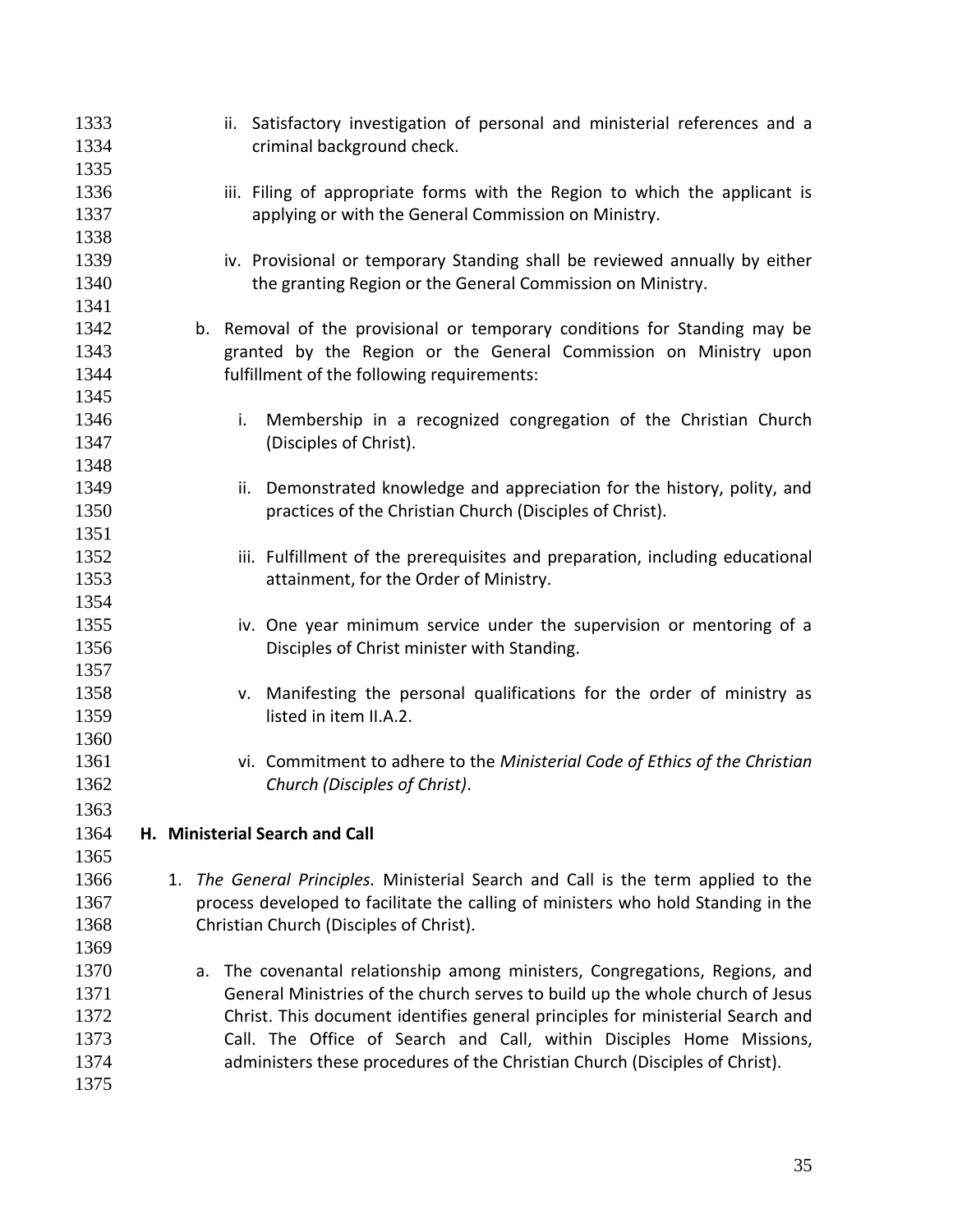- b. Freedom and responsibility are inherent in the tradition of the Christian Church (Disciples of Christ). Congregations, Regions, and General Ministries of the church are accorded full freedom to issue ministerial calls within their own established or constitutional provisions. Ministers, likewise, are accorded full freedom to accept or reject a call to any particular service. All, however, covenant to work within the Order of Ministry in the interest of assuring an orderly and responsible system of Search and Call.
- c. The Church is best served when Regional Ministers and National Pastors/Leaders of Racial Ethnic communities work together covenantally in Search and Call. Primary responsibility for Search and Call is lodged with the Regions. Regions are encouraged to consult the National Pastors/Leaders. National Pastors/Leaders may offer their counsel to the Regional Minister in Search and Call with the understanding that the primary responsibility for Search and Call lies with the Region.
- 2. *Operating Principles.*
- a. Ordained ministers with Standing in the Christian Church (Disciples of Christ) will have complete and unhindered access to Search and Call.
- b. Commissioned ministers with Standing in the Christian Church (Disciples of Christ) will have access to Search and Call. Circulation of their Search and Call forms is normally limited to the Region for which their ministry is commissioned.
- c. At the discretion of the Region of care, candidates for Ordination may be granted authorized access to Search and Call.
- d. Ordained Ministerial Partners in the United Church of Christ will have complete and unhindered access to Search and Call once they have been **qualified by a Region to seek a call.**
- e. Congregations, Regions, institutions, and General Ministries of the church will be provided assistance from the Office of Search and Call.
- f. Any Search and Call forms in the Office of Search and Call will be open to 1413 the minister concerned except for confidential references for which a waiver has been signed.
- **g.** Confidentiality, when assured to the persons completing the reference **forms, will not be violated.**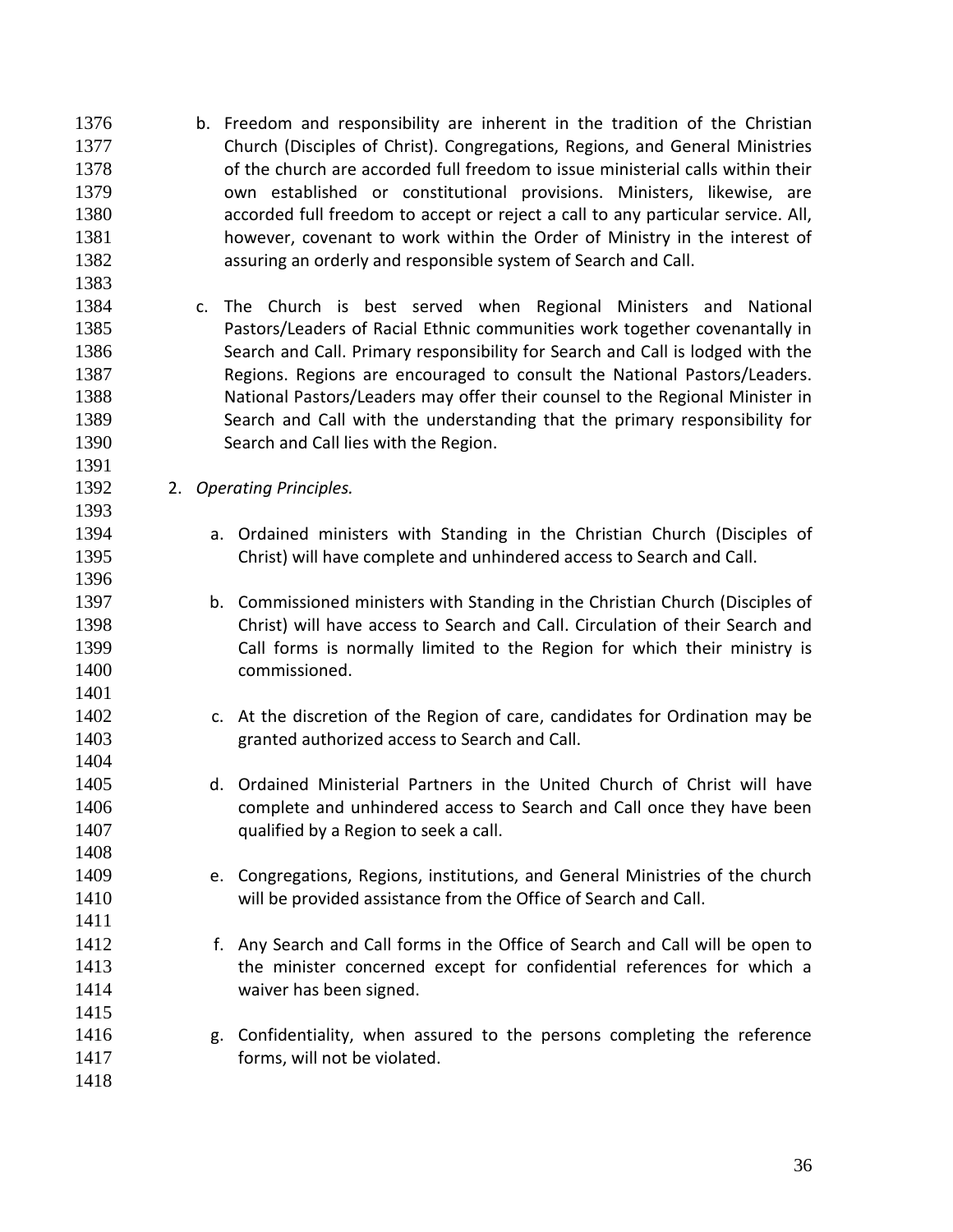h. All candidates for Ordination with authorized access to Search and Call and Ordained Ministers with Standing may be considered for any ministerial 1421 position. i. All candidates for Ordination with authorized access to Search and Call and Ordained Ministers with Standing shall have access to information 1425 regarding available ministerial openings in the church. **j.** Every congregation, Region, educational or related institution, and General Ministry will be open to the ministry of all persons putting aside prejudice and considering candidates based on gifts and skills for ministry. 3. *Responsibilities.* It is expected that all parties using Search and Call will abide by the established procedures of the Office of Search and Call**.** a. Ministers. Commissioned and Ordained ministers with Standing in the Christian Church (Disciples of Christ) have the responsibility to seek the **and 20 advice and counsel of the Region within which they hold Standing and to**  avail themselves of the resources of the Office of Search and Call. They have the freedom to accept or reject any call offered to them, and to negotiate whatever terms of call or service seem appropriate. In all matters, ministers will function within the covenantal relationship of the whole church. **i.** Ministers will provide information for a permanent file to the Office of Search and Call upon entry into the ministry of the Christian Church (Disciples of Christ) and maintain current data in that file. ii. For purposes of Search and Call, the minister will update the *Ministerial Profile* and complete reference requests, the *Ministerial Disclosure Form* and criminal background check. The Search and Call forms will be circulated as prepared and submitted by the minister. **iii.** Ordained ministers seeking a call shall utilize the process provided by 1450 the Office of Search and Call. iv. Commissioned ministers (seeking ordination and not seeking ordination) who desire to relocate shall request the assistance of the appropriate Regional or Area Ministers. v. Ministers will be as specific and honest as possible about any limiting factors in relocation, such as geographical preferences and salary 1456 requirements. vi. Ministers will instruct the Office of Search and Call to send reference forms to the persons whom they have identified as references. It is the responsibility of the minister to ensure that these persons complete and submit the reference forms. Once received, references will be held in confidence from the minister if a waiver has been signed by the minister.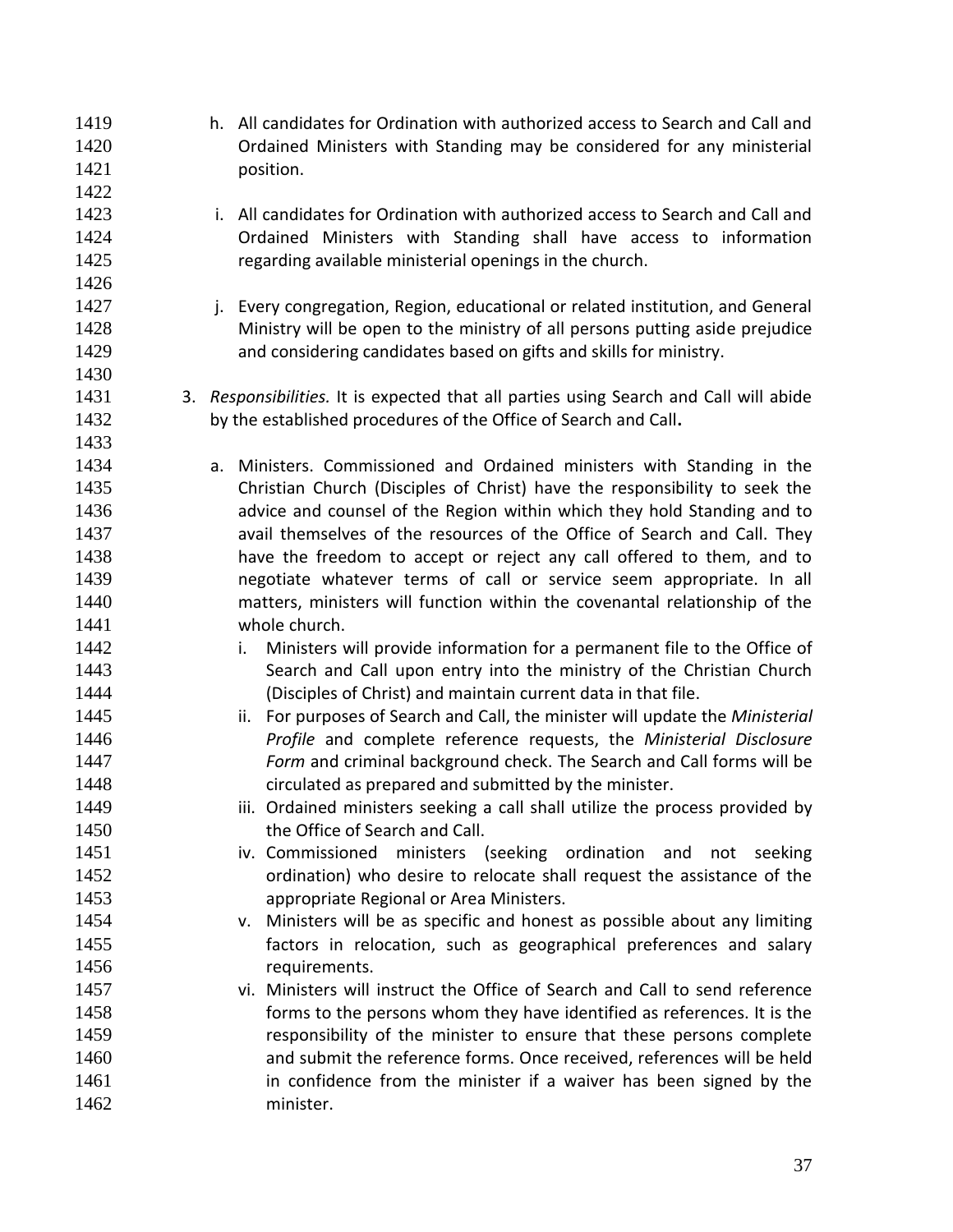vii. Ministers will negotiate with only one congregation at a time. A search committee and candidate are "in negotiation" when both agree that 1465 they will not discuss relocation with any other search committee or candidate until either party declares negotiations ended. It is the **b** obligation of ministers to be specific with congregations about their degree of interest. 1469 viii. Ministers will stay in communication with search committees who have indicated interest, especially informing a congregation **immediately** when a decision has been made not to consider accepting **a** call to that particular congregation. 1473 ix. Ministers will contact the appropriate Region if they wish to be a candidate for a specific congregation in that Region and request that their name be submitted to the search committee. x. Ministers will not initiate Search and Call by contacting a congregation directly. xi. Ministers will advise the Region, if contacted directly by a congregation, should mutual interest in exploring a possible call be determined. xii. Ministers will advise the Region where currently located, the Region where moving, the Office of Search and Call, and the Pension Fund, as soon as a call has been accepted. b. Congregations. Within the tradition of the Christian Church (Disciples of Christ) and according to *The Design*, congregations have the right and responsibility to seek and call their own leadership, to establish the terms 1487 of call, to undergird the ministry, and to effect terminations within their own procedures. In all matters, congregations will function within the covenantal relationship of the whole church and are encouraged to seek **the advice and counsel of the Region/Area.**  i. Congregations will advise Regions of impending vacancies and work within Regional procedures to receive advice and counsel in seeking ministerial leadership. ii. Congregations will have freedom to consider any minister with standing **in the Christian Church (Disciples of Christ) or any Ordained Ministerial**  Partner who has been qualified by a Region to seek a call. The congregation should inform the Region and request biographical and reference material on all ministers it wishes to consider. **iii.** Congregations will keep the Region informed of all names being considered, including persons who apply directly to the congregation and persons whose names are suggested by members of the 1502 congregation. iv. Congregations will be fair and open in the consideration of all candidates putting aside prejudice and considering candidates based on 1505 gifts and skills for ministry.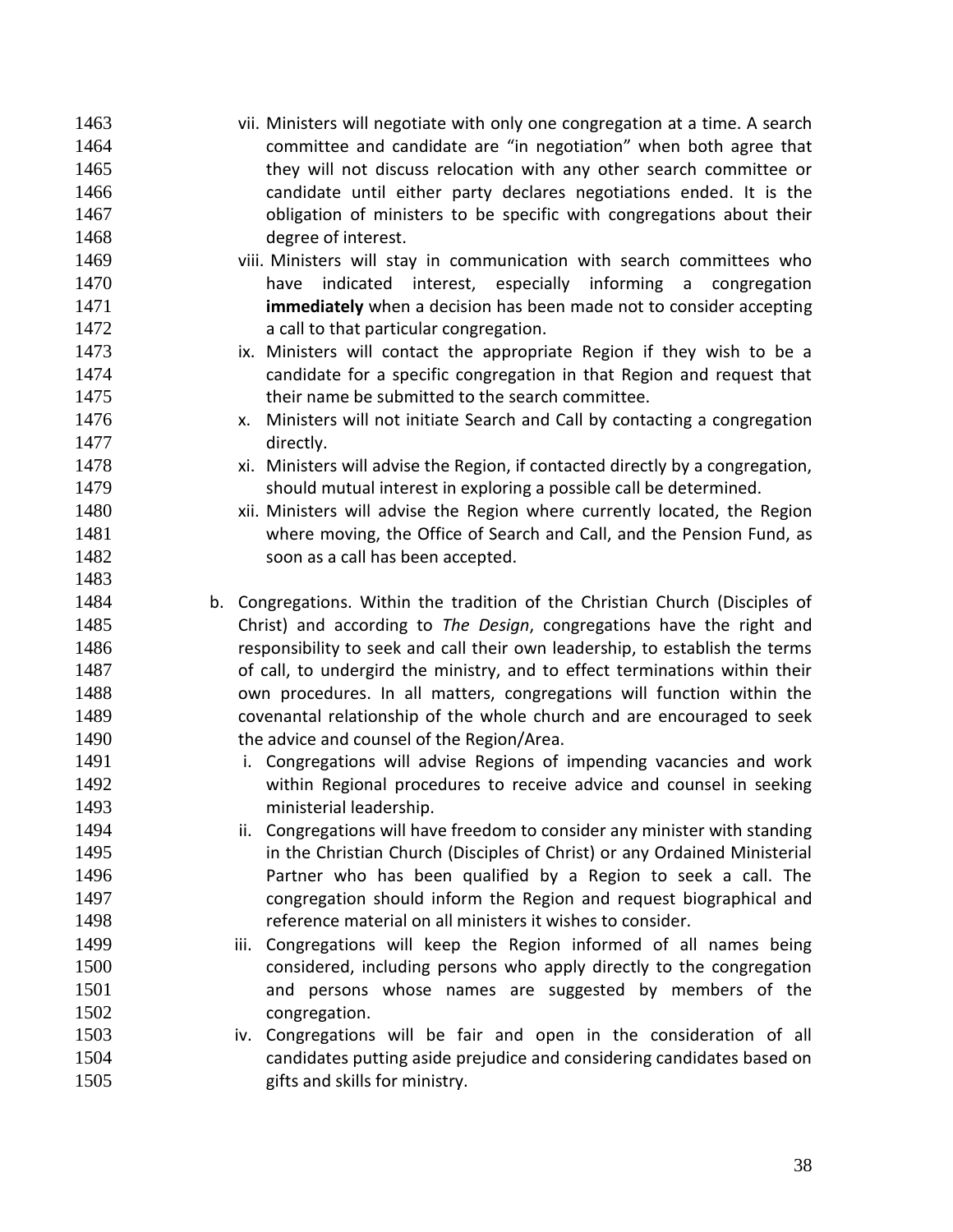| 1506 | v. The congregational search committee will treat with confidentiality all       |
|------|----------------------------------------------------------------------------------|
| 1507 | information including personal biographical information and reference            |
| 1508 | material, taking care to ensure that the information does not go                 |
| 1509 | beyond the search committee. When the call has been issued and                   |
| 1510 | accepted, all records relating to the minister called to serve, including        |
| 1511 | any minutes of the search committee regarding that minister, shall be            |
| 1512 | given to the Region for reasons of safekeeping and confidentiality. All          |
| 1513 | records relating to other candidates in the search process shall be              |
| 1514 | destroyed.                                                                       |
| 1515 | vi. The congregational search committee will stay in communication with          |
| 1516 | candidates whom the search committee has contacted.                              |
| 1517 | vii. The search committee will inform, in a timely manner, candidates who        |
| 1518 | are no longer being considered for the position.                                 |
| 1519 | The congregational search committee may talk with a number of<br>viii.           |
| 1520 | candidates concurrently but will negotiate with only one at a time. A            |
| 1521 | search committee and candidate are "in negotiation" when both agree              |
| 1522 | that they will not discuss relocation with any other candidate or search         |
| 1523 | committee until either party declares negotiations ended. It is the              |
| 1524 | obligation of the search committee to be specific with the minister              |
| 1525 | about its degree of interest.                                                    |
| 1526 | ix. Congregations will issue a Letter of Call providing copies of the call for   |
| 1527 | the congregation, the minister, the Region, and the Office of Search and         |
| 1528 | Call.                                                                            |
| 1529 | Congregations will reimburse the called candidate for the Criminal<br>X.         |
| 1530 | Background Check.                                                                |
| 1531 | Congregations will provide a fair salary (including housing allowance $-$<br>xi. |
| 1532 | parsonage provision) within the capabilities of the congregation, as well        |
| 1533 | as adequate benefits (pension, health insurance, continuing education,           |
| 1534 | vacation, sabbatical and Social Security offset).                                |
| 1535 | xii. Congregations will provide for the reimbursement of church-related          |
| 1536 | expenses to cover actual expenses of accomplishing ministry.                     |
| 1537 |                                                                                  |
| 1538 | Regions. Regions bear the primary responsibility for providing advice and<br>c.  |
| 1539 | counsel to both congregations and ministers in Search and Call. Regions will     |
| 1540 | work collaboratively with General Racial Ethnic Ministries to address            |
| 1541 | ministerial vacancies among their constituencies. Regions may delegate or        |
| 1542 | share Search and Call responsibility with their areas, districts or other        |
| 1543 | subdivisions. In all matters, Regions will function within the covenantal        |
| 1544 | relationship of the whole church.                                                |
| 1545 | i. Each Region will provide advice and counsel to congregations either at        |
| 1546 | the request of the congregation or at the initiation of the Region when          |
| 1547 | it is known that new ministerial leadership is being or will be sought.          |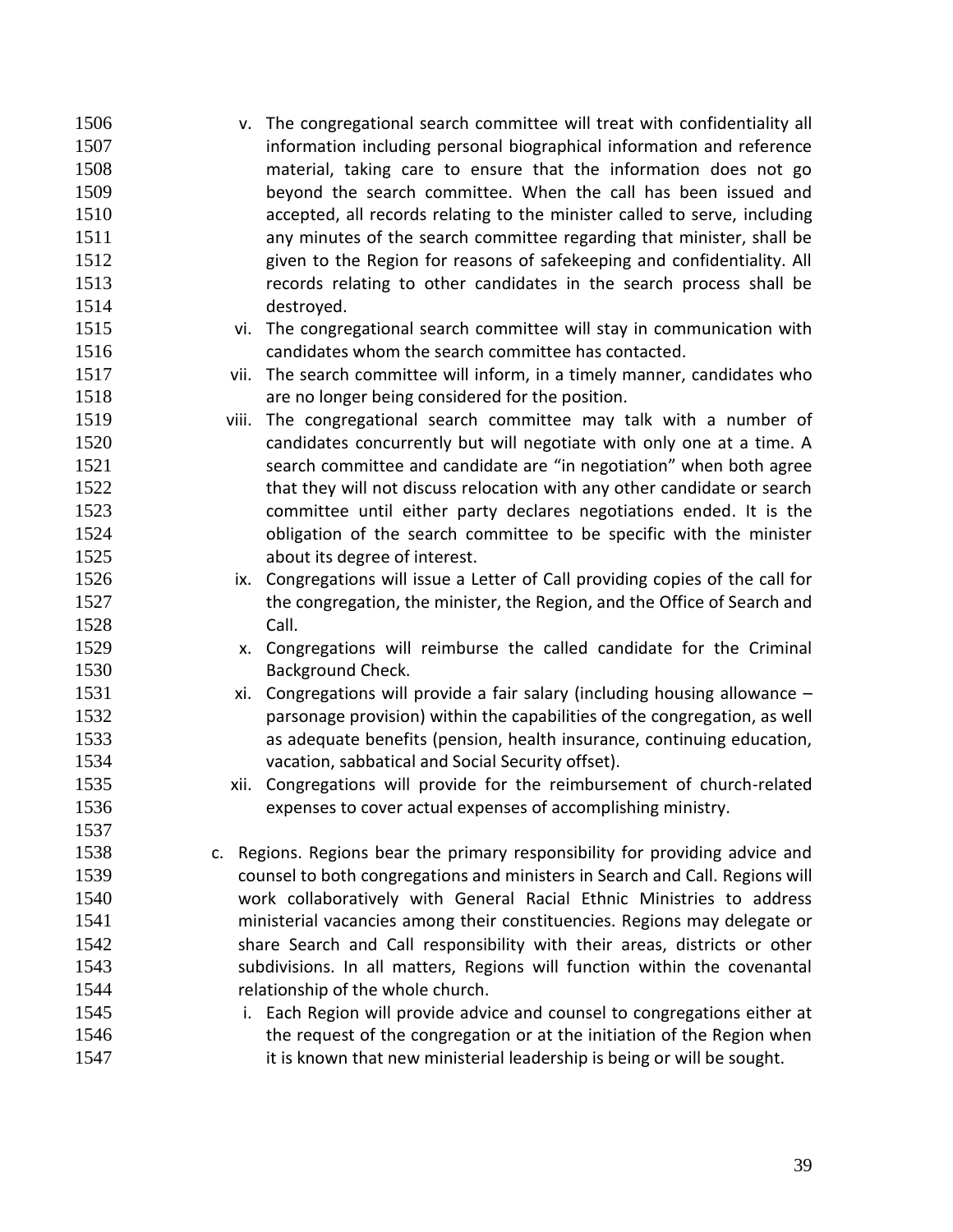| 1548 |     | ii. Each Region will receive and review all ministerial search and call      |
|------|-----|------------------------------------------------------------------------------|
| 1549 |     | materials from the Office of Search and Call, giving special attention to    |
| 1550 |     | those persons who have indicated an interest in their Region.                |
| 1551 |     | iii. Each Region will refer all ministers within the Region who wish to seek |
| 1552 |     | relocation to the Office of Search and Call for entry into Search and Call.  |
| 1553 |     | iv. Each Region will share with search committees Search and Call forms of   |
| 1554 |     | a selection of candidates who appear to meet the requirements of the         |
| 1555 |     | congregations and institutions with whom the Region is working.              |
| 1556 |     | v. Each Region will encourage congregations to give fair and equal           |
| 1557 |     | consideration to candidates putting aside prejudice and considering          |
| 1558 |     | candidates based on gifts and skills for ministry.                           |
| 1559 |     | vi. Each Region will share with specific search committees Search and Call   |
| 1560 |     | forms of any minister with Standing in the Christian Church (Disciples of    |
| 1561 |     | Christ), or any Ordained Ministerial Partner qualified by a Region to        |
| 1562 |     | seek a call, who requests consideration in that congregation.                |
| 1563 |     | vii. Each Region will maintain a list of churches seeking ministerial        |
| 1564 |     | leadership in the Region and make it available upon request to               |
| 1565 |     | ministers with Standing.                                                     |
| 1566 |     | viii. If a Region is contacted by a search committee about a minister not    |
| 1567 |     | actively seeking a call, the Region will inquire about that minister's       |
| 1568 |     | interest. The minister has the right to know the name and location of        |
| 1569 |     | the interested congregation. If said minister is interested, the Region      |
| 1570 |     | will direct said minister to Search and Call.                                |
| 1571 | ix. | Each Region will provide, upon request of ministers seeking a call, a list   |
| 1572 |     | of congregations which have received their Ministerial Profile.              |
| 1573 |     | x. Each Region will treat all Search and Call forms with strict              |
| 1574 |     | confidentiality.                                                             |
| 1575 |     | xi. Each Region will communicate to the Office of Search and Call any        |
| 1576 |     | formal actions and decisions to remove Standing for misconduct of a          |
| 1577 |     | minister. The minister shall be informed and given a copy of the report      |
| 1578 |     | which will also be placed in the minister's file. (See also J. 1. below.)    |
| 1579 |     | xii. Each Region will refer all requests for assistance from congregations   |
| 1580 |     | outside the Region to the appropriate Regional office.                       |
| 1581 |     | xiii. Each Region will regularly notify the Office of Search and Call of all |
| 1582 |     | relocations occurring within, to, or from the Region.                        |
| 1583 |     | xiv. Each Region will authorize access to Search and Call to                 |
| 1584 |     | a. candidates for ordination whose ordinations have been authorized          |
| 1585 |     | in their Region and                                                          |
| 1586 |     | b. ordained ministers from other denominations who have been given           |
| 1587 |     | temporary recognition and who are in the process of transferring             |
| 1588 |     | Standing to the Christian Church (Disciples of Christ).                      |
| 1589 |     | xv. Each Region will make information available about Regional staff         |
| 1590 |     | vacancies through such channels as denominational websites, Regional         |
| 1591 |     | publications, Disciples Home Missions, and other publications.               |
|      |     |                                                                              |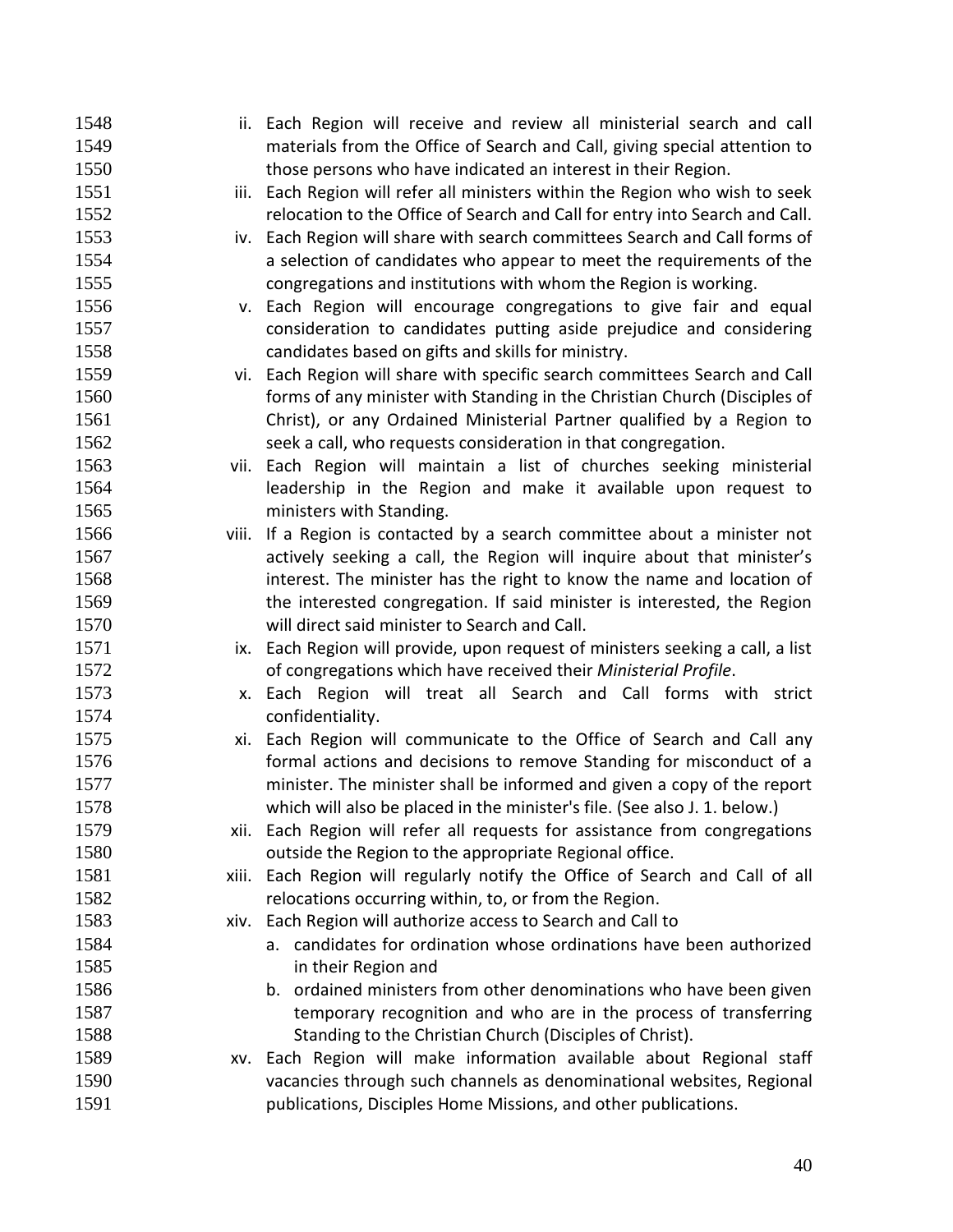d. Disciples Home Missions. The Office of Search and Call at Disciples Home Missions is the primary locus of the ministerial records of the Christian Church (Disciples of Christ) related to Search and Call and is responsible for coordinating the Search and Call process of the church. In all matters, Disciples Home Missions will function within the covenantal relationship of the whole church. i. The Office of Search and Call will maintain the permanent files of all ministers in the Christian Church (Disciples of Christ). ii. The Office of Search and Call will maintain the Ministers Directory of 1602 the Year Book and Directory reflecting the current listing of ministers with Standing in the Christian Church (Disciples of Christ) as reported by the Regions and the General Commission on Ministry. iii. The Office of Search and Call will receive, process and make available 1606 Search and Call materials of ministers with Standing in the Christian Church (Disciples of Christ), Qualified Ordained Ministerial Partners, and others authorized by Regions to Regions and General Ministries. The Search and Call forms will be circulated as prepared and submitted 1610 by the minister. iv. The Office of Search and Call will collect and release reference material to Regions or General Ministries upon permission of the minister applying for Search and Call assistance. v. The Office of Search and Call will protect the confidentiality of references when confidentiality has been promised. vi. The Office of Search and Call will secure permission from any minister not actively seeking a call before releasing references to Regions or General Ministries. The minister has the right to know the name and location of the interested congregation. Information in the permanent file may be released without permission to Regional Ministers or to the Chair of the General Commission on Ministry in regard to ethical and 1622 conduct matters. vii. The Office of Search and Call will secure, maintain, and release to 1624 Regions, and on request, to ministers with Standing, a list of staff vacancies in regions, general units of the Christian Church (Disciples of Christ) and ecumenical organizations. viii.The Office of Search and Call will make available education and informational materials regarding Search and Call to congregations, Regions, institutions and General Ministries. 1630 ix. The Office of Search and Call will refer all requests from congregations for names of potential candidates to the appropriate Regions. x. The Office of Search and Call will refer all candidates for Ordination seeking student preaching/pastoral positions to the field education office of the appropriate institution or to the Region.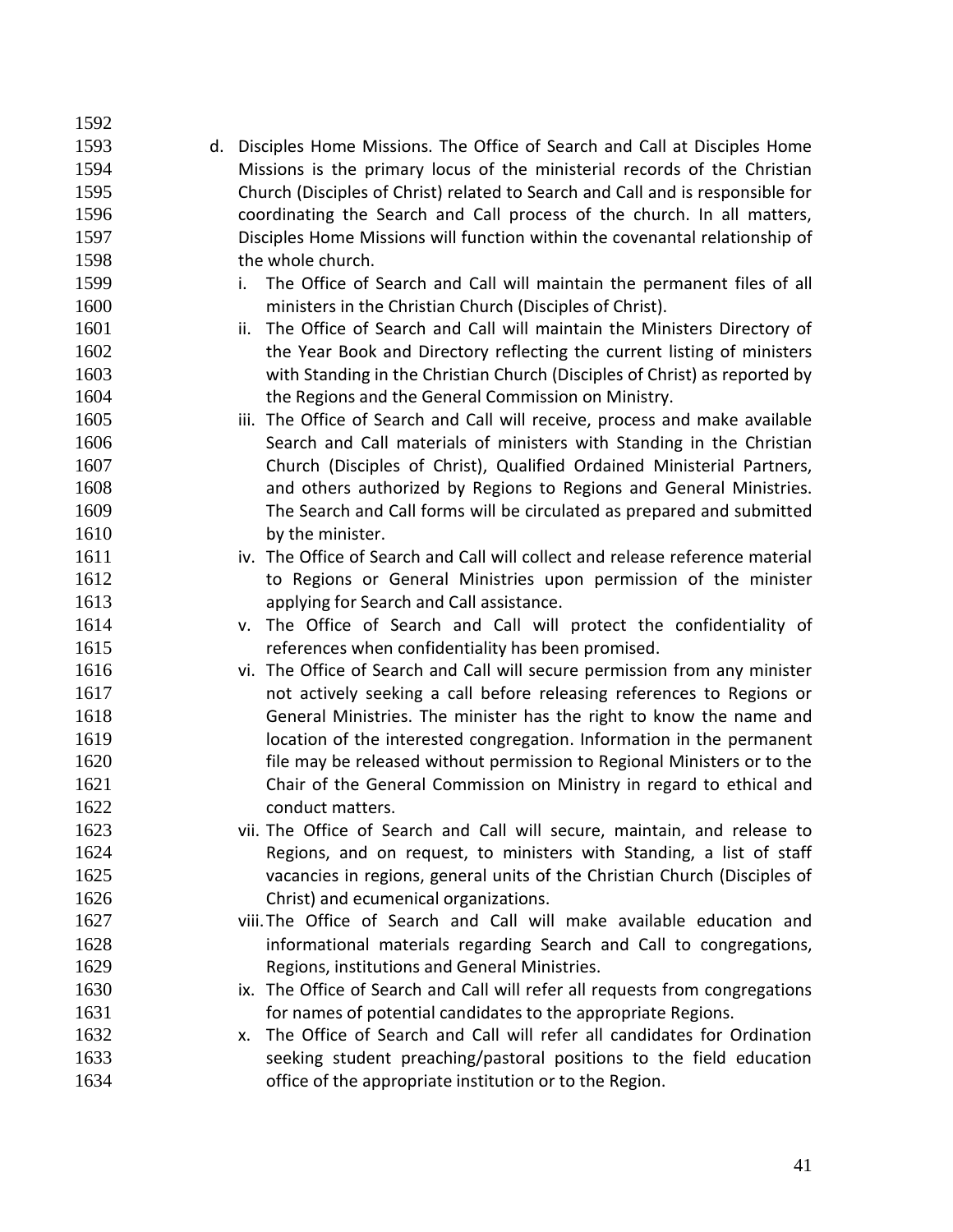- xi. The Office of Search and Call will share with Regions, and where appropriate, General Ministries, the record of any formal action by a Region's commission on the ministry or the General Commission on Ministry concerning the conduct of a minister who is entering Search and Call.
- e. Educational institutions. The undergraduate departments of religion and the theological educational institutions have unique responsibilities with respect to the search and call process of the church. Each relates to a limited number of congregations in which pre-theological and theological students may be serving. The theological institutions have responsibility for relating their graduating students who are candidates for Standing as Ordained ministers in the Christian Church (Disciples of Christ) to Search and Call. In Search and Call, educational institutions will function within the covenantal relationship of the whole church.
- i. Educational institutions will relate to congregations served by students 1652 in partnership with the Region in matters pertaining to the employment of students during their pre-theological and theological education.
- ii. Educational institutions will refer requests from congregations for search and call assistance that is outside the student field placement **process to the appropriate Region.**
- iii. Educational institutions will cooperate with Regions in orienting students to the Search and Call process of the church.
- f. General Ministries. In all matters, General Ministries will function within 1661 the covenantal relationship of the whole church.
- i. General Ministries will refer all requests for Search and Call assistance **to the Office of Search and Call and the appropriate Regional Minister.**  They will refer requests for candidates' names to the appropriate 1666 Region.
- ii. General racial/ethnic ministries will work collaboratively with Regions to address ministerial vacancies among their constituencies.
- 4. *Right of Review and Counsel.* The right to review and counsel is limited to perceived violations of Search and Call and should be initiated with the appropriate Region, institution or General Ministry. A request for review and counsel beyond the Region shall be to the General Commission on Ministry.
- 

- **I. Ministerial Code of Ethics**
- 

 Believing that Jesus is the Christ the Son of the living God, and proclaiming him Lord and Savior of the world, I reaffirm my vows as a minister. Through dedication and discipline I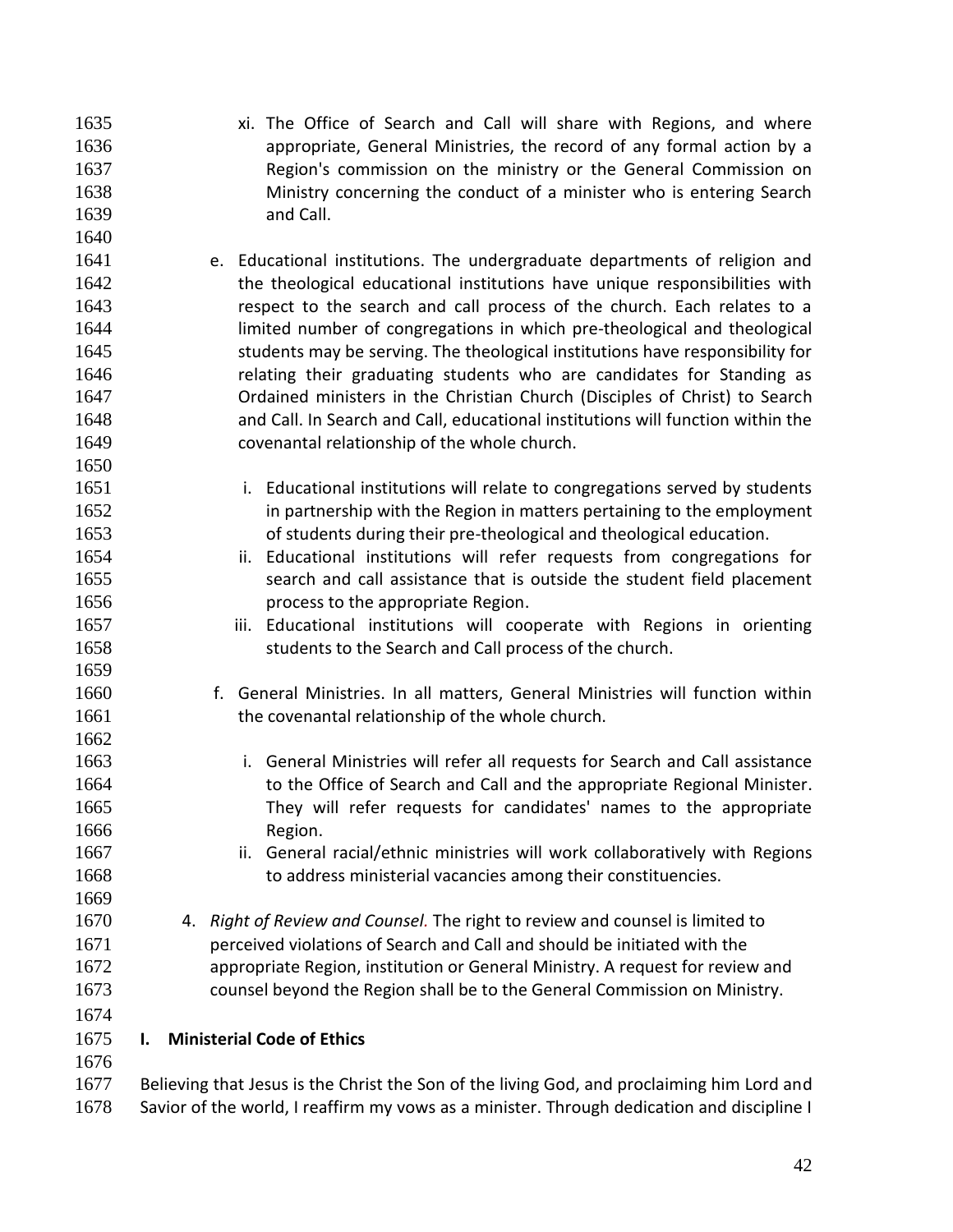1679 will lead and serve with integrity. Relying on the grace of God, I commit myself to the 1680 following:

1681 1682 *Personal Conduct* 1683 • Witnessing to the ministry of Jesus Christ 1684 • Dedicating time, strength, vitality, and energy for effective ministry 1685 • Growing in faith, knowledge, and the practice of ministry through the spiritual 1686 disciplines, study, continuing education, and service 1687 • Living a life that honors my commitments to my family, including the need for 1688 privacy and time together 1689 • Taking time for physical and spiritual renewal, recreation, and vacation 1690 • Being a faithful steward of God's gifts to me by managing time, talents, and 1691 financial resources responsibly and generously 1692 • Accepting responsibility for all debts that I incur 1693 • Keeping physically and emotionally fit and refraining from substance abuse and 1694 other abusive behaviors 1695 • Using my position, power, and authority in non-exploitive ways 1696 • Maintaining high moral standards in my sexual behavior 1697 • Regarding all persons with equal respect and concern and undertaking to 1698 minister impartially 1699 1700 *Relationships to the Church which I Serve* 1701 • Nurturing and offering my gifts for ministry to the church 1702 • Calling forth and nurturing the gifts of others in the church and joining their gifts 1703 with mine for the sake of the mission of Jesus Christ and the health of the church 1704 • Preaching and teaching the gospel without fear or favor and speaking the truth 1705 in love 1706 • Administering the sacraments/ordinances and services of the church with 1707 **integrity and not for financial gain** 1708 • Working cooperatively and collegially with those whom I serve in the particular 1709 ministry to which I have been called 1710 • Administering the corporate finances of the church with personal integrity 1711 • Refraining from accepting any gift which would compromise the church's 1712 ministry 1713 • Protecting confidences; covenanting to only tell those who need to know, what 1714 they need to know, when they need to know it 1715 • Acting to prevent and to report known or suspected cases of physical or sexual 1716 abuse or neglect 1717 • Encouraging and participating in the regular evaluation of my ministry and 1718 cooperating with the Region in the annual review of my ministerial Standing 1719 • Seeking the counsel of the Regional Minister should divisive tensions threaten 1720 my relationship with those I serve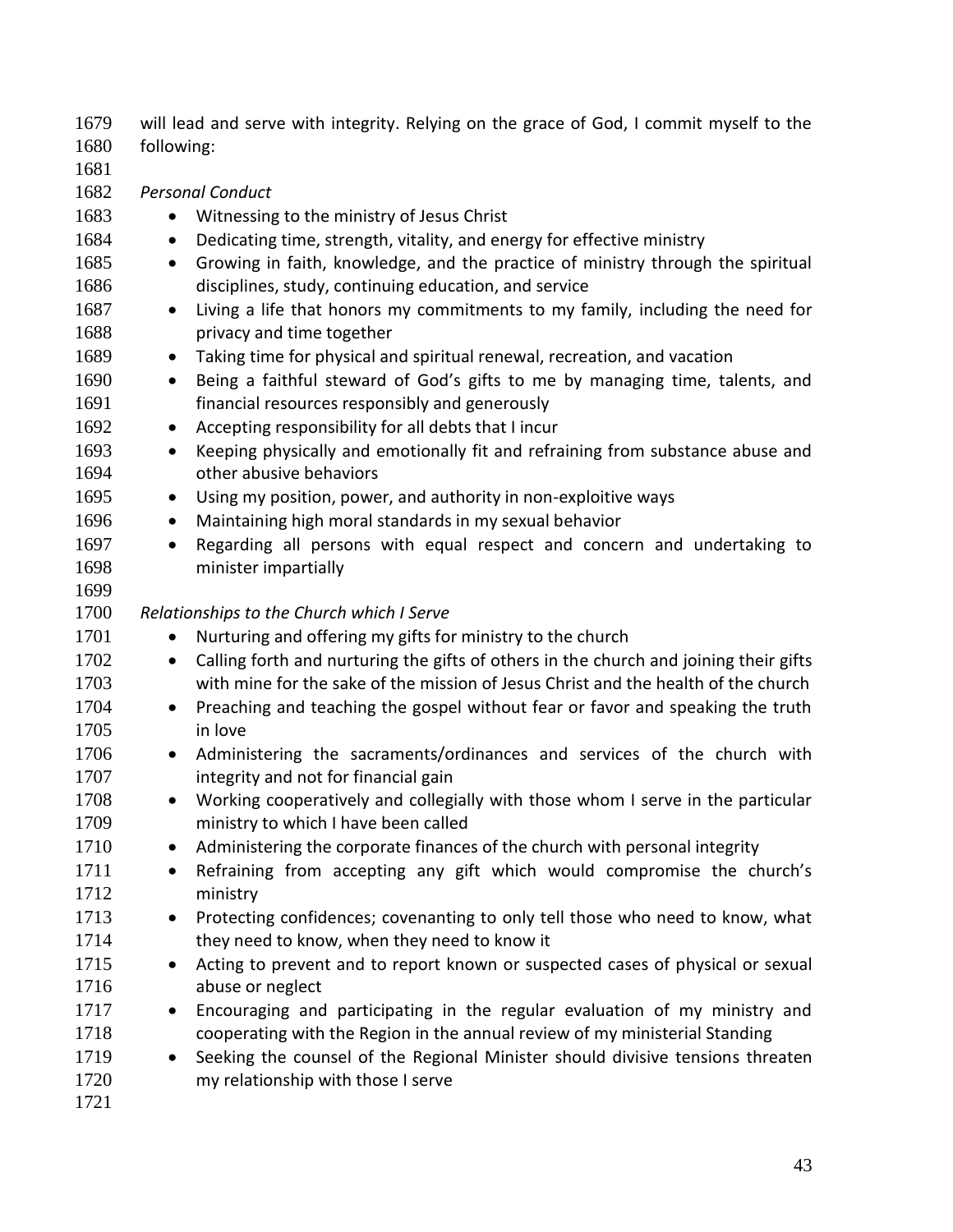*Relationships to Ministry Colleagues* 1723 • Engaging in covenantal relationships with colleagues which involve nurture, discipline, family support, vigorous dialogue, mutual teaching/learning, and spiritual formation 1726 • Supporting colleagues in ministry and their families while not exploiting their problems or crises 1728 • Performing pastoral services within another congregation or for a member of another congregation only at the request of that congregation's elders and current pastor 1731 • Supporting and at no time speaking maliciously of the ministry of my predecessors or another minister 1733 • Encouraging the ministry of my successor upon my retirement or other departure from a ministry position, without interfering or intruding and by making it clear to former parishioners that I am no longer their pastor, nor will I perform any pastoral services unless requested by the congregation's elders and current pastor *Relationships to the Community and the Wider Church* 1740 • Participating responsibly in the life and work of my community, bearing prophetic witness to the gospel of Jesus Christ, and working towards a just and morally responsible society 1743 • Participating faithfully in the life and work of all expressions of the Christian Church (Disciples of Christ) 1745 • Seeking to know, understand, and respect the diversity of opinions and people within the Christian Church (Disciples of Christ) 1747 • Being a responsible representative of the one church of Jesus Christ and participating in activities which strengthen its ministry, witness, and mission J. **Misconduct** The Christian Church (Disciples of Christ) understands ministerial misconduct to be 1753 activity which violates the covenantal character of the ministerial office as expressed in the Ministerial Code of Ethics. Investigation and adjudication of violations of the Ministerial Code of Ethics shall be the responsibility of the Region through the committee or Commission on Ministry or the General Commission on Ministry. 1. *Reporting* 

 Regions or the General Commission on Ministry will report formal actions and decisions to remove Standing for misconduct to the Office of Search and Call, Disciples Home Missions, and these actions will be communicated to all Regions.

- 
- 2. *Suspension of Standing*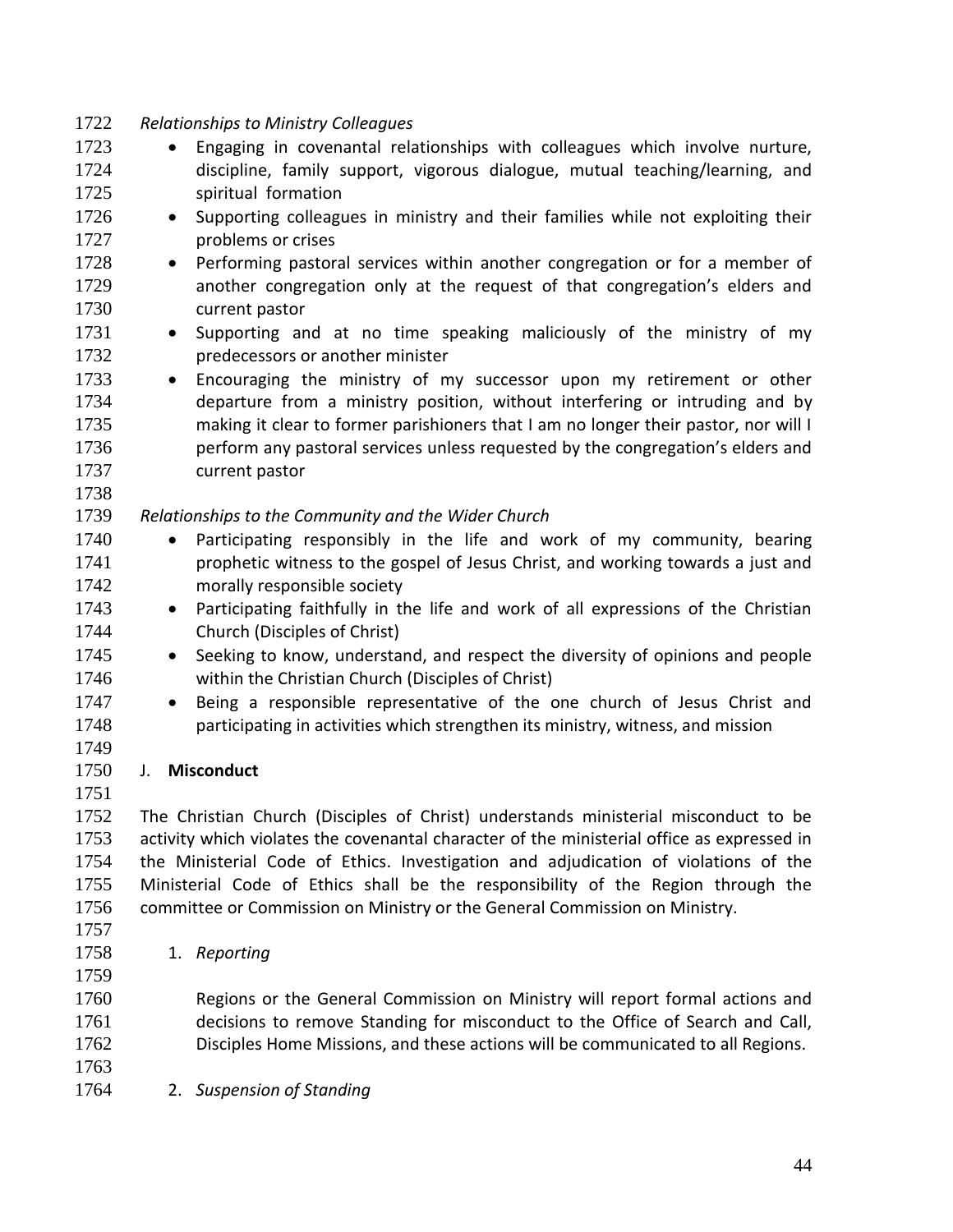1766 In extreme situations of alleged misconduct, ministerial Standing may be **temporarily suspended by the Region or the General Commission on Ministry** during the period of investigation and adjudication.

*3. Sexual Misconduct*

- a. It is the responsibility of each Region to have specific definitions of sexual misconduct and procedures for receiving, investigating, and adjudicating 1774 sexual misconduct charges of ministers with Standing in the Region. Each Region will periodically and systematically review its definitions and **procedures.** It is the responsibility of the Region to communicate such definitions and procedures to ministers and congregations within the Region.
- b. It is the responsibility of the General Commission on Ministry to have 1781 specific definitions of sexual misconduct and procedures for receiving, 1782 investigating, and adjudicating sexual misconduct charges of ministers engaged in non-Regional ministries. The General Commission on Ministry will periodically and systematically review its definitions and procedures. It is the responsibility of the General Commission on the Ministry to communicate such definitions and procedures to ministers, ministries, and other organizations in the General and ecumenical church.

# *Addendum to Section VII — Regional Clergy Ethics Policy and Procedures*

 *The Christian Church (Disciples of Christ) of Northern California-Nevada understands clergy sexual misconduct (as discussed in Section VII, above) as one type of clergy ethics violation. This section, "VII — Addendum — Regional Clergy Ethics Policy and Procedures," defines the Region's understanding of clergypersons' ethical obligations (and is intended to implement the standards and issues mentioned in Sections VII, I.C.1, V.B.3.d, and V.E.1.e).*

 *Premise: The whole church receives the call of God to embody and carry forth Christ's ministry in the world. For the sake of the mission of Christ Jesus and the most effective witness to the Gospel, and in consideration of their influence as representatives of Christ, ministers should be willing to make a complete dedication of themselves to the highest ideals of the Christian life. Furthermore, they are called to exercise responsible self- control in personal habits, and to be persons in whom the community can place trust and confidence. Violation of the ministerial relationship by unethical behavior is a sin against God and an offense to the church.*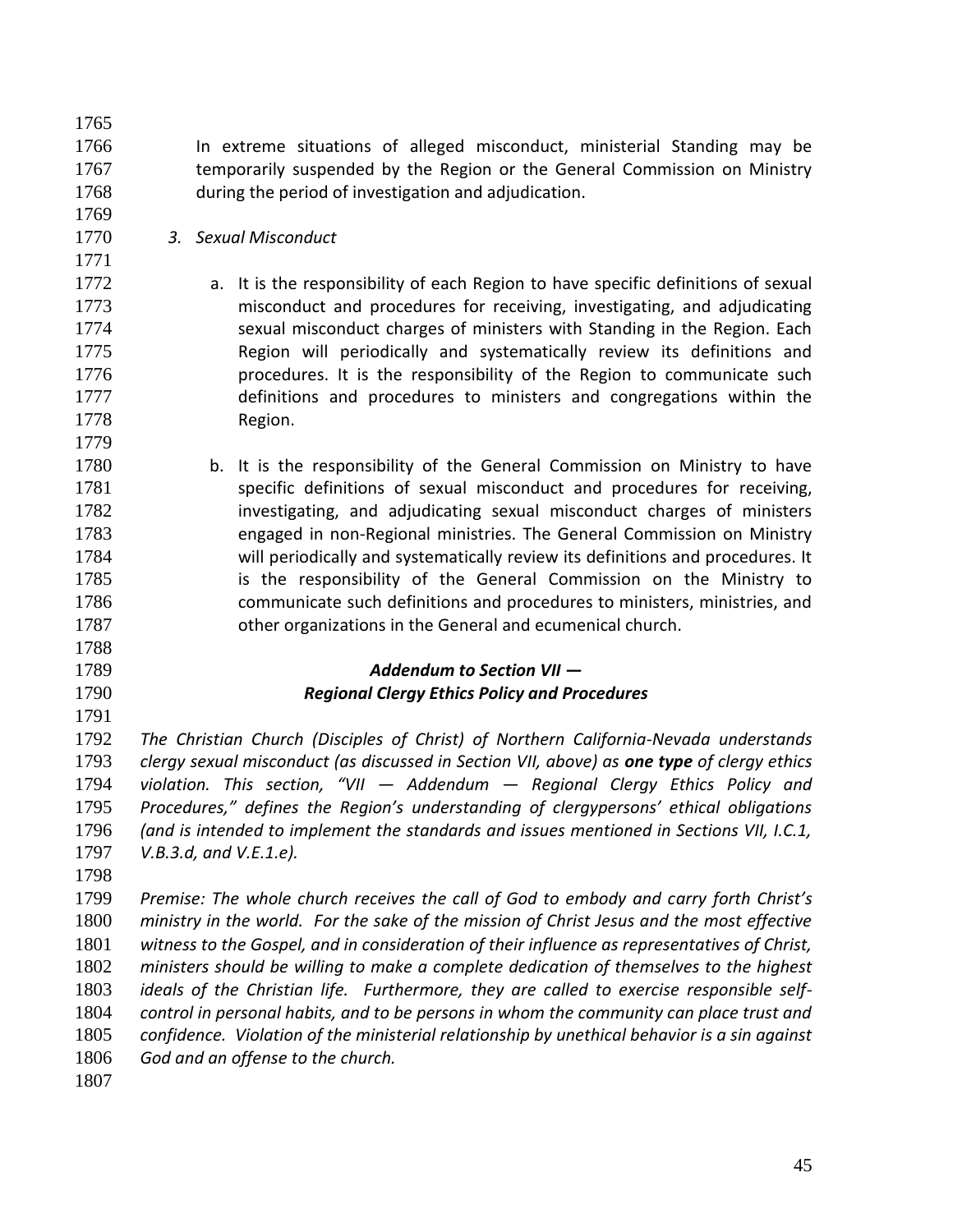| 1808 |    | Further, the ethical conduct of all who minister in the name of Jesus Christ is of critical |  |  |  |
|------|----|---------------------------------------------------------------------------------------------|--|--|--|
| 1809 |    | importance to the church because through its leaders is conveyed an understanding of        |  |  |  |
| 1810 |    | God and the good news of the gospel. Their manner of life should be a demonstration of      |  |  |  |
| 1811 |    | the Christian gospel in the church and the world. For,                                      |  |  |  |
| 1812 |    |                                                                                             |  |  |  |
| 1813 |    | As (God) who called you is holy,                                                            |  |  |  |
| 1814 |    | be holy yourselves in all your conduct                                                      |  |  |  |
| 1815 |    |                                                                                             |  |  |  |
| 1816 |    | tend the flock of God that is in your charge                                                |  |  |  |
| 1817 |    | not under compulsion but willingly                                                          |  |  |  |
| 1818 |    | not for sordid gain but eagerly.                                                            |  |  |  |
| 1819 |    | Do not lord it over those in your charge                                                    |  |  |  |
| 1820 |    | but be examples to the flock.                                                               |  |  |  |
| 1821 |    |                                                                                             |  |  |  |
| 1822 |    | You know that we who teach                                                                  |  |  |  |
| 1823 |    | shall be judged with greater strictness.                                                    |  |  |  |
| 1824 |    | (I Peter 1:15; 5:3; James 3:1, NRSV)                                                        |  |  |  |
| 1825 |    |                                                                                             |  |  |  |
| 1826 |    |                                                                                             |  |  |  |
| 1827 | А. | <b>Types of Misconduct:</b>                                                                 |  |  |  |
| 1828 |    |                                                                                             |  |  |  |
| 1829 | 1. | A sexual relationship between a minister and a person with whom he/she is in a              |  |  |  |
| 1830 |    | ministerial or pastoral relationship.                                                       |  |  |  |
| 1831 |    |                                                                                             |  |  |  |
| 1832 | 2. | Rape, or touching by force, threat, or intimidation.                                        |  |  |  |
| 1833 | 3. | Any other type of sexual conduct which is injurious to the physical or emotional            |  |  |  |
| 1834 |    | health of another.                                                                          |  |  |  |
| 1835 |    |                                                                                             |  |  |  |
| 1836 | 4. | Sexual harassment which includes but may not be limited to: making unsolicited              |  |  |  |
| 1837 |    | advances, requesting sexual favors, inducing a person into a sexual relationship,           |  |  |  |
| 1838 |    | giving unwanted sexual attention to a person, punishing a refusal to comply with            |  |  |  |
| 1839 |    | sexual demands, or engaging in sexual behavior with minors. This may involve a              |  |  |  |
| 1840 |    | wide range of behavior from verbal innuendo, subtle suggestions and                         |  |  |  |
| 1841 |    | inappropriate sexual jokes and remarks to overt demands and physical abuse.                 |  |  |  |
| 1842 |    |                                                                                             |  |  |  |
| 1843 | 5. | Violation of confidentiality except as required by law.                                     |  |  |  |
| 1844 |    |                                                                                             |  |  |  |
| 1845 | 6. | Unauthorized use of church or employer funds for personal purposes.                         |  |  |  |
| 1846 |    |                                                                                             |  |  |  |
| 1847 | 7. | Abuse of alcohol or drugs.                                                                  |  |  |  |
| 1848 |    |                                                                                             |  |  |  |
| 1849 | 8. | Flagrant, repeated, or serious violations of the Ministerial Code of Ethics.                |  |  |  |
| 1850 |    |                                                                                             |  |  |  |
|      |    |                                                                                             |  |  |  |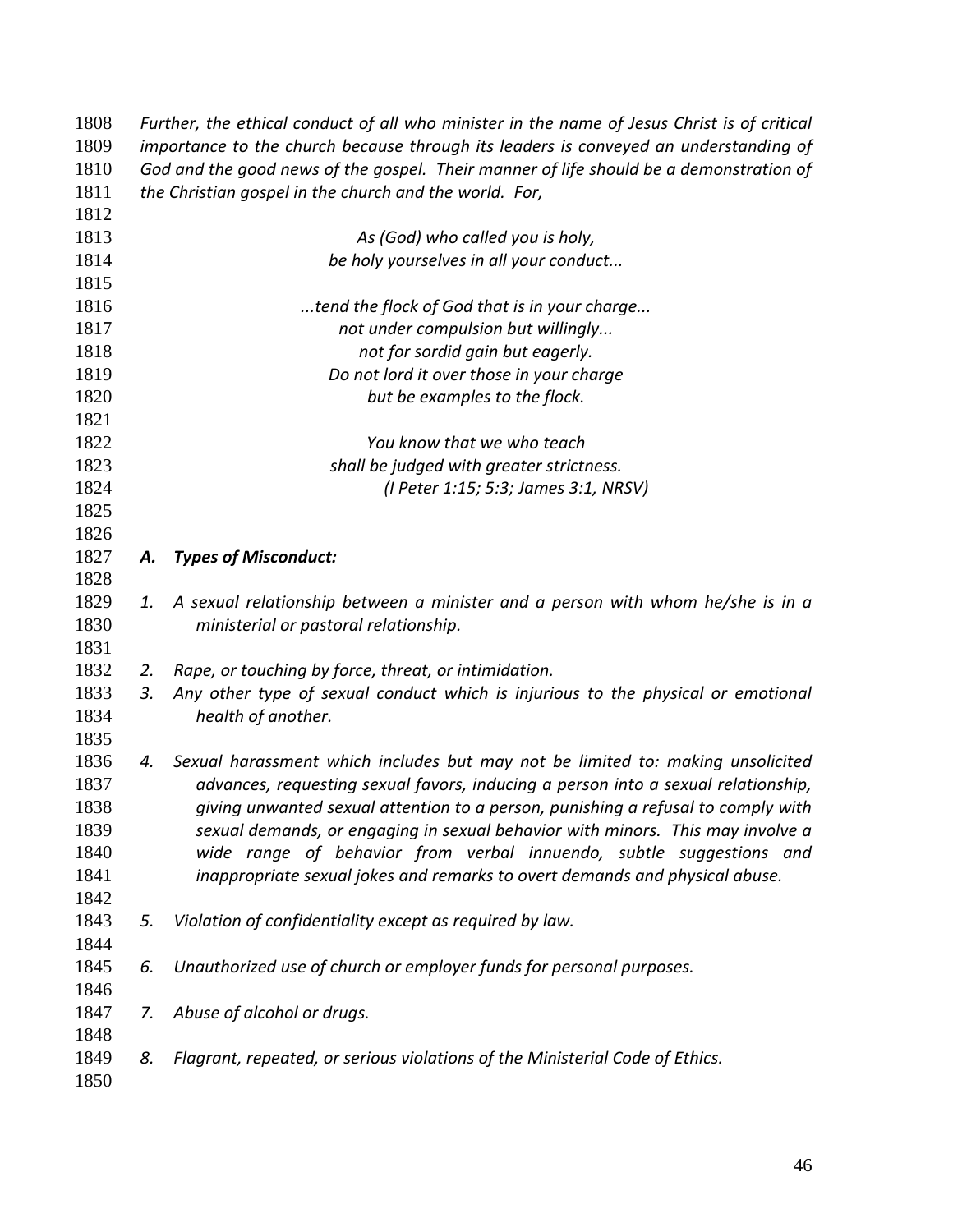- *9. Failure to be truthful in information provided to the Region, congregation, or employer.*
- *B. Principles of Procedure*
- 

- *1. All claims of clergy ethical misconduct will be taken seriously by the Christian Church (Disciples of Christ) of Northern California-Nevada. When received in a signed, written format, such claims will be responded to as quickly as possible by the Recognition and Standing Committee, and the Regional Minister(s) will be advised of such claims. It is recognized that in some cases the complainant may not be the victim of the alleged misconduct. However, it is the right of anyone affected by the conduct and who may therefore be a secondary victim, including congregational or Regional church officials, to bring forth a complaint.*
- *2. Ordinary Initial Process in Sexual Misconduct or Other Flagrant Ethical Violations:*
- *a. Upon the receipt of such a signed, written complaint by the Regional Church office, the Chair of the Recognition and Standing Committee in conjunction with the Regional Minister(s) will make an initial review of the allegation.*
- *b. That initial review shall include appointment by the Chair and Regional Minister(s) of a 2-3 person response team (one of whom to be designated as the leader) to meet with the complainant in a timely fashion and to offer support and to hear further the nature of the complaint and to be a resource concerning the process.*
- *c. The confidential written results of such an interview will be forwarded as quickly as possible by the response team leader to the Chair and Regional Minister(s).*
- *d. The Regional Minister(s) and Chair (or designee) will advise the accused of the complaint, giving him/her a copy of the complaint and a copy of these Order of Ministry Policies. The accused will be invited to submit a written, signed response which can be shared with the complainant. The accused will be cautioned to have no direct contact with the complainant during this process. The accused will also be offered the appointment of a support person by the Regional Minister(s).*
- *e. As part of this initial review, concern and care for the welfare of the complainant and the accused will be exhibited, and steps will be taken to protect the community involved and other potential victims. Where such reporting is required by law, suspected violations of the law will*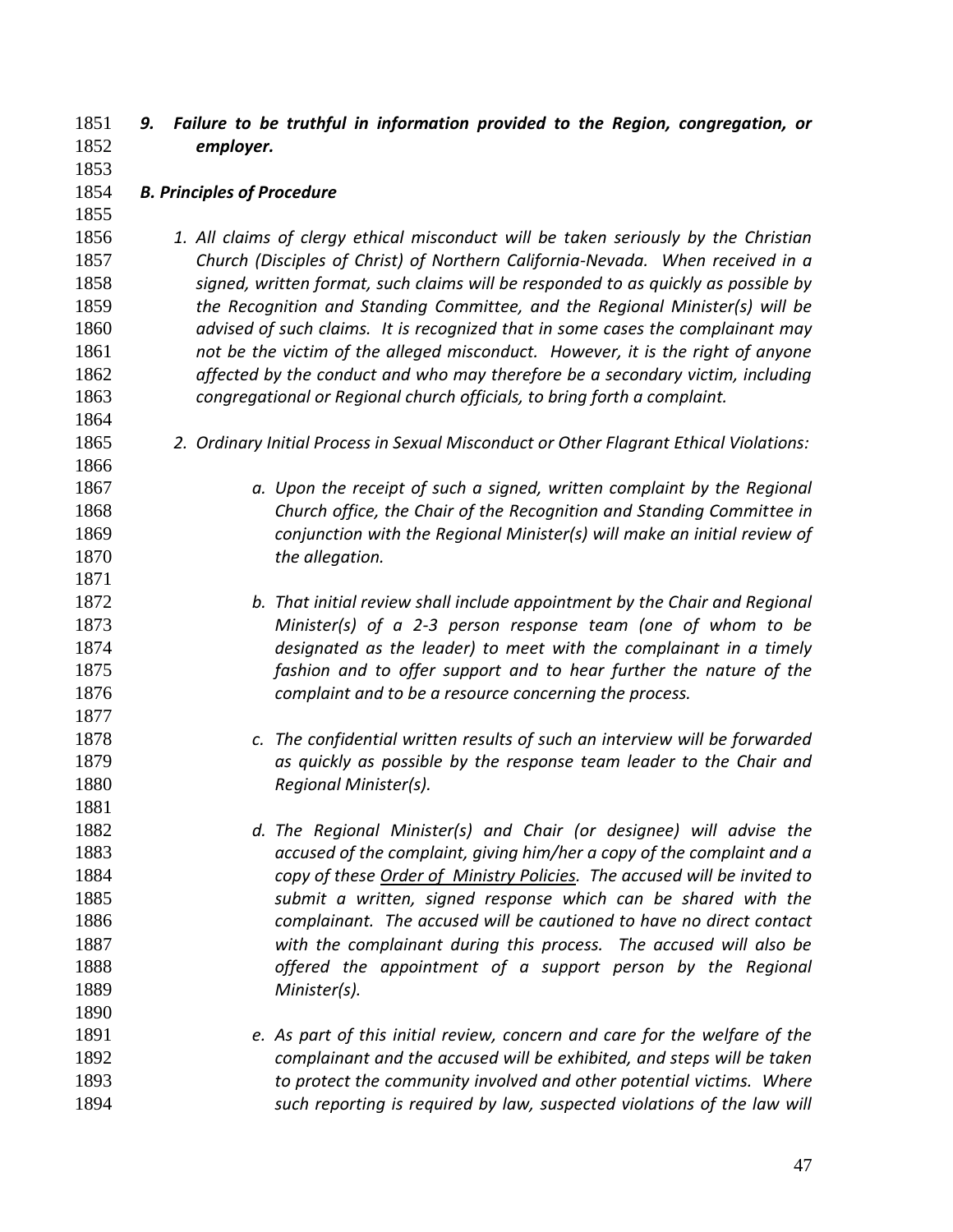*be reported to civil authorities. The innocence of the accused in regard to the allegations will be presumed until unethical conduct is admitted or sustained.*

- *f. By mutual agreement of complainant, accused, Chair of Recognition and Standing, and Regional Minister(s) the above process (a through e) may be modified by mutual agreement if and where appropriate to the nature of the complaint.*
- *g. At the conclusion of the initial review, if the Chair of Recognition and Standing (or designee) can resolve the complaint with satisfaction to all parties involved, and if there is concurrence by the Regional Minister(s), then the matter will be considered closed and a report of the process and its disposition will be retained by the Regional Minister(s) for the protection of all parties. In such an instance, the clergyperson will be understood not to have been subject to an "Official Disciplinary Review" as the term is used in the Search and Call processes (commonly referred to as "Relocation Papers").*

- *h. The interest of the accused's employing congregation/agency in the matter is affirmed. Upon counsel with the Regional Minister(s), the Chair of Recognition and Standing will seek appropriate ways to involve the congregation's or employer's leadership in the matter, recognizing the complexity and sensitivity of the issues involved.*
- *3. Further Process: If, after the initial review is completed, the complaint cannot be resolved to the satisfaction of all parties, a formal hearing shall be held as soon as reasonably possible by the Recognition and Standing Committee concerning the matter. Upon the invitation by the Chair to the accused to participate in such a formal hearing, the accused shall be understood to be the subject of an "Official Disciplinary Review."*

 *At such a formal hearing, the accused and complainant will be invited to appear, although not necessarily at the same time. The Chair will also invite the Regional Minister(s) to attend and participate in the hearing. The Chair will also seek to have any further written information that he/she deems helpful to the Committee. Any written information to be reviewed by the Committee — except that which is deemed confidential by its writer, including reports from the initial response team — will be made available to the accused. It is understood that the formal hearing is not a legal proceeding. While the accused and complainant may bring support person(s) to the hearing (with the permission of the Chair or Regional Minister), legal counsel shall not participate in the hearing.*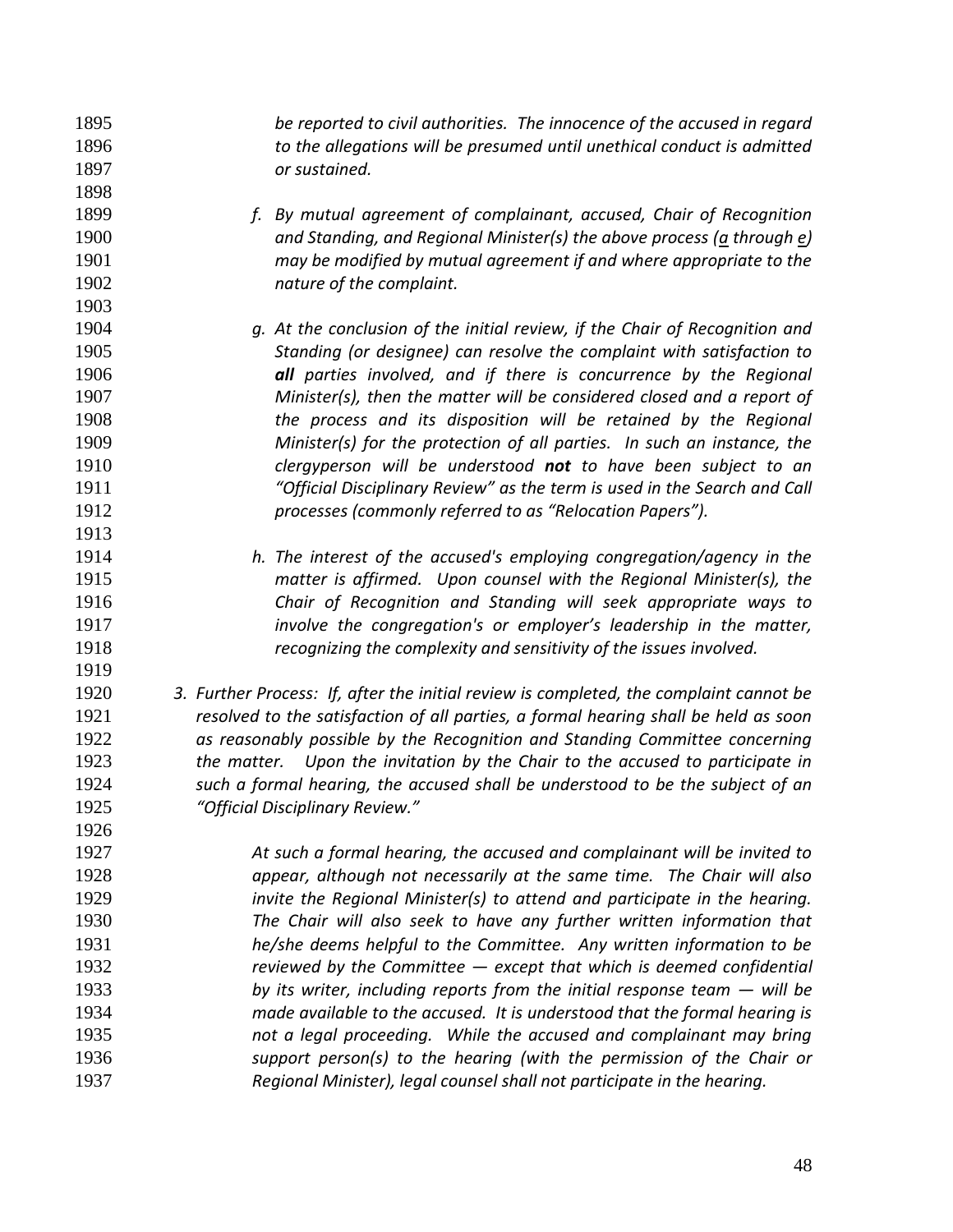| 1938 | 4. During or at the conclusion of such a hearing, if the Recognition and Standing      |
|------|----------------------------------------------------------------------------------------|
| 1939 | Committee sustains the complaint, it may take a variety of actions including:          |
| 1940 |                                                                                        |
| 1941 | a. Continuing the hearing until a later date.                                          |
| 1942 | b. Reprimanding the accused.                                                           |
| 1943 | c. Suspending ministerial standing for a stated period, with the                       |
| 1944 | understanding that re-application may thereupon be considered after                    |
| 1945 | further meeting with the Committee.                                                    |
| 1946 | d. Revoking ministerial standing, with no intention of entertaining any re-            |
| 1947 | application.                                                                           |
| 1948 | e. Mandating counseling (with the option of requiring a waiver from the                |
| 1949 | accused allowing Committee communication to/from the counselor)                        |
| 1950 | regarding the accused.                                                                 |
| 1951 | f. Other appropriate sanctions and growth programs.                                    |
| 1952 | g. Per Section VII.2., above, the results of the hearing will be                       |
| 1953 | communicated to the Center for Leadership and Ministry.                                |
| 1954 |                                                                                        |
| 1955 | At the conclusion of such a hearing, if the Recognition and                            |
| 1956 | Standing Committee does not sustain the complaint, it will offer                       |
| 1957 | assistance to the minister for counseling, and will work with the                      |
| 1958 | congregation or employer to report that the complaint was not                          |
| 1959 | sustained. Further, a report will be sent to the Center for                            |
| 1960 | Leadership and Ministry noting that the complaint was not                              |
| 1961 | sustained and asking that the report be made a part of the                             |
| 1962 | minister's permanent record.<br>Moreover, the minister in                              |
| 1963 | response to the question on the Search and Call forms asking if                        |
| 1964 | he or she has ever been subject to an official disciplinary review,                    |
| 1965 | may answer "no" to that question.                                                      |
| 1966 |                                                                                        |
| 1967 | 5. In the event that the accused is a member of the Regional Ministerial Staff, all of |
| 1968 | the above procedures and process described in 1-4 will be followed, but with the       |
| 1969 | following specific changes:                                                            |
| 1970 |                                                                                        |
| 1971 | Upon initial receipt of a signed, written complaint, the<br>a.                         |
| 1972 | Chair of Recognition and Standing shall consult with the Regional                      |
| 1973 | Moderator. The Moderator shall name a person to be Consultant Staff                    |
| 1974 | to the Committee; the Consultant Staff will carry the responsibilities                 |
| 1975 | and duties outlined above that would ordinarily be carried out by the                  |
| 1976 | Regional Minister(s). The Consultant Staff will ordinarily be an                       |
| 1977 | Northern California-Nevada minister with standing in the Christian                     |
| 1978 | Church (Disciples of Christ), and who has no staff relationship to the                 |
| 1979 | Christian Church (Disciples of Christ) of Northern California-Nevada.                  |
| 1980 | The Moderator and Chair of Recognition and Standing shall insure that                  |
| 1981 | the Consultant Staff has necessary access to all persons and                           |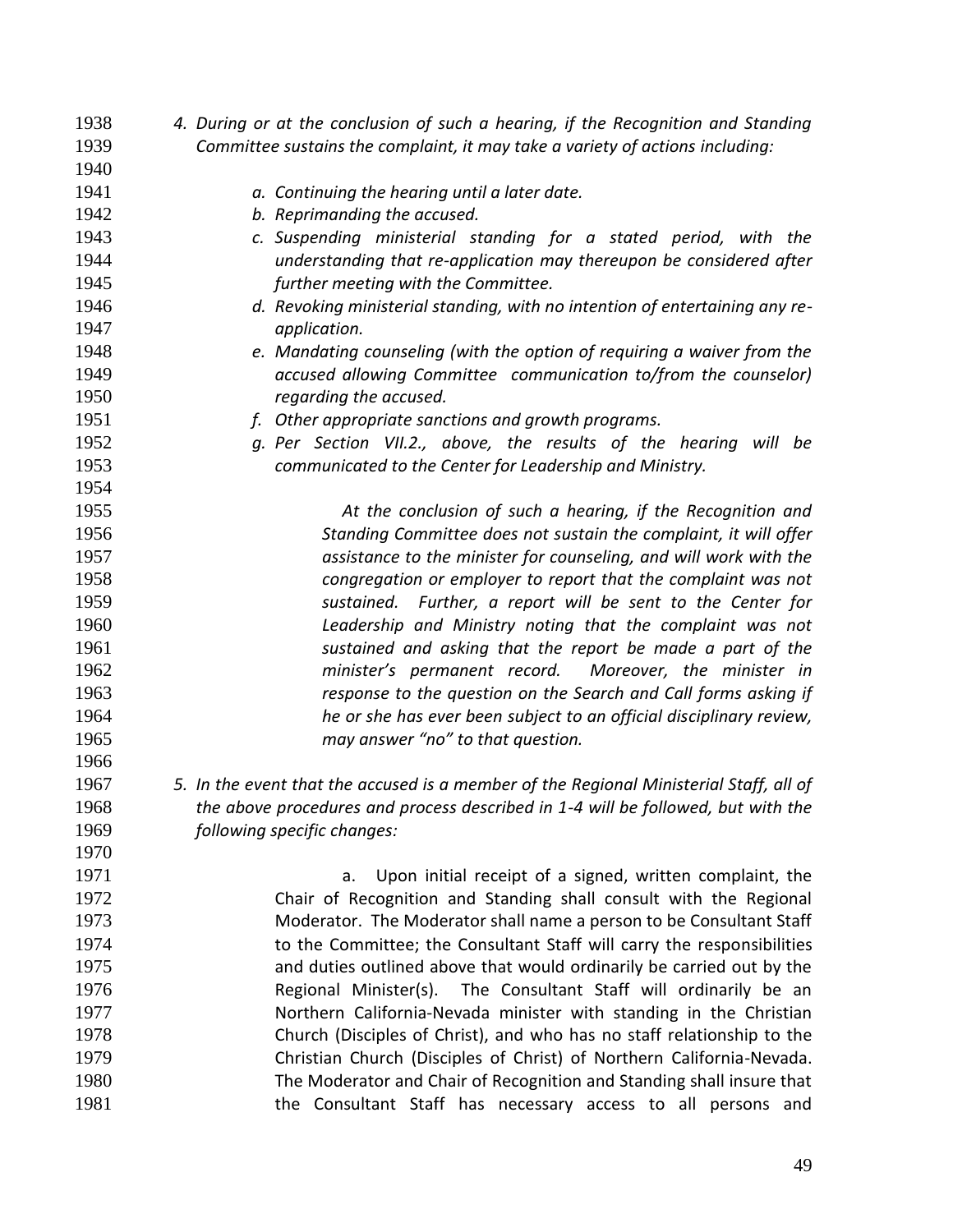documents that would be needed to carry out his/her work for the Committee. The Moderator may, at his/her discretion, grant a stipend to the Consultant Staff for this work and for support services if needed. The Moderator, Chair of the Committee, and Consultant Staff will consult with the Office of General Minister and President, the General Commission on Ministry, and other Regional Ministers as necessary and as desired. The Moderator will ordinarily serve as spokesperson regarding the handling of public communication in the region and beyond regarding this matter.

 *b. If the complaint is not resolved at the initial review stage of this process (2, above), and is dealt with by the full Committee (3, above), the Recognition and Standing Committee shall, if the complaint is sustained, make a report and recommendation to the Regional Board Executive Committee concerning this matter. This recommendation shall be in addition to any actions taken by the Committee which shall affect ministerial standing. If the complaint is not sustained, the Moderator, the Regional Minister, the Chair of Recognition and Standing, and the accused staff person shall determine appropriate responses and statements to be made, and the accused staff person shall have the right to have a statement noting that the complaint was not sustained made a part of his/her regional personnel file.*

 *6. Appeal: Any minister may appeal the Recognition and Standing Committee's decision to either the Regional Board Executive Committee or General Commission on Ministry, where the procedures outlined in the third paragraph of Section V.B.7, above, will be followed. Any such appeal must be initiated within one year of the Recognition and Standing Committee's judgment.* 

 *In the event of an appeal to the Executive Committee, the following procedures will be used:*

- *A. The Executive Committee shall receive notice of an appeal in writing from the appellant. This notice should come via the office of the Regional Minister and/or Regional Moderator. The appellant shall supply a written waiver to the Committee via the Regional Minister allowing the Executive Committee access to all documents that were part of the original decision that is being appealed.*
- *B. The Regional Moderator and/or Regional Minister shall convene the Executive Committee at a mutually agreeable time for an initial review of the matter.*
- *C. For this initial review, the Regional Minister will make available to*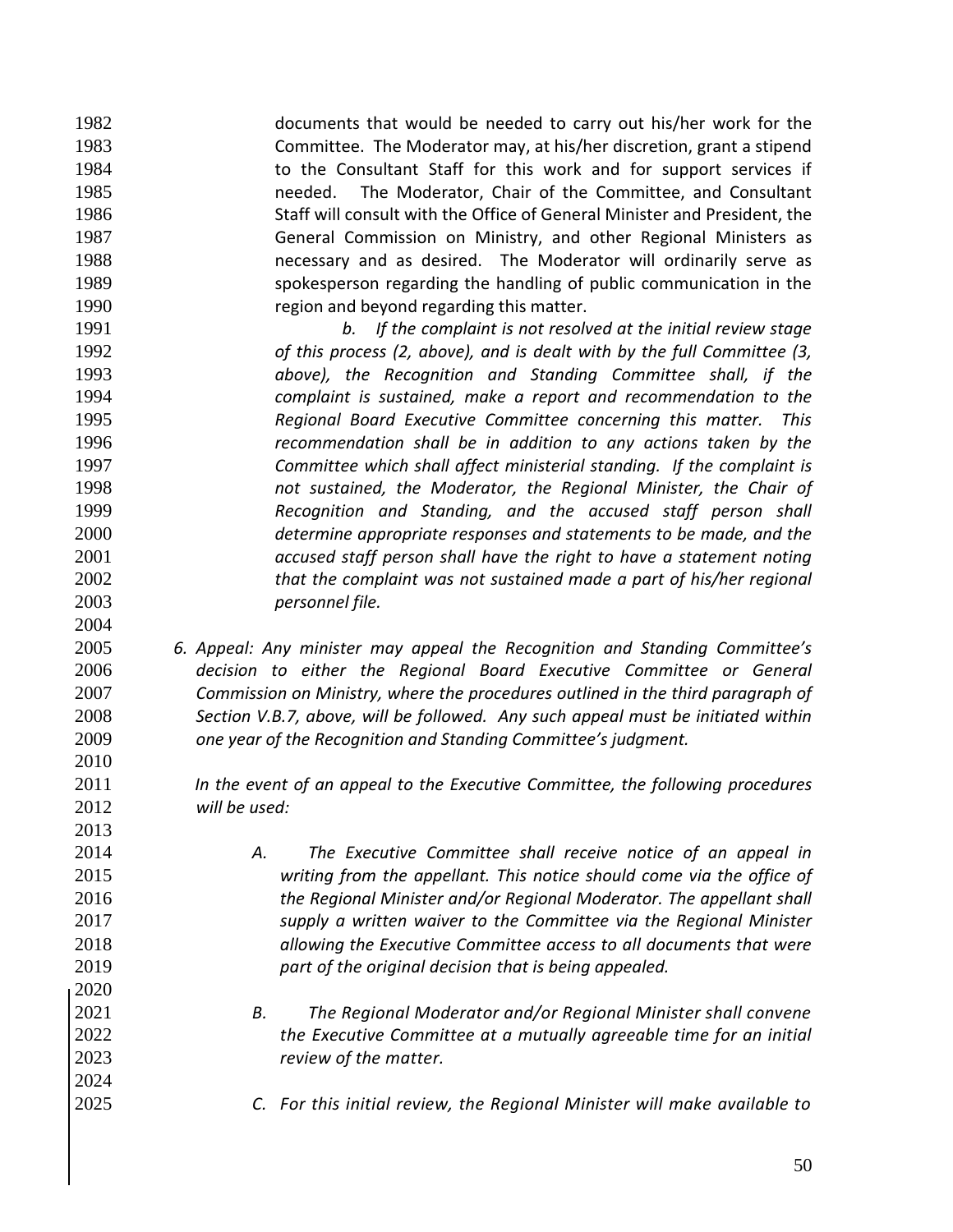*the Executive Committee the important documents that will help them make a decision on how to proceed or whether to accept the appeal.*

- *D. The Executive Committee and/or Regional Minister and/or Regional Moderator may invite, at its/their discretion, the appropriate committee chair to be a part of this initial review.*
- *E. At this initial review the Executive Committee shall discuss this matter with the intention of making a decision about whether to accept the appeal for formal review. Any decision will be reached by the Committee in executive session.*

- *F. While understanding that the distinction between "process" and "fact" is not an absolute one, the Executive Committee at this initial review shall focus primarily on the "process" question of whether or not the committee whose decision is being appealed substantially abided by the processes related to standing, ordination, etc., as outlined by the Order of Ministry Policies and of its own internal policies and practices, rather than the question of whether the committee whose decision is being appealed ascertained the facts correctly.*
- *G. At the conclusion of this initial review, the Executive Committee may take the following actions: a) decline to accept the appeal for formal review. (In this case the decision will be communicated to the appellant and the chair of the appropriate committee), b) sustain the findings of fact of the committee being appealed from but change the response/punishment that was rendered (in this case the decision will be communicated to the appellant and the chair of the appropriate committee), c) accept the appeal for a formal review (in this case the appellant and the chair of the appropriate committee will be notified and the further process outlined below will apply).*
- *H. In the event that the Executive Committee accepts the appeal for a formal review, a) the Committee shall convene at a mutually agreeable time, b) shall invite the appellant to meet personally with the Committee at that time, c) invite the appellant to provide, if desired and within reason, written statements from others who the appellant believes have an interest in and important perspective on the matter under appeal, d) invite the Chair and/or members of the committee whose decision is being appealed to meet with the Committee at that time, e) the Committee may request to receive*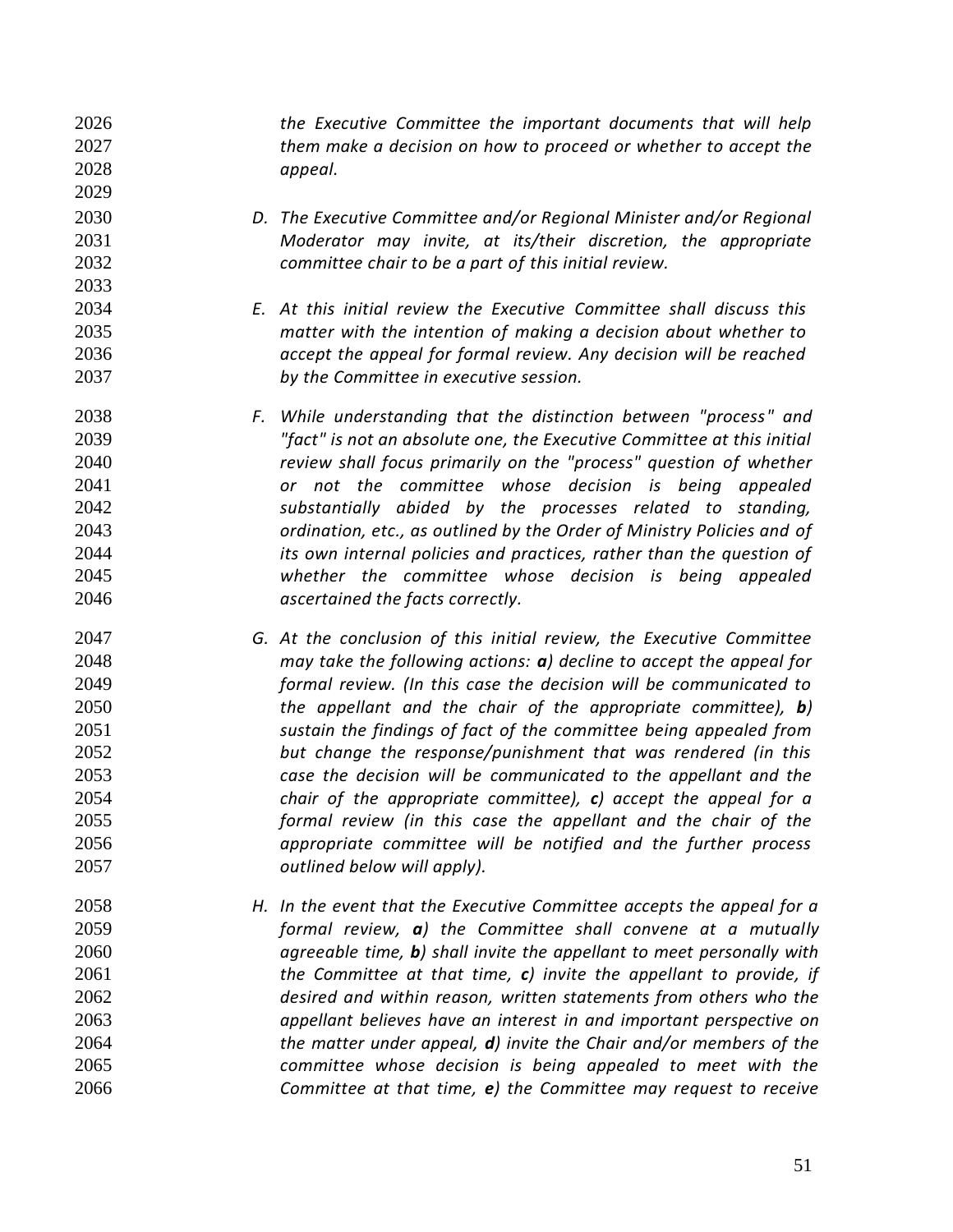*any other materials or interview any other persons that it feels will be helpful in deciding this matter. (NOTE: Because this is an ecclesial, churchly matter, rather than a legal one, the appellant may not have the presence of an attorney during his/her interviews with the Executive Committee. If the appellant insists on this, then the Committee can decide to indefinitely table the matter). In all of the above, the Regional Minister will assist the Regional Moderator in making these arrangements.*

- *I. The Executive Committee will deliberate in executive session and make a decision concerning the appeal. It may at any time continue its deliberations or investigations or interviews to subsequent sessions. At the conclusion of its deliberations, the Executive Committee may a) reverse the decision (in whole or part) of the committee whose decision is being appealed, b) sustain the action of the committee whose decision is being appealed. The Executive Committee's decision will be communicated to the appellant and to the Office of Christian Vocations at the Division of Homeland Ministries.*
- *J. In the event that during the course of the appeal process (at any stage, either initial or subsequently) either the Regional Moderator or Regional Minister or members of* the *Executive Committee should change, the Moderator/Regional Minister/Executive Committee members under whom the initial review began will be invited to sit in on the Executive Committee's continuing/final discussions and deliberations, although will have no vote after they have ceased to hold office.*

 *7. In the event that a minister accused of ethical misconduct resigns his/her ministerial standing or refuses to make him/herself available to the Committee's at any stage of the processes outlined in this section, the Recognition and Standing Committee may take any action it deems appropriate in the absence of the minister's participation, and after reasonable effort to secure the accused minister's participation. The Committee at its discretion may make a report to the Center for Leadership and Ministry and to the minister's congregation or employer about its action(s) in such a situation.*

 

### **K. Right of Appeal**

 The General Commission on Ministry understands that the Right to Appeal extends to 2108 persons who, at the time of their appeal, are subject to a decision with adverse effect regarding Ordination, Commissioning, transfer of credentials, and/or Standing. The